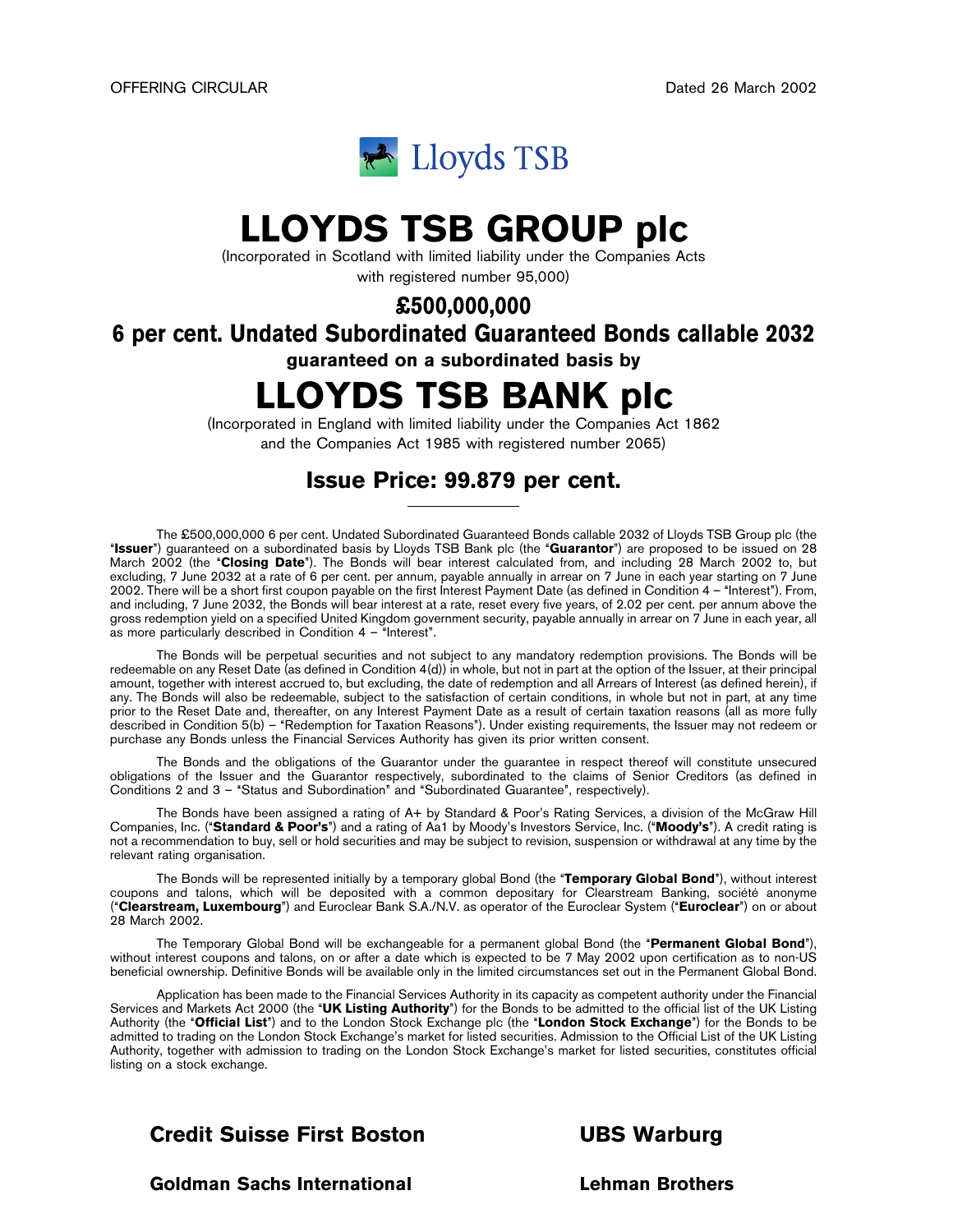This document comprises listing particulars relating to the issue of the Bonds by the Issuer in accordance with the listing rules (the "Listing Rules") made by the UK Listing Authority under Section 74 of the Financial Services and Markets Act 2000 for the purpose of giving information with regard to the issue by the Issuer of the Bonds, the Issuer and the Guarantor. Copies of this document have been delivered for registration to the Registrar of Companies both in England and Wales and Scotland as required by Section 83 of the Financial Services and Markets Act 2000. The Issuer and the Guarantor accept responsibility for the information contained in this document. To the best of the knowledge and belief of each of the Issuer and the Guarantor (each having taken all reasonable care to ensure that such is the case), the information contained in this document is in accordance with the facts and does not omit anything likely to affect the import of such information.

No person is authorised to give any information or to make any representation not contained herein in connection with the offering or sale of the Bonds and any information or representation not contained herein must not be relied upon as having been authorised by the Issuer, the Guarantor or the Managers (as defined under ''Subscription and Sale'' below). Neither the delivery of this document nor any sale or purchase made in connection herewith shall, under any circumstances, constitute a representation or create any implication that there has been no change in the affairs of the Issuer or the Guarantor since the date hereof.

This document does not constitute an offer of, or an invitation by or on behalf of the Issuer, the Guarantor or the Managers to subscribe for or purchase, any of the Bonds. The distribution of this document and the offering of the Bonds in certain jurisdictions may be restricted by law. Persons into whose possession this document comes are required by the Issuer, the Guarantor and the Managers to inform themselves about, and to observe, any such restrictions. A further description of certain restrictions on the offering and sale of the Bonds and on the distribution of this document is given under "Subscription and Sale" below.

The Bonds have not been and will not be registered under the US Securities Act of 1933, as amended, and are subject to US tax law requirements. Subject to certain exceptions, Bonds may not be offered, sold or delivered, directly or indirectly, within the United States or to US Persons.

References herein to the "Group" are to Lloyds TSB Group plc and its subsidiaries taken as a whole.

References herein to "pounds", "sterling" and "£" are to the currency of the United Kingdom of Great Britain and Northern Ireland (the "United Kingdom" or the "UK").

In connection with this issue, Credit Suisse First Boston (Europe) Limited (''CSFB'') may over-allot or effect transactions with a view to supporting the market price of the Bonds at a level higher than that which might otherwise prevail for a limited period after the issue date. However, there may be no obligation on CSFB to do this. Such stabilising, if commenced, may be discontinued at any time, and must be brought to an end after a limited period.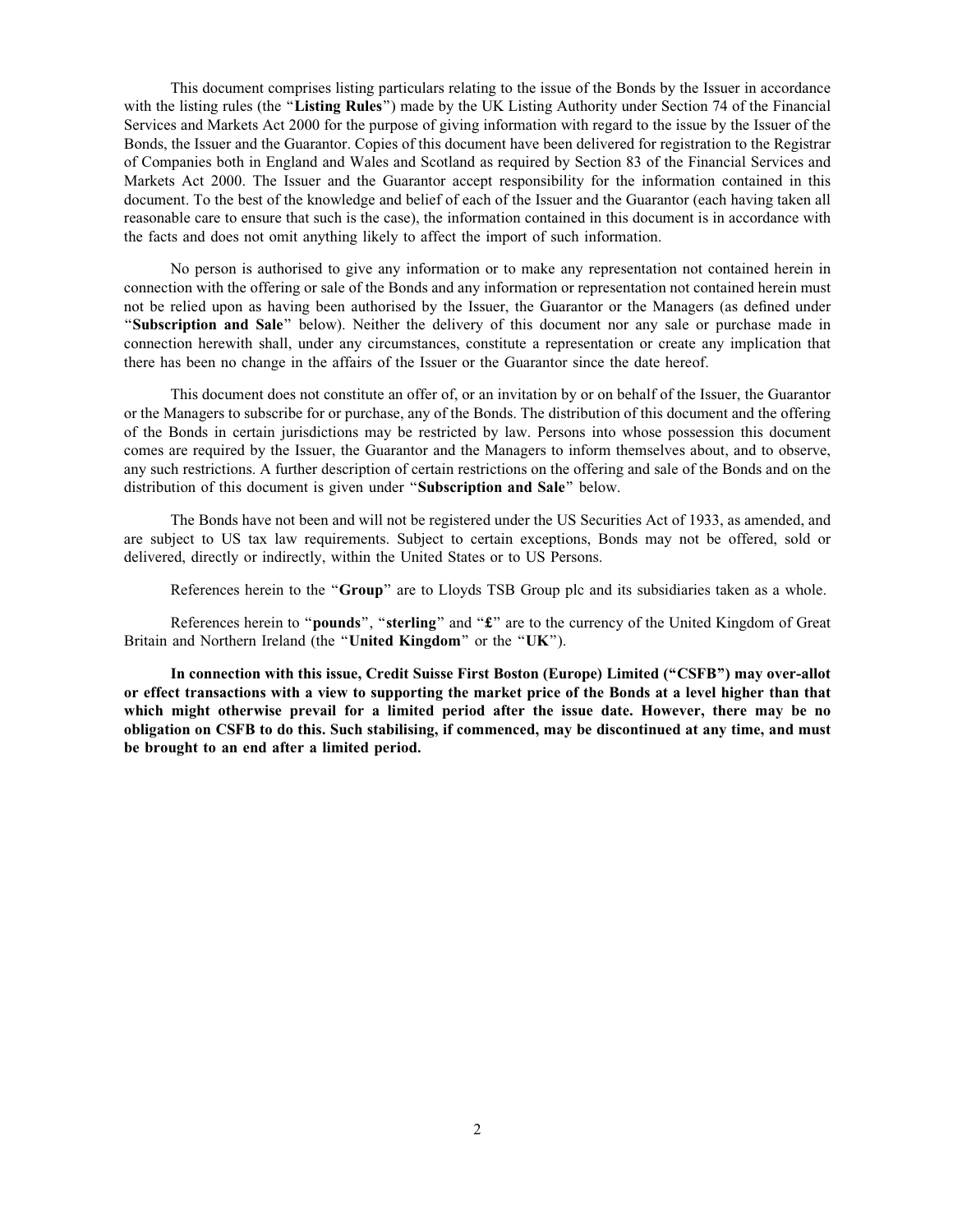# TABLE OF CONTENTS

|                                       |    |                                    | 24   |
|---------------------------------------|----|------------------------------------|------|
| SUMMARY OF PROVISIONS RELATING TO THE |    | CAPITALISATION AND INDEBTEDNESS OF |      |
|                                       |    |                                    | - 29 |
|                                       | 19 |                                    | 32   |
|                                       | 20 |                                    | 34   |
| CAPITALISATION AND INDEBTEDNESS OF    |    |                                    |      |
|                                       |    |                                    |      |
|                                       |    |                                    |      |

# DOCUMENTS INCORPORATED BY REFERENCE

Any reference in this document to listing particulars means this document excluding all information incorporated by reference. The Issuer has confirmed that any information incorporated by reference, including any such information to which readers of this document are expressly referred, has not been and does not need to be included in the listing particulars to satisfy the requirements of the Financial Services and Markets Act 2000 or the Listing Rules. The Issuer believes that none of the information incorporated herein by reference conflicts in any material respect with the information included in the listing particulars.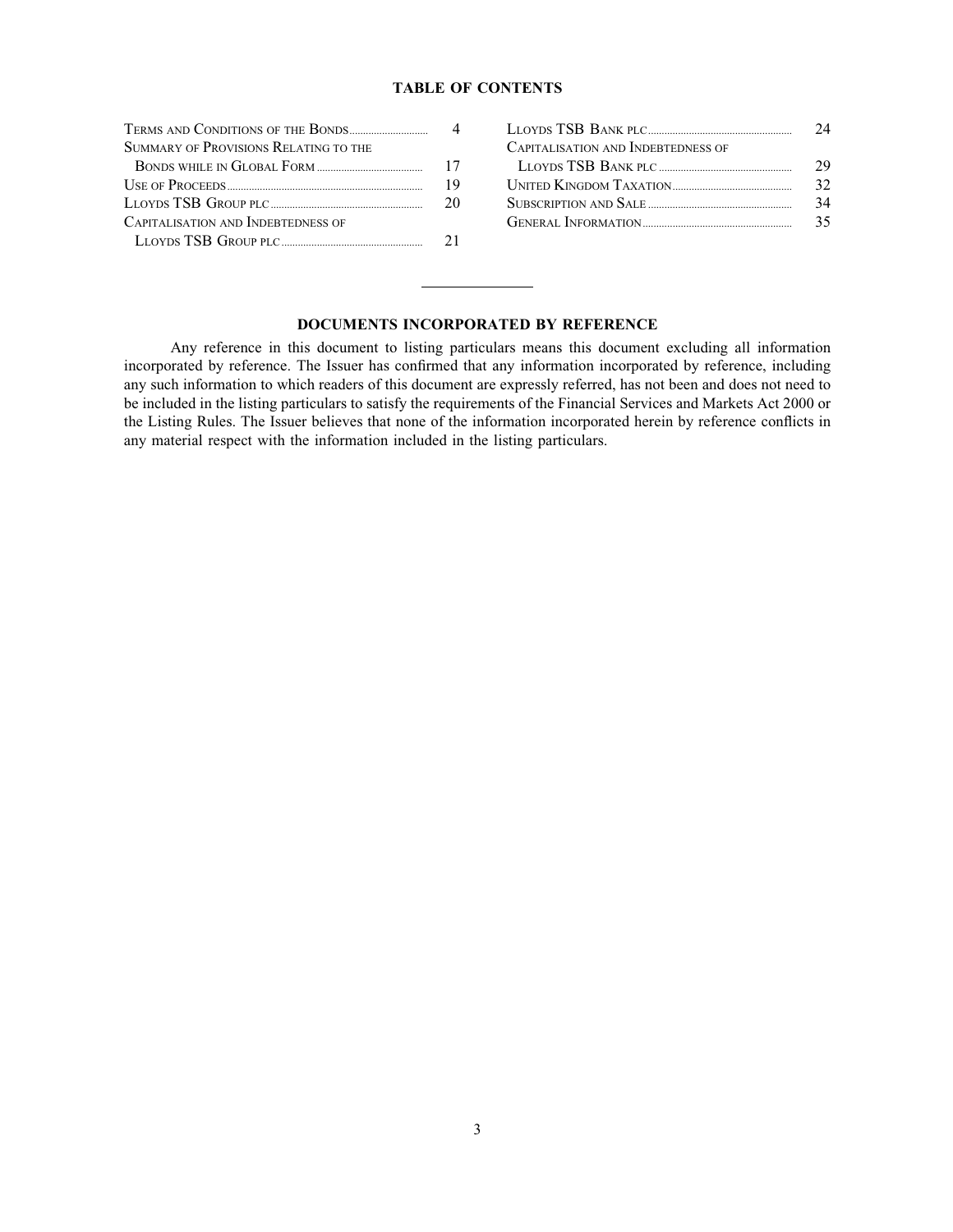# TERMS AND CONDITIONS OF THE BONDS

Neither the Trust Deed constituting the Bonds nor the Conditions of the Bonds will contain any negative pledge covenant by the Issuer or the Guarantor or any events of default other than those set out in Condition 9 below (which do not include, inter alia, a cross default provision).

The terms and conditions to be endorsed on each of the Bonds in definitive form (if issued) will be substantially in the following form:

The £500,000,000 6 per cent. Undated Subordinated Guaranteed Bonds callable 2032 (the ''Bonds'', which expression shall in these Conditions, unless the context otherwise requires, include any further bonds issued pursuant to Condition 13 and forming a single series with the Bonds) of Lloyds TSB Group plc (the ''Issuer'') are constituted by a trust deed dated 28 March 2002 (the ''Trust Deed'') between the Issuer, Lloyds TSB Bank plc (the "Guarantor") as guarantor and The Law Debenture Trust Corporation p.l.c. (the "Trustee", which expression shall include all persons for the time being the trustee or trustees under the Trust Deed) as trustee for the Bondholders and the Couponholders (both as defined below). The issue of the Bonds was authorised by a resolution of a duly constituted committee of the Board of Directors of the Issuer passed on 7 February 2002. The giving of the guarantee in respect of the Bonds (the ''Guarantee'') was authorised by a resolution of the Chairman's Committee of the Board of Directors of the Guarantor passed on 7 February 2002 and a resolution of the shareholders of the Guarantor passed on 26 March 2002. These Conditions include summaries of, and are subject to, the detailed provisions of the Trust Deed. An Agency Agreement dated 28 March 2002 (the "Agency Agreement") has been entered into in relation to the Bonds between the Issuer, the Trustee, Citibank, N.A., London office, as principal paying agent and the other paying agent named in it. The principal paying agent and the other paying agent are referred to below respectively as the ''Principal Paying Agent" and the "Paying Agents" (which expression shall, where the context so permits, include the Principal Paying Agent and any other paying agents appointed from time to time under the Agency Agreement). Copies of the Trust Deed and the Agency Agreement are available for inspection during usual business hours at the registered office for the time being of the Trustee (being at the date of issue of the Bonds at Fifth Floor, 100 Wood Street, London EC2V 7EX) and at the specified offices of the Paying Agents.

The holders of the Bonds (the "Bondholders"), the holders (the "Couponholders") of the interest coupons (the "Coupons") appertaining to the Bonds and the talons for further Coupons (the "Talons") are entitled to the benefit of, are bound by, and are deemed to have notice of, all the provisions of the Trust Deed and are deemed to have notice of those provisions applicable to them of the Agency Agreement.

#### 1. Form, Denomination and Title

The Bonds are issued in bearer form in denominations of £1,000, £10,000 and £100,000. Bonds are serially numbered and are issued with Coupons (and a Talon) attached and title will pass by delivery. Bonds of one denomination are not exchangeable for Bonds of any other denomination.

Except as ordered by a court of competent jurisdiction or as required by law, the holder of any Bond, Coupon or Talon shall be deemed to be and may be treated as its absolute owner for all purposes whether or not it is overdue and regardless of any notice of ownership, trust or an interest in it, any writing on it or its theft or loss and no person shall be liable for so treating the holder.

#### 2. Status and Subordination of the Bonds

(a) No Set-off: Subject to applicable law, no Bondholder or Couponholder may exercise, claim or plead any right of set-off, compensation or retention in respect of any amount owed to it by the Issuer or the Guarantor arising under or in connection with the Bonds or Coupons and each Bondholder and Couponholder shall, by virtue of being the holder of any Bond or Coupon (as the case may be), be deemed to have waived all such rights of set-off, compensation or retention.

(b) Status: The Bonds and the Coupons relating to them constitute unsecured, subordinated obligations of the Issuer, conditional as described below, and rank *pari passu* without any preference among themselves.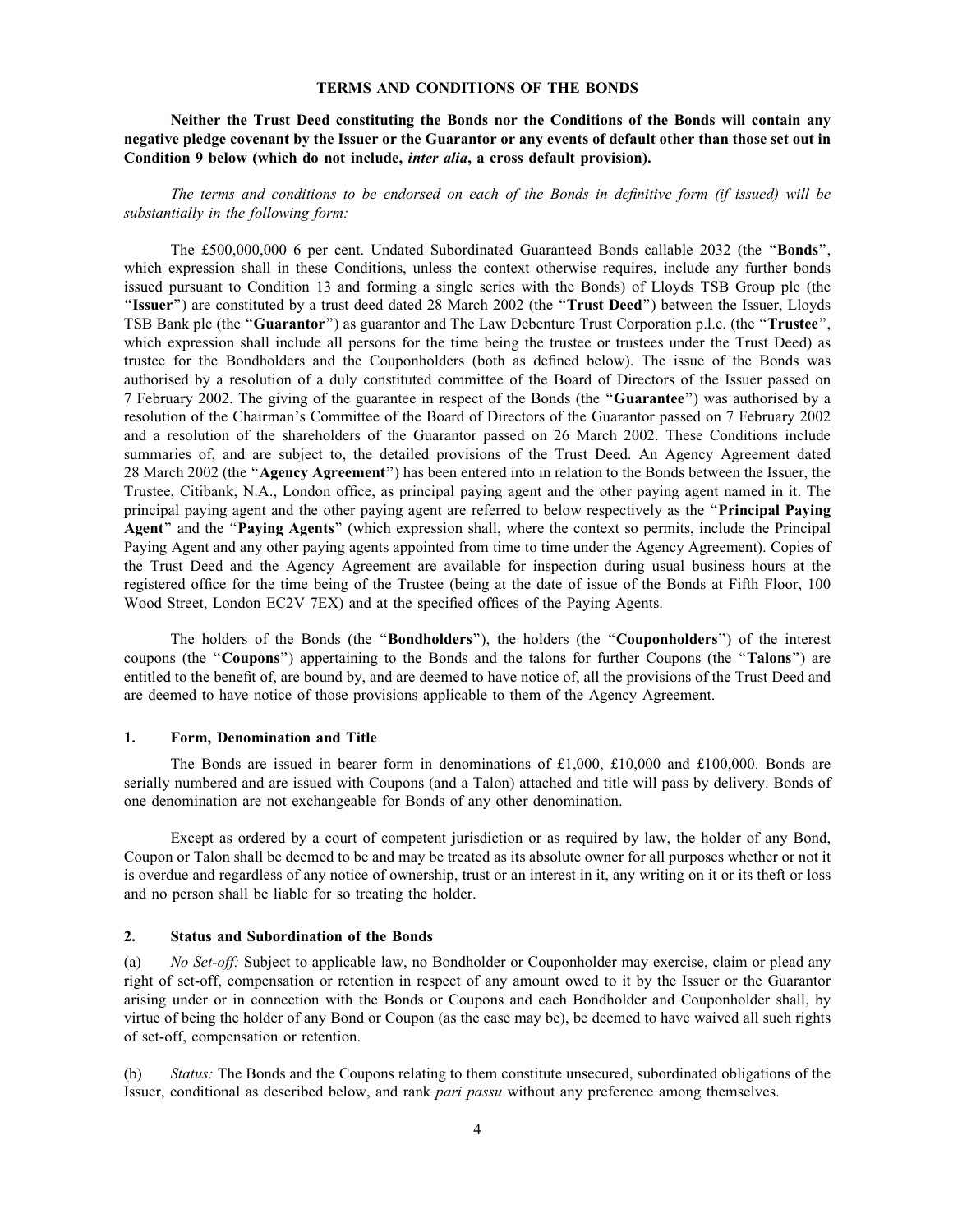(c) Subordination: The rights of the Bondholders and the Couponholders are subordinated to the claims of Senior Creditors (as defined below) and accordingly payments of principal and interest are conditional upon the Issuer being solvent at the time of payment by the Issuer and no principal or interest shall be payable in respect of the Bonds except to the extent that the Issuer could make such payment and still be solvent immediately thereafter. For the purpose of this Condition 3(c), the Issuer shall be solvent if (i) it is able to pay its debts as they fall due and (ii) its Assets exceed its Liabilities (other than its Liabilities to persons who are not Senior Creditors). A report as to the solvency of the Issuer by two Directors of the Issuer or, in certain circumstances as provided in the Trust Deed, the auditors of the Issuer or, if the Issuer is in winding-up, its liquidator, shall in the absence of proven error be treated and accepted by the Issuer, the Trustee, the Bondholders and the Couponholders as correct and sufficient evidence thereof.

If at any time an order is made or an effective resolution is passed for the winding-up in Scotland of the Issuer, there shall be payable in respect of the Bonds (in lieu of any other payment), but subject as provided in this Condition 2(c), such amount, if any, as would have been payable to a Bondholder if, on the day prior to the commencement of the winding-up and thereafter, such holder of such Bond were the holder of a preference share in the capital of the Issuer having a preferential right to a return of assets in the winding-up over the holders of all issued shares for the time being in the capital of the Issuer on the assumption that such preference share was entitled to receive on a return of assets in such winding-up an amount equal to the principal amount of such Bond together with Arrears of Interest (as defined in Condition  $4(c)$ ), if any, and any accrued interest (other than Arrears of Interest) up to, but excluding, the date of repayment (as provided in the Trust Deed) in respect thereof.

For the purposes of this Condition  $2(c)$ , "Senior Creditors" means creditors of the Issuer (i) who are depositors or other unsubordinated creditors of the Issuer or (ii) whose claims are, or are expressed to be, subordinated (whether only in the event of the winding-up of the Issuer or otherwise) to the claims of depositors and other unsubordinated creditors of the Issuer but not further or otherwise or (iii) who are subordinated creditors of the Issuer other than those whose claims are, or are expressed to rank, pari passu with, or junior to, the claims of the Bondholders; "Assets" means the unconsolidated gross assets of the Issuer; and "Liabilities" means the unconsolidated gross liabilities of the Issuer, all as shown by the latest published audited balance sheet of the Issuer, but adjusted for contingent assets and contingent liabilities and for subsequent events, all in such manner as such Directors, the auditors or the liquidator (as the case may be) may determine.

N.B. The obligations of the Issuer in respect of the Bonds and the Coupons are conditional upon the Issuer being solvent for the purpose of this Condition 2(c) immediately before and after payment by the Issuer. If this Condition 2(c) is not satisfied, any amounts which might otherwise have been allocated in or towards payment of principal and interest in respect of the Bonds may be used to absorb losses.

#### 3. Status and Subordination of the Guarantee

The payment of principal and interest in respect of the Bonds and all other moneys payable by the Issuer under or pursuant to the Trust Deed has been irrevocably and (save as to subordination) unconditionally guaranteed by the Guarantor, as provided in the Trust Deed. The obligations of the Guarantor under the Guarantee constitute unsecured obligations of the Guarantor. The obligations of the Guarantor under the Guarantee are subordinated to the claims of Senior Creditors (as defined below) and accordingly payments of principal and interest are conditional upon the Guarantor being solvent at the time of payment by the Guarantor and no principal or interest shall be payable in respect of the Bonds except to the extent that the Guarantor could make such payment and still be solvent immediately thereafter. For the purpose of this Condition 3, the Guarantor shall be solvent if (i) it is able to pay its debts as they fall due and (ii) its Assets exceed its Liabilities (other than its Liabilities to persons who are not Senior Creditors). A report as to the solvency of the Guarantor by two Directors of the Guarantor or, in certain circumstances as provided in the Trust Deed, the auditors of the Guarantor or, if the Guarantor is in winding-up, its liquidator, shall in the absence of proven error be treated and accepted by the Guarantor, the Trustee, the Bondholders and the Couponholders as correct and sufficient evidence thereof. For the purpose of this Condition 3, amounts (whether by way of principal, interest or otherwise) otherwise payable by the Issuer shall be deemed so payable notwithstanding that the solvency condition set out in Condition 2(c) is not satisfied.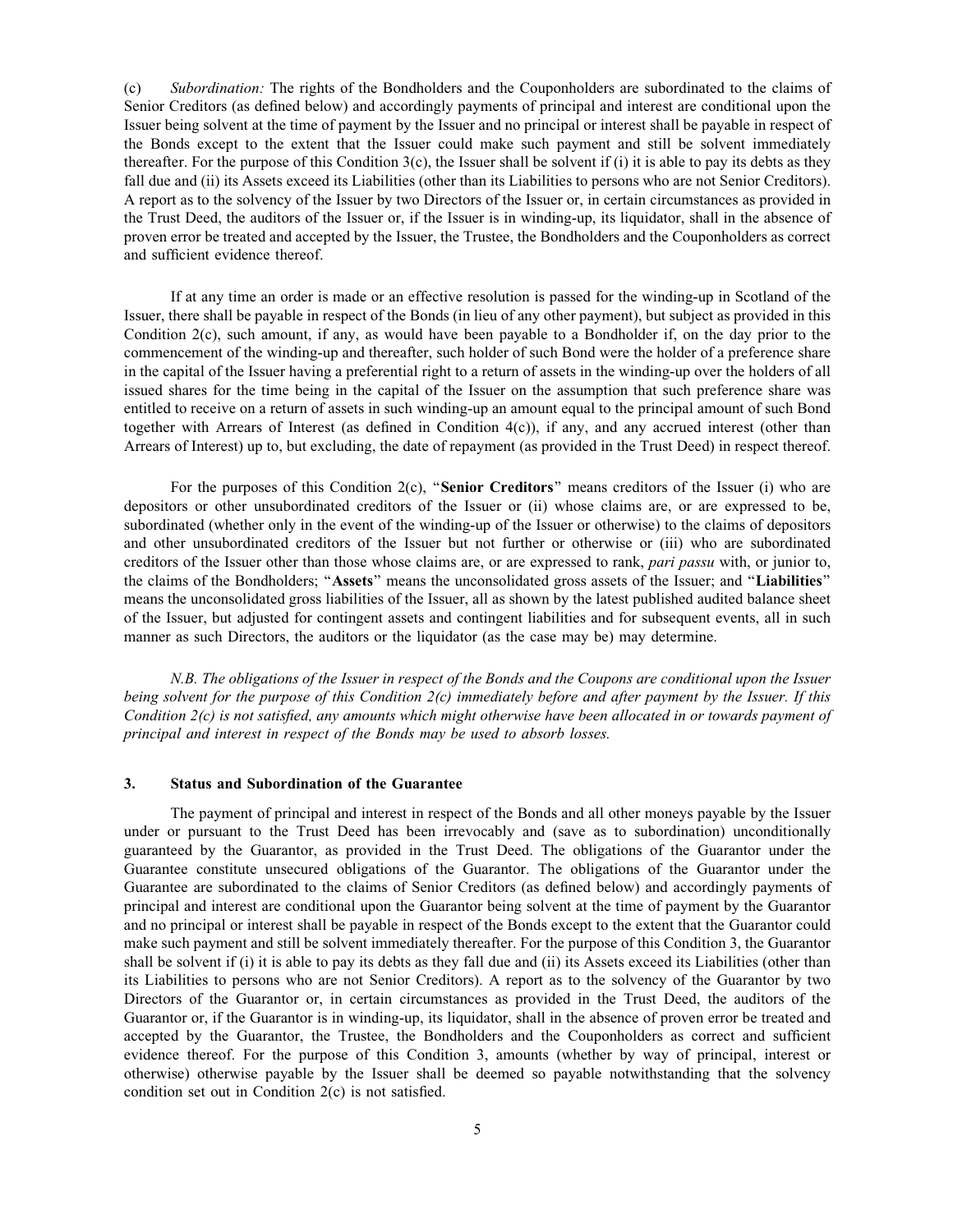If at any time an order is made or an effective resolution is passed for the winding-up in England of the Guarantor, there shall be payable under the Guarantee in respect of each Bond (in lieu of any other payment), but subject as provided in this Condition 3, such amount, if any, as would have been payable to a Bondholder if, on the day prior to the commencement of the winding-up and thereafter, such holder of such Bond were the holder of a preference share in the capital of the Guarantor (ranking pari passu with the Cumulative Floating Rate Preference Share of £1 in the capital of the Guarantor) having a preferential right to a return of assets in the winding-up over the holders of all issued shares for the time being in the capital of the Guarantor on the assumption that such preference share was entitled to receive on a return of assets in such winding-up an amount equal to the principal amount of such Bond together with Arrears of Interest (as defined in Condition  $4(c)$ ), if any, and any accrued interest (other than Arrears of Interest) up to, but excluding, the date of repayment (as provided in the Trust Deed) in respect thereof.

For the purposes of this Condition 3, "Senior Creditors" means creditors of the Guarantor (i) who are depositors or other unsubordinated creditors of the Guarantor or (ii) whose claims are, or are expressed to be, subordinated (whether only in the event of the winding-up of the Guarantor or otherwise) to the claims of depositors and other unsubordinated creditors of the Guarantor but not further or otherwise or (iii) who are subordinated creditors of the Guarantor other than those whose claims are, or are expressed to rank, pari passu with, or junior to, the claims of the Bondholders; "Assets" means the unconsolidated gross assets of the Guarantor; and "Liabilities" means the unconsolidated gross liabilities of the Guarantor, all as shown by the latest published audited balance sheet of the Guarantor, but adjusted for contingent assets and contingent liabilities and for subsequent events, all in such manner as such Directors, the auditors or the liquidator (as the case may be) may determine.

N.B. The obligations of the Guarantor in respect of the Bonds and the related Coupons are conditional upon the Guarantor being solvent for the purpose of this Condition immediately before and after payment by the Guarantor. If this Condition is not satisfied, any amounts which might otherwise have been allocated in or towards payment of principal and interest in respect of the Bonds may be used to absorb losses.

# 4. Interest

(a) Rate of Interest: The Bonds bear interest at the rate of 6 per cent. per annum from, and including, 28 March 2002 to, but excluding, 7 June 2032 and thereafter at an applicable rate of interest determined in accordance with paragraph (d) below (the "Reset Rate of Interest"). Interest on the Bonds will be payable, subject as provided below, in arrear on 7 June in each year (each an "Interest Payment Date"), the first Interest Payment Date being 7 June 2002. The amount payable on the first Interest Payment Date shall be £11.67 per £1,000 principal amount of Bonds. If in any other circumstance, interest is required to be calculated for a period of less than one year, it will be calculated on the basis of (i) the actual number of days in the period from, and including, the date from which interest begins to accrue (for the purpose of this Condition 4(a), the ''Accrual Date'') to, but excluding, the date on which it falls due divided by (ii) the actual number of days from, and including, the Accrual Date to, but excluding, the next following Interest Payment Date.

(b) Interest Payments: Interest will cease to accrue on the Bonds on the first due date for redemption thereof unless, upon due presentation thereof, payment of principal is improperly withheld or refused or is not made by reason of Condition 4(c) below, as the case may be. In such event interest will continue to accrue (as well after as before any judgment) as provided in the Trust Deed.

(c) Optional Payment of Interest: Without prejudice to the provisions of Condition 2, the Issuer shall not be obliged to make payment of any interest accrued on the Bonds if, during the period of six months immediately prior to the date on which payment of such interest would otherwise be due, no dividend shall have been declared, paid or made on any class of share capital of the Issuer, and all interest not so paid shall, so long as the same remains unpaid, constitute "Arrears of Interest". The Issuer may at its option (upon the expiry of not less than seven days' notice to the Bondholders given in accordance with Condition 14 and subject to Condition 2) at any time pay all or part of the Arrears of Interest (being, if part only, the whole of the interest that would have been due on all the Bonds on any due date for the payment of interest) but so that, in the case of any such partial payment, the interest that would have been due on any date shall not be paid prior to that accrued in respect of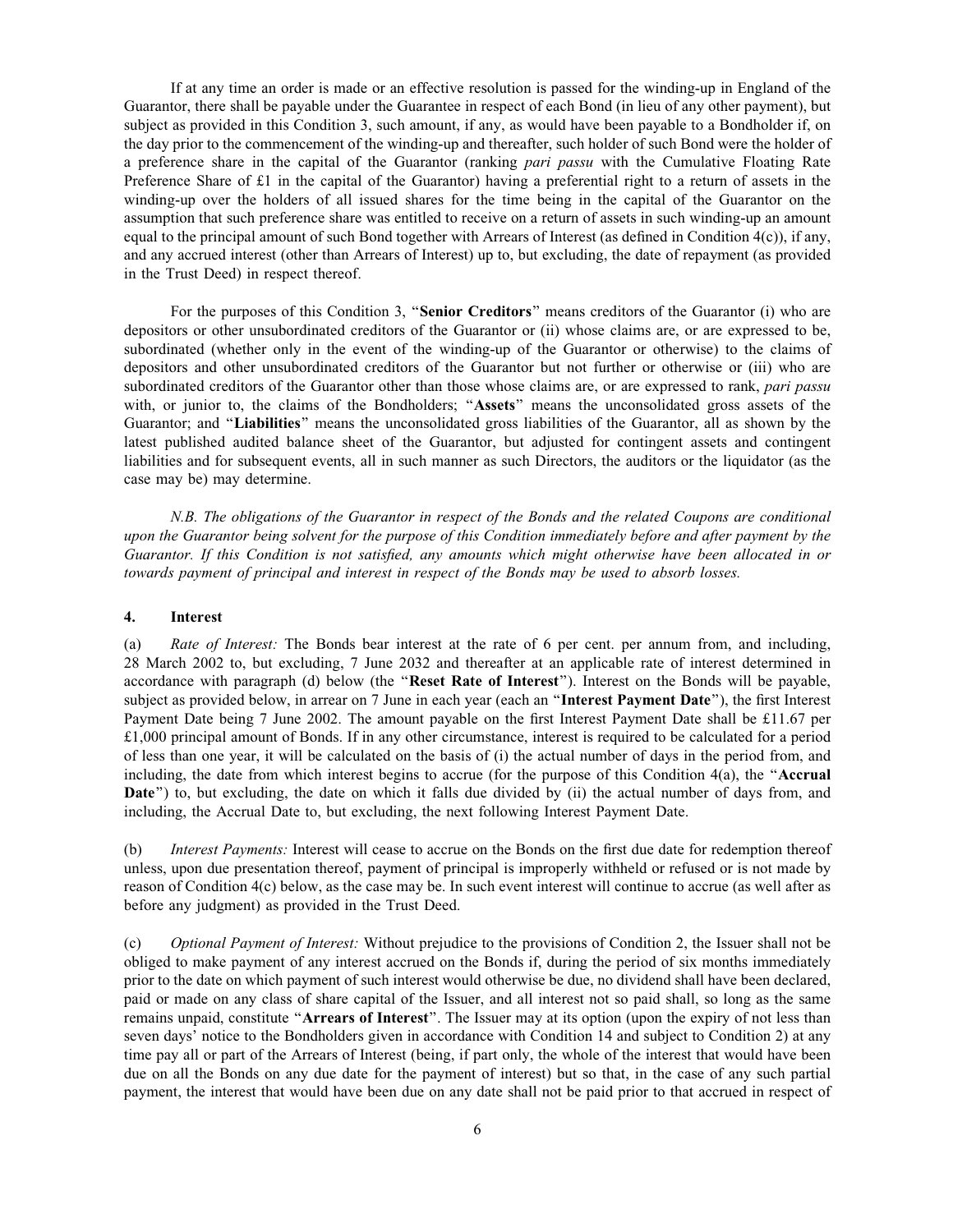any earlier date. If notice is given by the Issuer of its intention to pay the whole or part of Arrears of Interest, the Issuer shall be obliged (subject to Condition 2) to do so upon the expiry of such notice.

All Arrears of Interest shall (subject to Condition 2) become due in full on the date on which any dividend is next declared, paid or made on any class of share capital of the Issuer or, if earlier, the date set for any redemption under Condition 5(b) or (c) or the commencement of a winding-up of the Issuer.

Arrears of Interest under this Condition 4(c) shall not bear interest.

- (d) The Reset Rate of Interest:
	- (i) The Reset Rate of Interest for any Reset Period (as defined below) shall be the rate per annum determined by the Agent Bank or such other person as may be appointed from time to time pursuant to Condition 4(d)(iv) on the following basis. On the Determination Date (as defined below) relating to such Reset Period, the Agent Bank shall determine the gross redemption yield (calculated by the Agent Bank on the basis set out by the United Kingdom Debt Management Office in the paper ''Formulae for Calculating Gilt Prices from Yields'' page 4, Section One—Price/Yield Formulae ''Conventional Gilts; Double-dated and Undated Gilts with Assumed (or Actual) Redemption or a Quasi-Coupon Date'' (published 8/6/1998) (as amended or updated from time to time) on a semi-annual compounding basis) on the basis of the Benchmark Five-Year Gilt (as defined below) in respect of that Reset Period (converted to an annualised payment and expressed as a percentage rounded up (if necessary) to four decimal places) (the ''Yield'') with the price of the Benchmark Five-Year Gilt for this purpose being the arithmetic mean of the offered and bid quotations for the sale or purchase on a spot delivery basis of such Benchmark Five-Year Gilt as at 3.00 p.m. (London time) on the relevant Determination Date (quoted by the Reference Dealers (as defined below)). The Reset Rate of Interest for such Reset Period shall be the aggregate of the Yield, as so determined by the Agent Bank, and the Margin (as defined below).

In these Conditions:

"Agent Bank" means such investment bank as may be appointed as agent bank by the Issuer with the prior written approval of the Trustee;

"Benchmark Five-Year Gilt" means, in respect of a Reset Period, such United Kingdom government security having a maturity date on or about the last day of such Reset Period as the Agent Bank, with the agreement of the Reference Dealers, may determine to be appropriate;

"Business Day" means, in relation to any place, a day on which commercial banks and foreign exchange markets settle payments in that place;

"Determination Date" means, in relation to any Reset Period, the fifth day prior to the first day of such Reset Period, provided that if such fifth day is not a Business Day in London, it shall be postponed to the next day which is a Business Day in London provided that such day occurs before the first day of such Reset Period. If such day falls on or after the first day of such Reset Period, the Determination Date shall instead be the Business Day in London preceding the first day of such Reset Period which is nearest to the first day of such Reset Period and upon which the Agent Bank determines that it is possible to determine the Yield;

"Margin" means 2.02 per cent. per annum;

"Reference Dealers" means three brokers of gilts and/or gilt edged market makers or such other three persons operating in the United Kingdom gilt-edged market (approved by the Trustee) as the Agent Bank may select, each of which (A) is acting through its principal London office, (B) agrees with the Agent Bank's nomination of the relevant Benchmark Five-Year Gilt and (C) is willing to provide the quotations referred to above;

"Reset Date" means 7 June 2032 and every fifth 7 June thereafter; and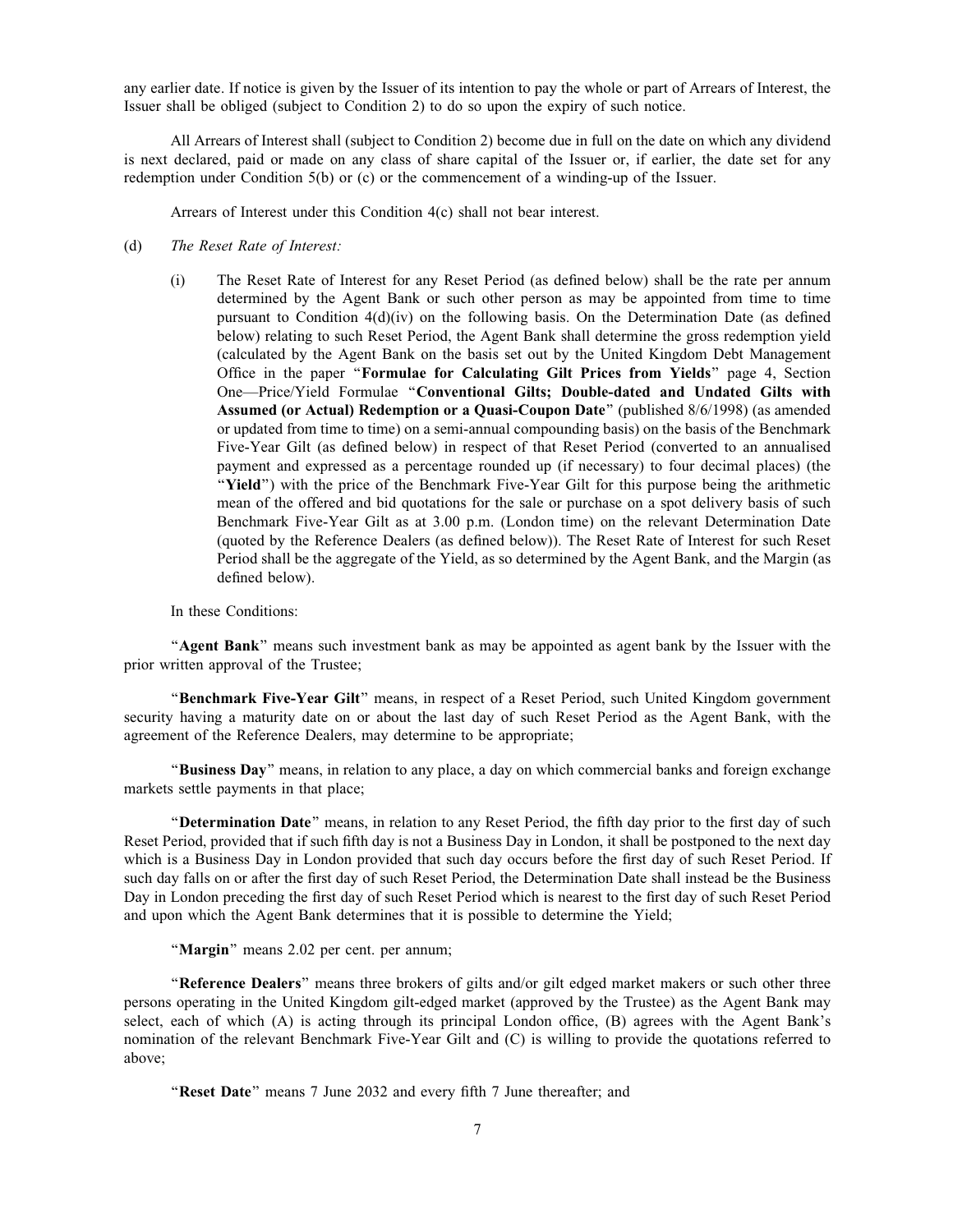"Reset Period" means the period beginning on a Reset Date and ending on the day immediately preceding the next succeeding Reset Date.

- (ii) The Issuer shall cause such Reset Rate of Interest to be notified to the Trustee, each of the Paying Agents and any relevant listing authority as soon as practicable after the determination of such Reset Rate of Interest and shall procure that the Principal Paying Agent gives notice to the Bondholders thereof in accordance with Condition 14.
- (iii) If the Agent Bank for any reason defaults in its obligation to determine the Reset Rate of Interest for any Reset Period in accordance with this Condition 4(d), the Trustee shall determine such Reset Rate of Interest at such rate as, in its absolute discretion (having such regard as it shall think fit to the procedure described in this Condition  $4(d)$ , it shall deem fair and reasonable in all the circumstances, and such determination shall be deemed to be a determination thereof by the Agent Bank.
- (iv) So long as any Bonds remain outstanding (as defined in the Trust Deed), the Issuer will maintain an Agent Bank. The Issuer may from time to time appoint another leading bank or investment banking firm in London as Agent Bank as may be approved in writing by the Trustee. If the Agent Bank is unable or unwilling to continue to act as the Agent Bank, the Issuer shall forthwith appoint such other leading bank or investment banking firm in London as may be approved in writing by the Trustee to act as such in it place. The Agent Bank may not resign its duties or be removed without a successor having been appointed and approved as aforesaid.
- (v) All notifications, opinions, determinations, certificates, calculations, quotations and decisions given, expressed, made or obtained for the purposes of this Condition 4(d), whether by the Agent Bank or the Trustee, shall (in the absence of wilful default, bad faith or manifest error) be binding on the Issuer, the Agent Bank, the Trustee, the Paying Agents and all Bondholders and Couponholders and (in the absence as aforesaid) no liability to the Bondholders or Couponholders or the Issuer shall attach to the Agent Bank or the Trustee in connection with the exercise or nonexercise by it of its powers, duties and discretions.

#### 5. Redemption, Purchase and Options

(a) Limitation on Redemption: The Bonds have no final maturity date and are only redeemable in accordance with the following provisions of this Condition 5 or Condition 9. Any redemption or purchase of Bonds pursuant to this Condition 5 is subject to the prior written consent of the Financial Services Authority (the "FSA") (so long as the Issuer is required by the FSA to obtain such consent).

- (b) Redemption for Taxation Reasons:
	- (i) If at any time the Issuer satisfies the Trustee immediately prior to the giving of the notice referred to below that (x) if a payment of principal or interest in respect of the Bonds were to be due (whether or not the same is in fact then due) on or before the next Interest Payment Date, either the Issuer would, for reasons outside its control, be unable (after using such endeavours as the Trustee shall consider reasonable) to make such payment of principal or interest without having to pay additional amounts as provided or referred to in Condition 7, or the Guarantor would, for reasons outside its control, be unable (after using such endeavours as the Trustee shall consider reasonable) to procure payment by the Issuer and in making payment itself would be required to pay such additional amounts or (y) on the next Interest Payment Date the payment of interest in respect of the Bonds would be treated as a "distribution" within the meaning of the Income and Corporation Taxes Act 1988 (or such other Act as may from time to time supersede or replace that Act), the Issuer may at its option (subject to Condition  $2(c)$ ), having given not less than 30 nor more than 60 days' notice in accordance with Condition 14, redeem all, but not some only, of the Bonds then outstanding and shall also pay Arrears of Interest (if any) and any accrued interest (other than Arrears of Interest) up to, but excluding, the date of redemption.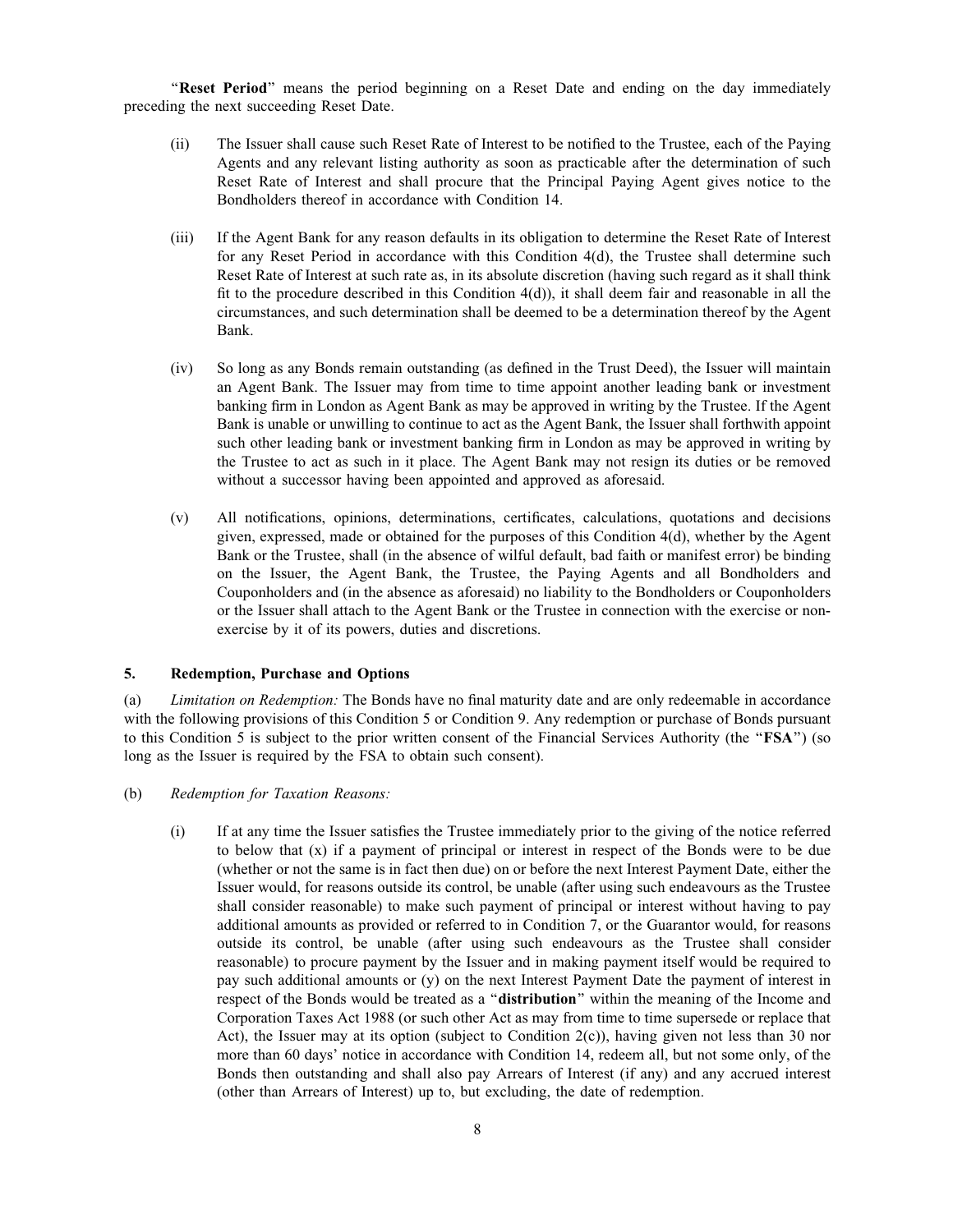(ii) Subject only to the obligation of the Issuer to use such endeavours as aforesaid, it shall be sufficient to establish the existence of the circumstances required to be established pursuant to this paragraph (b) if the Issuer shall deliver to the Trustee a certificate of an independent lawyer or accountant satisfactory to the Trustee, in a form satisfactory to the Trustee, to the effect either that such circumstances exist or that, upon a change in the taxation laws (or regulations made thereunder) of the United Kingdom or any authority thereof or therein having power to tax or in the application or interpretation of such laws or regulations, which at the date of such certificate is proposed and which in the opinion of such lawyer or accountant can reasonably be expected to become effective on or prior to such Interest Payment Date or time as is referred to in (i) above, becoming so effective, such circumstances would exist.

(c) Redemption at the Option of the Issuer: On giving not less than 7 nor more than 30 days' irrevocable notice to the Trustee and the Bondholders, the Issuer may on any Reset Date redeem all but not some only of the Bonds at their principal amount. Any such redemption of Bonds shall be at their principal amount together with all Arrears of Interest (if any) as provided in Condition 4(c).

(d) Purchases: The Issuer, the Guarantor or any other subsidiary of the Issuer may at any time purchase Bonds in the open market or otherwise at any price. Any purchase by tender shall be made available to all Bondholders alike.

(e) Cancellation: All Bonds purchased by or on behalf of the Issuer or any of its subsidiaries may be surrendered for cancellation by surrendering each such Bond together with all unmatured Coupons and all unexchanged Talons to the Principal Paying Agent and if so surrendered, shall, together with all Bonds redeemed by the Issuer, be cancelled forthwith (together with all unmatured Coupons and unexchanged Talons attached thereto or surrendered therewith). Any Bonds so surrendered for cancellation may not be reissued or resold and the obligations of the Issuer in respect of any such Bonds shall be discharged.

#### 6. Payments and Talons

(a) Method of Payment: Payments of principal and interest in respect of Bonds shall, subject as mentioned below, be made against presentation and surrender of the relevant Bonds or Coupons (save as specified in Condition  $6(d)(ii)$ , as the case may be, at the specified office of any Paying Agent by a cheque payable in pounds sterling, or, at the option of the holder, by transfer to a pounds sterling account maintained by the payee with, a bank in London. The sole currency of payment and account in respect of the Bonds is pounds sterling.

(b) Payments subject to Fiscal Laws: The Issuer reserves the right to require a Bondholder or Couponholder to provide a Paying Agent with such certification or information as may be required to enable the Issuer to comply with the requirements of the United States federal income tax laws.

(c) Appointment of Agents: The Principal Paying Agent and the other Paying Agents initially appointed by the Issuer and the Guarantor and their respective specified offices are listed below. Subject as provided in the Trust Deed and the Agency Agreement, the Principal Paying Agent and the other Paying Agents act solely as agents of the Issuer and the Guarantor and do not assume any obligation or relationship of agency or trust for or with any Bondholder or Couponholder. The Issuer and the Guarantor reserve the right at any time with the approval of the Trustee to vary or terminate the appointment of the Principal Paying Agent or any other Paying Agent and to appoint additional or other Paying Agents, provided that they shall at all times maintain (i) a Principal Paying Agent and (ii) a Paying Agent having a specified office in the United Kingdom, which, so long as the Bonds are listed on the official list (the "Official List") of the Financial Services Authority in its capacity as competent authority under the Financial Services and Markets Act 2000 (the ''UK Listing Authority'') and are admitted to trading on the market for listed securities of the London Stock Exchange plc (the "London Stock Exchange''), shall be in London and provided further, that if any European Union Directive on the taxation of savings implementing the conclusions of the ECOFIN Council meeting of 26-27 November 2000, or any law implementing or complying with, or introduced in order to conform to, such Directive is introduced, the Issuer and the Guarantor shall maintain a Paying Agent with a specified office in a European Union member state (other than the United Kingdom) that will not be obliged to withhold or deduct tax pursuant to such Directive.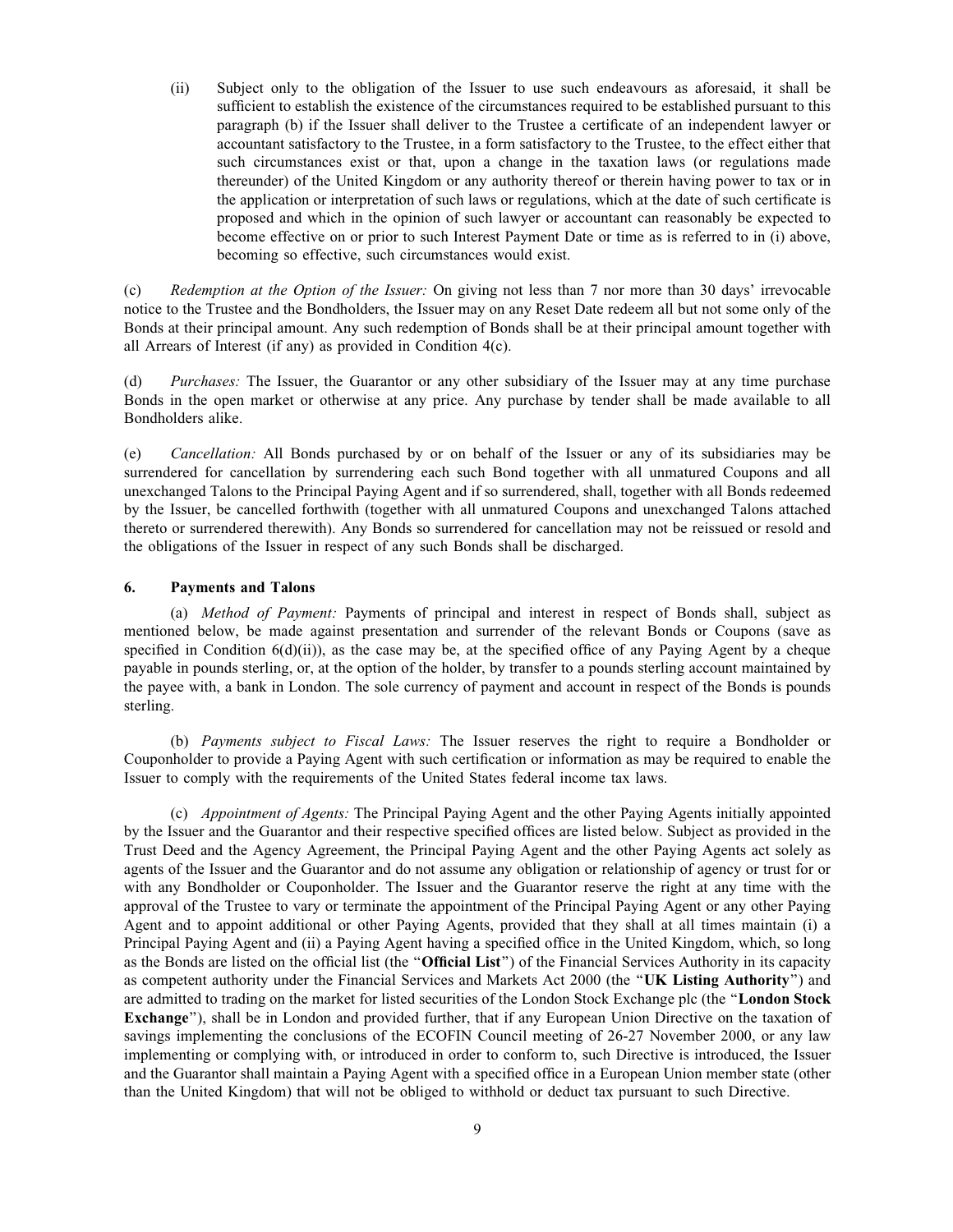Notice of any such change or any change of any specified office shall promptly be given to the Bondholders by the Issuer in accordance with Condition 14.

- (d) Unmatured Coupons and unexchanged Talons:
	- (i) In relation to any Bond, if any payment is to be made in respect of interest the Interest Payment Date for which falls on or after the date on which the winding-up of the Issuer is deemed to have commenced, such payment shall be made only against presentation of the relevant Bond and the Coupon for any such Interest Payment Date shall be void. In addition, any Bond presented for payment after an order is made or an effective resolution is passed for the winding-up in Scotland of the Issuer must be presented together with all Coupons in respect of Arrears of Interest relating to Interest Payment Dates falling prior to such commencement of the winding-up of the Issuer, failing which there shall be withheld from any payment otherwise due to the holder of such Bond such proportion thereof as the Arrears of Interest due in respect of any such missing Coupon bears to the total of the principal amount of the relevant Bond, all Arrears of Interest in respect thereof and interest (other than Arrears of Interest) accrued on such Bond in respect of the Interest Period current at the date of the commencement of the winding-up.
	- (ii) Upon the due date for redemption of any Bond, unmatured Coupons relating to such Bond (whether or not attached) shall become void and no payment shall be made in respect of them.
	- (iii) Upon the due date for redemption of any Bond, any unexchanged Talon relating to such Bond (whether or not attached) shall become void and no Coupon shall be delivered in respect of such Talon.
	- (iv) Where any Bond is presented for redemption without all unmatured Coupons and any unexchanged Talon relating to it, and where any Bond is presented for redemption without any unexchanged Talon relating to it, redemption shall be made only against the provision of such indemnity as the Issuer may require.

(e) Talons: On or after the Interest Payment Date for the final Coupon forming part of a Coupon sheet issued in respect of any Bond, the Talon (if any) forming part of such Coupon sheet may be surrendered at the specified office of the Principal Paying Agent in exchange for a further Coupon sheet (and if necessary another Talon for a further Coupon sheet) (but excluding any Coupons that may have become void pursuant to Condition 8).

#### (f) Non-Business Days:

If any date for payment in respect of any Bond or Coupon is not a business day, the holder shall not be entitled to payment until the next following business day nor to any interest or other sum in respect of such postponed payment. In this paragraph, ''business day'' means a day (other than a Saturday or a Sunday) on which banks and foreign exchange markets (including but not limited to pounds sterling) are open for business in both London and in the relevant place of presentation (including but not limited to markets dealing in pounds sterling).

#### 7. Taxation

All payments of principal and/or interest by or on behalf of the Issuer or the Guarantor in respect of the Bonds and the Coupons shall be made without withholding or deduction for or on account of any present or future tax, duty or charge of whatsoever nature imposed or levied by or on behalf of the United Kingdom or any authority thereof or therein having power to tax, unless such withholding or deduction is required by law. In that event, the Issuer or the Guarantor, as the case may be, shall pay such additional amounts as will result (after such withholding or deduction) in receipt by the Bondholders, and the Couponholders of the sums which would have been receivable (in the absence of such withholding or deduction) from it in respect of their Bonds and/or Coupons, as the case may be; except that no such additional amounts shall be payable with respect to any Bond or Coupon:

(a) presented for payment by or on behalf of any holder who is liable to such tax, duty or charge in respect of such Bond or Coupon by reason of such holder having some connection with the United Kingdom other than the mere holding of such Bond or Coupon; or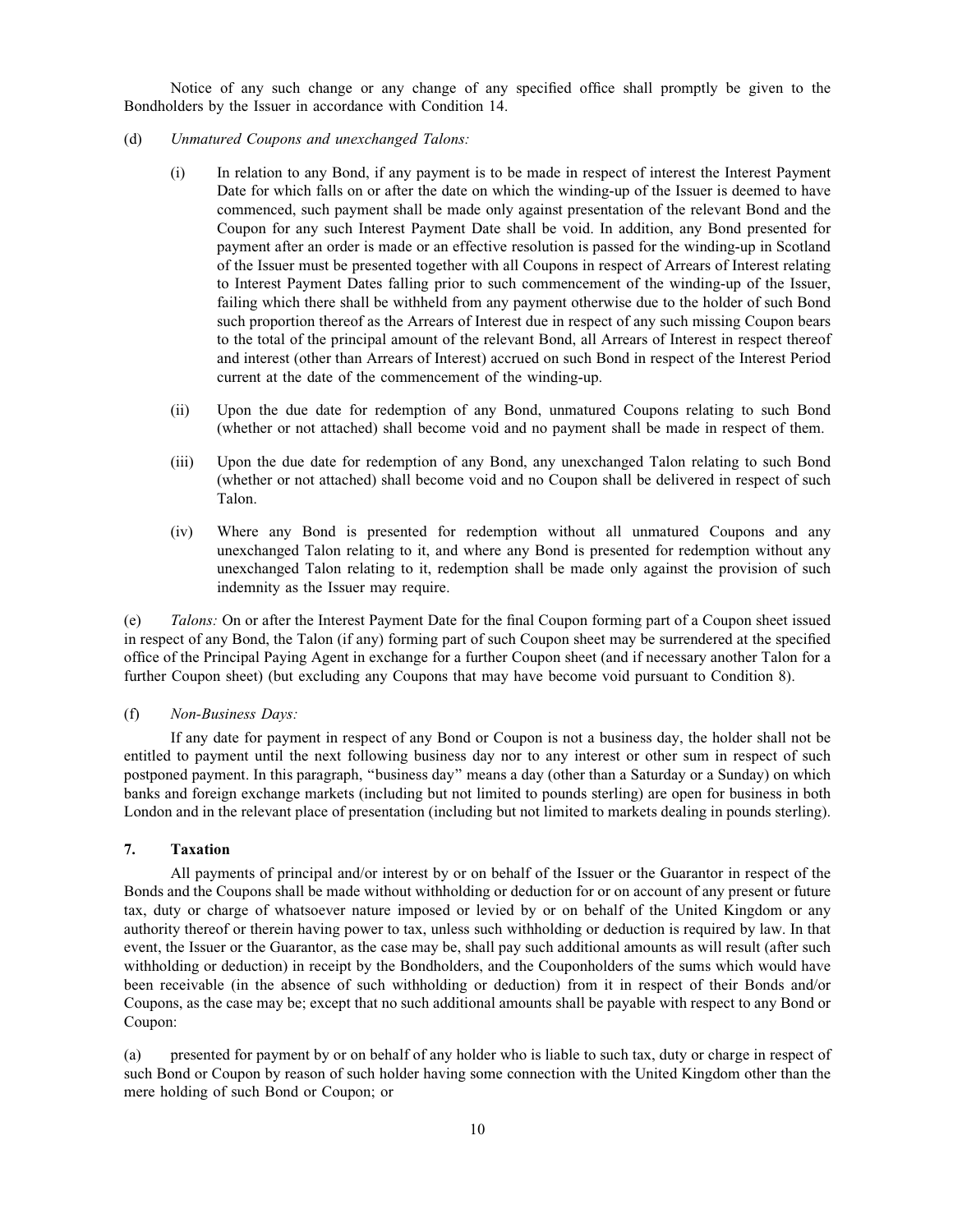(b) to, or to a third party on behalf of, a holder if such withholding or deduction may be avoided by complying with any statutory requirement or by making a declaration of non-residence or other similar claim for exemption to any authority of or in the United Kingdom, unless such holder proves that he is not entitled so to comply or to make such declaration or claim; or

(c) to, or to a third party on behalf of, a holder that is a partnership, or a holder that is not the sole beneficial owner of the Bond or Coupon, or which holds the Bond or Coupon in a fiduciary capacity, to the extent that any of the members of the partnership, the beneficial owner or the settlor or beneficiary with respect to the fiduciary would not have been entitled to the payment of an additional amount had each of the members of the partnership, the beneficial owner, settlor or beneficiary (as the case may be) received directly his beneficial or distributive share of the payment; or

(d) presented for payment more than 30 days after the Relevant Date except to the extent that the holder thereof would have been entitled to such additional amounts on presenting the same for payment at the expiry of such period of 30 days; or

(e) where such withholding or deduction is imposed on a payment to an individual and is required to be made pursuant to any European Union Directive on the taxation of savings implementing the conclusions of the ECOFIN Council meeting of 26-27 November 2000 or any law implementing or complying with, or introduced in order to conform to, such Directive; or

(f) presented for payment by or on behalf of a holder who would have been able to avoid such withholding or deduction by presenting the relevant Bond or Coupon to another Paying Agent in a Member State of the European Union.

The "Relevant Date" in respect of any payment means the date on which such payment first becomes due or (if the full amount of the moneys payable has not been duly received by the Principal Paying Agent or the Trustee on or prior to such date) the date on which notice is given to the Bondholders that such moneys have been so received.

References in these Conditions to (i) ''interest'' shall be deemed to include any Arrears of Interest and (ii) ''principal'' and/or ''interest'' (other than such interest as is referred to in Condition 9(f)) shall be deemed to include any additional amounts that may be payable under this Condition 7 or under any obligations undertaken in addition thereto or in substitution therefor under the Trust Deed.

### 8. Prescription

Claims for payment of principal (excluding principal comprised in a withheld amount) will become void 12 years, and claims for payment of interest (other than interest comprised in, or accrued on, a withheld amount) will become void six years after the Relevant Date (as defined in Condition 7) relating thereto. Claims in respect of principal comprised in a withheld amount and claims in respect of interest comprised in, or accrued on, a withheld amount will, in the case of such principal, become void 12 years and will, in the case of such interest, become void six years after the due date for payment thereof as specified in Condition  $9(e)$  or, if the full amount of the moneys payable has not been duly received by the Principal Paying Agent, another Paying Agent or the Trustee, as the case may be, on or prior to such date, the date of which notice is given in accordance with Condition 14 that the relevant part of such moneys has been so received.

The prescription period in respect of Talons shall be:

(a) as to any Talon the original due date for exchange of which falls within the 12 years immediately prior to the due date for redemption (pursuant to Condition  $5(a)$ ,  $5(b)$  or  $5(d)$ ) of the Bond to which it pertains, six years from the Relevant Date for the redemption of such Bond, but so that the Coupon sheet for which it is exchangeable shall be issued without any Coupon itself prescribed in accordance with this Condition 8 or the Relevant Date for payment of which would fall after the Relevant Date for the redemption of the relevant Bond and without a Talon; and

(b) as to any other Talon, 12 years from the Relevant Date for payment of the last Coupon of the Coupon sheet of which it formed part.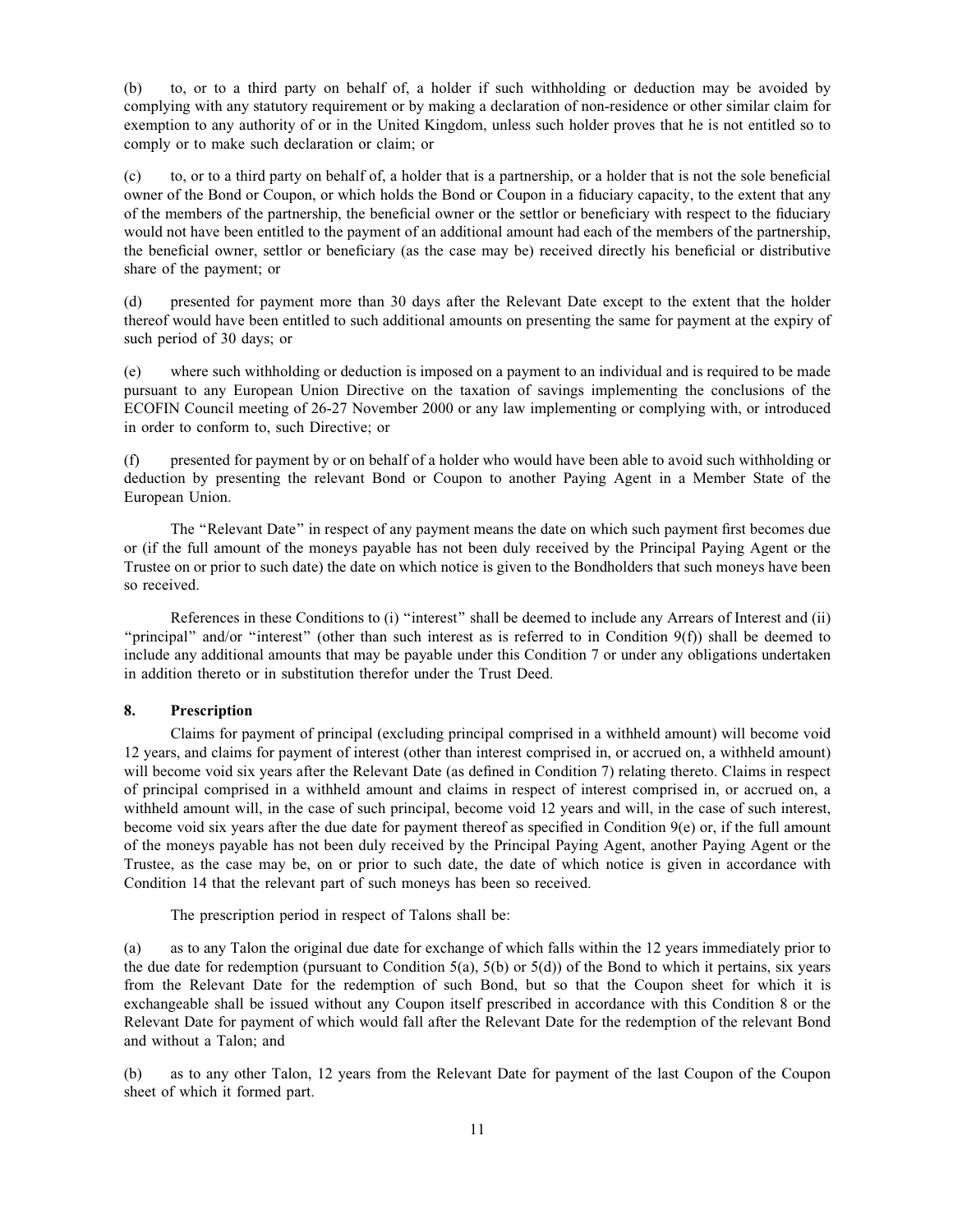# 9. Events of Default and Enforcement

(a) If there is default by the Issuer or the Guarantor, as the case may be, in any payment in respect of the Bonds (in the case of any payment of principal) for a period of 14 days or more after the due date for the same or (in the case of any payment of interest) for a period of 14 days or more after a date upon which the payment of interest is compulsory, the Trustee may institute proceedings, in the case of such default by the Issuer, in Scotland (but not elsewhere) for the winding-up of the Issuer or, in the case of such default by the Guarantor, in England (but not elsewhere) for the winding-up of the Guarantor, provided that it shall not have the right to institute such proceedings if the Issuer or the Guarantor, as the case may be, withholds or refuses any such payment (i) in order to comply with any fiscal or other law or regulation or with the order of any court of competent jurisdiction, in each case applicable to such payment, the Issuer or the Guarantor, as the case may be, the relevant Paying Agent or the holder of the Bond or Coupon or (ii) (subject as provided in the Trust Deed) in case of doubt as to the validity or applicability of any such law, regulation or order, in accordance with advice as to such validity or applicability given at any time during the said period of 14 days by independent legal advisers acceptable to the Trustee. For the purpose of this Condition 9, a payment otherwise due (in the case of principal) or compulsory (in the case of interest) shall be deemed so due or compulsory notwithstanding that the solvency condition set out in Condition 2(c) or in the first paragraph of Condition 3, as the case may be, is not satisfied.

(b) The Trustee shall not be bound to institute proceedings as referred to in paragraph (a) above to enforce the obligations of the Issuer or the Guarantor, as the case may be, in respect of the Bonds and Coupons unless (i) it shall have been so requested by an Extraordinary Resolution (as defined in the Trust Deed) of the Bondholders or in writing by the holders of at least one-fifth in principal amount of the Bonds then outstanding (as defined in the Trust Deed) and (ii) it shall have been indemnified to its satisfaction.

(c) No Bondholder or Couponholder shall be entitled to institute proceedings for the winding-up of the Issuer or the Guarantor, or to prove in such winding-up, except that if the Trustee, having become bound to proceed against the Issuer or the Guarantor, as the case may be, as aforesaid, fails to do so, or, being able to prove in such winding-up, fails to do so, in either case within a reasonable period and such failure is continuing, then any such holder may, on giving an indemnity satisfactory to the Trustee, in the name of the Trustee (but not otherwise), himself institute proceedings for the winding-up in Scotland (but not elsewhere) of the Issuer or in England (but not elsewhere) of the Guarantor and/or prove in such winding-up to the same extent (but not further or otherwise) that the Trustee would have been entitled so to do. No remedy against the Issuer or the Guarantor, as the case may be, other than the institution of proceedings for the winding-up of the Issuer in Scotland or the Guarantor in England or, as the case may be, proving in the winding-up of the Issuer or the Guarantor, as the case may be, in the manner and by the persons aforesaid, shall be available to the Trustee or the Bondholders, or Couponholders, whether for the recovery of amounts owing in respect of the Bonds or under the Trust Deed or in respect of any breach by the Issuer of any of its obligations under the Bonds or the Trust Deed (other than for recovery of the Trustee's remuneration or expenses). The Issuer has undertaken in the Trust Deed to pay United Kingdom stamp and other duties (if any) on or in connection with the execution of the Trust Deed and United Kingdom, Belgian and Luxembourg stamp and other duties or taxes (if any) on the constitution and issue of the Bonds in temporary global, permanent global or definitive form (provided such stamp and other duties or taxes result from laws applicable on or prior to the date 40 days after the issue date of the Bonds and, in the case of exchange of a global Bond for Bonds in definitive form, such tax results from laws applicable on or prior to the date of such exchange) and stamp and other duties or taxes (if any) payable in the United Kingdom (but not elsewhere) solely by virtue of and in connection with any permissible proceedings under the Trust Deed or the Bonds, save that the Issuer shall not be liable to pay any such stamp or other duties or taxes to the extent that the obligation arises or the amount payable is increased by reason of the holder at the relevant time unreasonably delaying in producing any relevant document for stamping or similar process. Subject as aforesaid, the Issuer will not be otherwise responsible for stamp or other duties or taxes otherwise imposed and in particular (but without prejudice to the generality of the foregoing) for any penalties arising on account of late payment where due by the holder at the relevant time. Any such stamp or other duties or taxes that might be imposed upon or in respect of Bonds in temporary global, permanent global or definitive form or the Coupons or Talons (in each case other than as aforesaid) are the liability of the holders thereof.

(d) If payment to any Bondholder of any amount due in respect of the Bonds (other than interest) is improperly withheld or refused (any withholding or refusal effected in reliance upon the proviso to paragraph (a)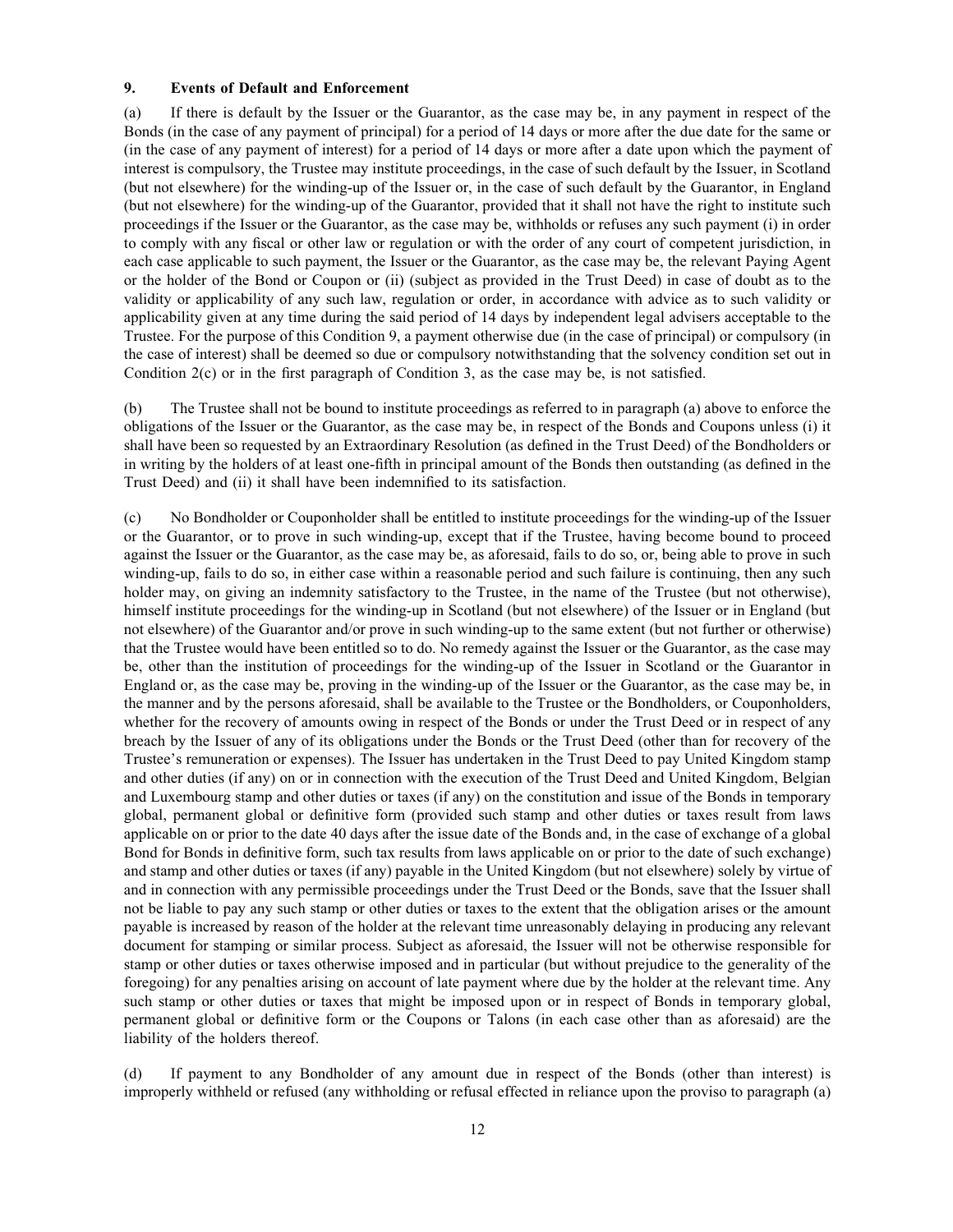of this Condition where the relevant law, regulation or order proves subsequently not to be valid or applicable shall be treated, for the purpose of ascertaining entitlement to accrued interest but not for any other purpose, as if it had been at all times an improper withholding or refusal), interest shall accrue on the basis of (i) the actual number of days in the period from, and including, the date of such withholding or refusal, as the case may be, (for the purpose of this Condition 9(d), the ''Accrual Date'') to, but excluding, the date on which notice is given in accordance with Condition 14 that the full amount payable in respect of such Bonds is available for payment or the date of payment, whichever first occurs divided by (ii) the actual number of days in the relevant Interest Period in which the Accrual Date falls, at the rate of 6 per cent. per annum on the amount as to which payment has been improperly withheld or refused. For the purpose of this Condition 9(d), ''Interest Period'' means the period commencing on, and including, 28 March 2002 and ending on, but excluding, the first Interest Payment Date and thereafter each successive period commencing on, and including, an Interest Payment Date and ending on, but excluding, the next following Interest Payment Date.

(e) If, in reliance upon the proviso to paragraph (a) above, payment of any amount (each a ''withheld amount'') in respect of the whole or any part of the principal and/or any interest due in respect of the Bonds, or any of them, is not paid or provided by the Issuer or the Guarantor, as the case may be, to the Trustee or to or to the account of or with the Principal Paying Agent, or is withheld or refused by any of the Paying Agents, in each case other than improperly within the meaning of paragraph (d) above, or which is paid or provided after the due date for payment thereof, such withheld amount shall, where not already on interest bearing deposit, if lawful, promptly be so placed, all as more particularly described in the Trust Deed. If subsequently it shall be or become lawful to make payment of such withheld amount in pounds sterling, notice shall be given in accordance with Condition 14, specifying the date (which shall be no later than seven days after the earliest date thereafter upon which such interest bearing deposit falls or may (without penalty) be called due for repayment) on and after which payment in full of such withheld amount (or that part thereof which it is lawful to pay) will be made. In such event (but subject in all cases to any applicable fiscal or other law or regulation or the order of any court of competent jurisdiction), the withheld amount or the relevant part thereof, together with interest accrued thereon from, and including, the date the same was placed on deposit to, but excluding, the date upon which such interest bearing deposit was repaid, shall be paid to (or released by) the Principal Paying Agent for payment to the relevant Bondholders and/or Couponholders, as the case may be (or, if the Principal Paying Agent advises the Issuer of its inability to effect such payment, shall be paid to (or released by) such other Paying Agent, as there then may be or, if none, to the Trustee, in any such case for payment as aforesaid). For the purposes of paragraph (a) above, the date specified in the said notice shall become the due date for payment in respect of such withheld amount or the relevant part thereof. The obligations under this paragraph (e) shall be in lieu of any other remedy otherwise available under these Conditions, the Trust Deed or otherwise in respect of such withheld amount or the relevant part thereof.

(f) Any interest payable as provided in paragraph (e) above shall be paid net of any taxes applicable thereto and Condition 7 shall not apply in respect of the payment of any such interest.

# 10. Indemnification of the Trustee

The Trust Deed contains provisions for the indemnification of the Trustee and for its relief from responsibility, including provisions relieving it from taking proceedings unless indemnified to its satisfaction. The Trustee is entitled to enter into business transactions with the Issuer, the Guarantor and/or any other subsidiary of the Issuer without accounting for any profit resulting therefrom.

#### 11. Meetings of Bondholders, Modification, Waiver and Substitution

(a) Meetings of Bondholders: The Trust Deed contains provisions for convening meetings of Bondholders to consider any matter affecting their interests, including the sanctioning by Extraordinary Resolution (as defined in the Trust Deed) of a modification of any of these Conditions or any of the provisions of the Bonds, the Coupons or the Trust Deed, except that certain provisions of these Conditions, the Bonds, the Coupons and the Trust Deed may only be modified subject to approval by Extraordinary Resolution passed at a meeting of Bondholders to which special quorum provisions shall have applied. Any Extraordinary Resolution duly passed shall be binding on all Bondholders (whether or not they were present at the meeting at which such resolution was passed) and on all Couponholders.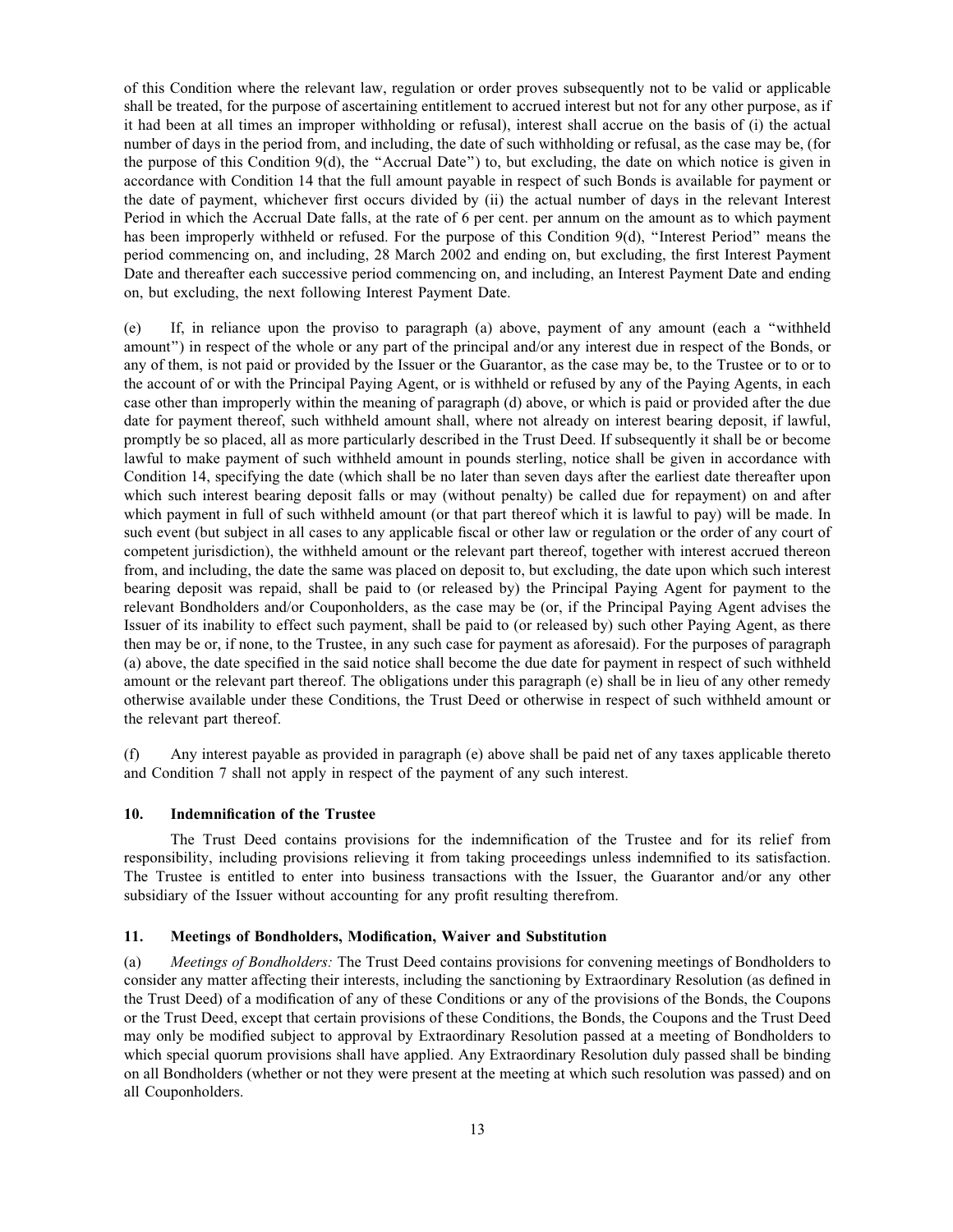(b) Modification of the Trust Deed: The Trustee may agree, without the consent of the Bondholders or Couponholders, to (i) any modification of any of the provisions of these Conditions, the Bonds, the Coupons or the Trust Deed that is of a formal, minor or technical nature or is made to correct a manifest error, and (ii) any other modification (except as mentioned in the Trust Deed), and any waiver or authorisation of any breach or proposed breach, of any of the provisions of these Conditions, the Bonds, the Coupons or the Trust Deed that is in the opinion of the Trustee not materially prejudicial to the interests of the Bondholders. Any such modification, authorisation or waiver shall be binding on the Bondholders and the Couponholders and, if the Trustee so requires, such modification shall be notified to the Bondholders as soon as practicable in accordance with Condition 14.

(c) Substitution: The Trustee shall agree, if requested by the Issuer and subject to such amendment of the Trust Deed and such other conditions as the Trustee may reasonably require, but without the consent of the Bondholders or the Couponholders, to the substitution, subject to the Bonds and the Coupons being irrevocably guaranteed by the Issuer on a subordinated basis equivalent to that mentioned in Condition 2(c), of a subsidiary of the Issuer or a holding company of the Issuer or another subsidiary of any such holding company in place of the Issuer as principal debtor under the Trust Deed, the Bonds and the Coupons and as a party to the Agency Agreement and so that the claims of the Bondholders and the Couponholders may, in the case of the substitution of a holding company of the Issuer or a banking company (as defined in the Trust Deed) in the place of the Issuer, also be subordinated to the rights of Senior Creditors (as defined in Condition  $2(c)$ , but with the substitution of references to "that holding company" or to "that subsidiary" in place of references to "the Issuer" together with such consequential amendments as are appropriate).

(d) Change of Governing Law: In the case of a substitution pursuant to Condition 11(c) the Trustee may in its absolute discretion agree, without the consent of the Bondholders or Couponholders, to a change of the law governing the Bonds, the Coupons, the Talons and/or the Trust Deed and/or the Agency Agreement provided that such change would not in the opinion of the Trustee be materially prejudicial to the interests of the Bondholders.

(e) Entitlement of the Trustee: In connection with the exercise of its functions (including but not limited to those referred to in this Condition) the Trustee shall have regard to the interests of the Bondholders as a class and shall not have regard to the consequences of such exercise for individual Bondholders or Couponholders resulting from their being for any purpose domiciled or resident in, or otherwise connected with, or subject to the jurisdiction of, any particular territory. No Bondholder or Couponholder shall, in connection with any such modification, waiver, authorisation or substitution, be entitled to claim, and the Trustee shall not be entitled to require, from the Issuer or the Guarantor any indemnification or payment in respect of any tax or other consequence of any such exercise upon individual Bondholders or Couponholders except to the extent provided for by Condition 7.

# 12. Replacement of Bonds, Coupons and Talons

(a) If a Bond, Coupon or Talon is lost, stolen, mutilated, defaced or destroyed, it may be replaced, subject to applicable laws, regulations and stock exchange or other relevant authority regulations, at the specified office of the Principal Paying Agent or such other place of which notice shall be given in accordance with Condition 14 in each case on payment by the claimant of the expenses incurred in connection therewith and on such terms as to evidence, security and indemnity (which may provide, *inter alia*, that if the allegedly lost, stolen or destroyed Bond, Coupon or Talon is subsequently presented for payment or, as the case may be, for exchange for further Coupons, there shall be paid to the Issuer on demand the amount payable by the Issuer in respect of such Bond, Coupon or further Coupons) and otherwise as the Issuer may require. Mutilated or defaced Bonds, Coupons or Talons must be surrendered before replacements will be issued. In addition, the Issuer may require the person requesting delivery of a replacement Bond, Coupon or Talon to pay, prior to delivery of such replacement Bond, Coupon or Talon, any stamp or other tax or governmental charges required to be paid in connection with such replacement. No replacement Bond shall be issued having attached thereto any Coupon or Talon, claims in respect of which shall have become void pursuant to Condition 8.

(b) Where:

(i) a Talon (the ''relevant Talon'') has become prescribed in accordance with Condition 8; and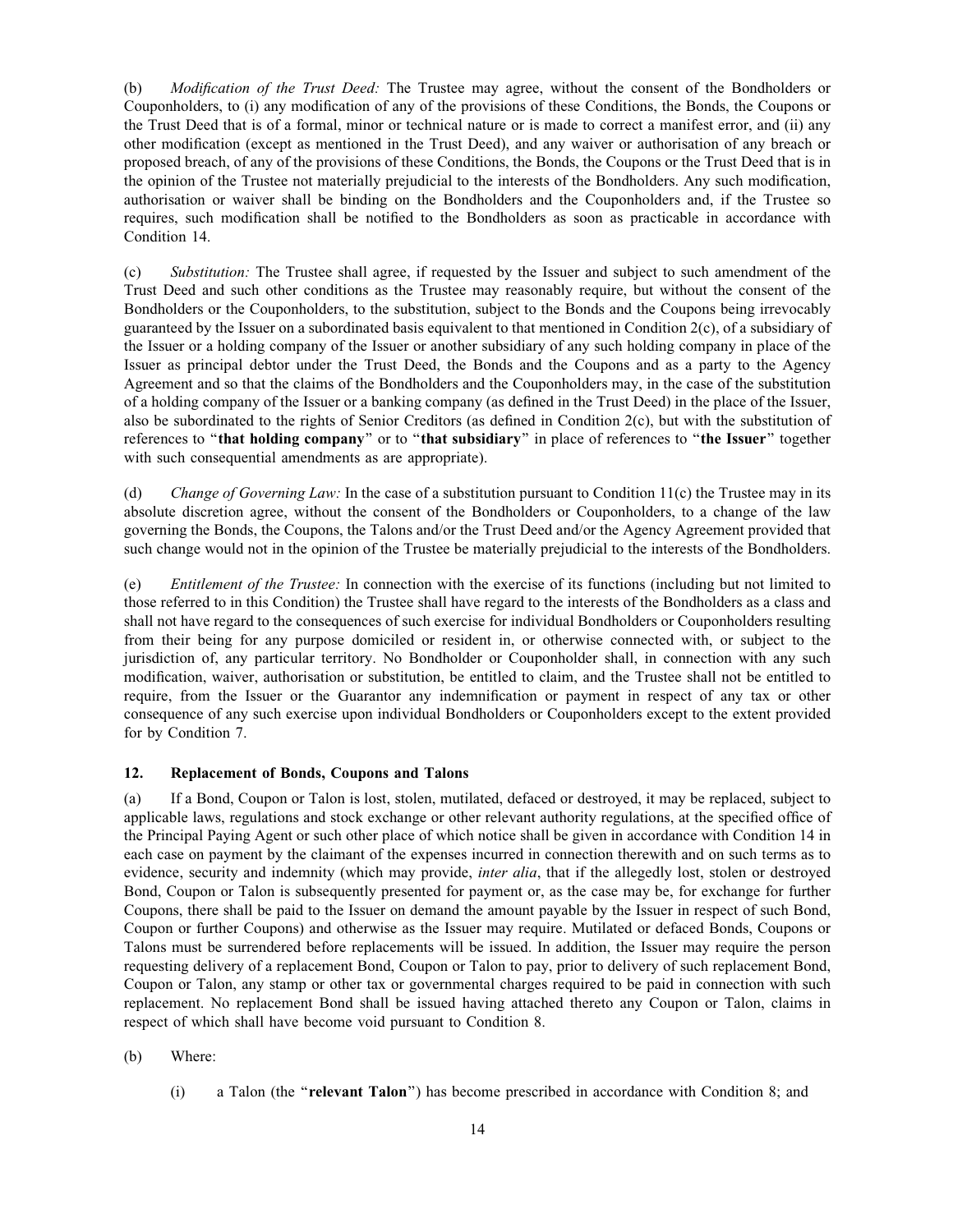- (ii) the Bond to which the relevant Talon pertains has not become void through prescription; and
- (iii) no Coupon sheet (or part thereof, being a Coupon(s) and/or a Talon, hereinafter called a ''part Coupon sheet''), which Coupon sheet would have been exchangeable for the relevant Talon or for any subsequent Talon bearing the same serial number pertaining to such Bond, has been issued; and
- (iv) either no replacement Coupon sheet or part Coupon sheet has been issued in respect of any Coupon sheet or part Coupon sheet referred to in (iii) above or, in the reasonable opinion of the Issuer, there is no reasonable likelihood that any such replacement has been issued,

then upon payment by the claimant of the expenses incurred in connection therewith and on such terms as to evidence and indemnity or security as the Issuer may reasonably require there may be obtained at the specified office of the Principal Paying Agent (or such other place of which notice shall be given in accordance with Condition 14) a Coupon sheet or Coupon sheets or part Coupon sheet(s), as the circumstances may require, issued:

- (A) in the case of a Bond that has become due for redemption (x) without any Coupon itself prescribed in accordance with Condition 8 or the Relevant Date for payment of which would fall after the Relevant Date for the redemption of the relevant Bond, and (y) without any Talon or Talons, as the case may be; or
- (B) in any other case, without any Coupon or Talon itself prescribed in accordance with Condition 8 and without any Talon pertaining to a Coupon sheet the Relevant Date of the final Coupon of which falls on or prior to the date when the Coupon sheet(s) or part Coupon sheet(s) is (are) delivered to or to the order of the claimant, but in no event shall any Coupon sheet be issued the original due date for exchange of which falls after the date of delivery of such Coupon sheet(s) as aforesaid.

For the avoidance of doubt, the provisions of this Condition 12(b) shall not give, or revive, any rights in respect of any Talon that has become prescribed in accordance with Condition 8.

# 13. Further Issues

The Issuer may from time to time without the consent of the Bondholders or Couponholders create and issue further Bonds having the same terms and conditions as the Bonds in all respects (or in all respects except for the first payment of interest on them) and so that such further Bonds shall be consolidated and form a single Series with the Bonds. References in these Conditions to the Bonds include (unless the context requires otherwise) any further Bonds issued pursuant to this Condition and forming a single series with the Bonds.

#### 14. Notices

Notices to the Bondholders shall be valid if published in a daily newspaper of general circulation in the United Kingdom (which is expected to be the *Financial Times*). If in the opinion of the Trustee any such publication is not practicable, notice shall be validly given if published in another leading daily English language newspaper with general circulation in the United Kingdom, approved by the Trustee. Any such notice shall be deemed to have been given on the date of such publication or, if published more than once or on different dates, on the first date on which such publication is made.

Couponholders shall be deemed for all purposes to have notice of the contents of any notice given to the Bondholders in accordance with this Condition.

#### 15. Governing Law and Jurisdiction

(a) The Trust Deed, the Bonds, the Coupons and the Talons are governed by, and shall be construed in accordance with, English law (save for Conditions 2(b) and 2(c) which will be governed by, and shall be construed in accordance with, Scots law).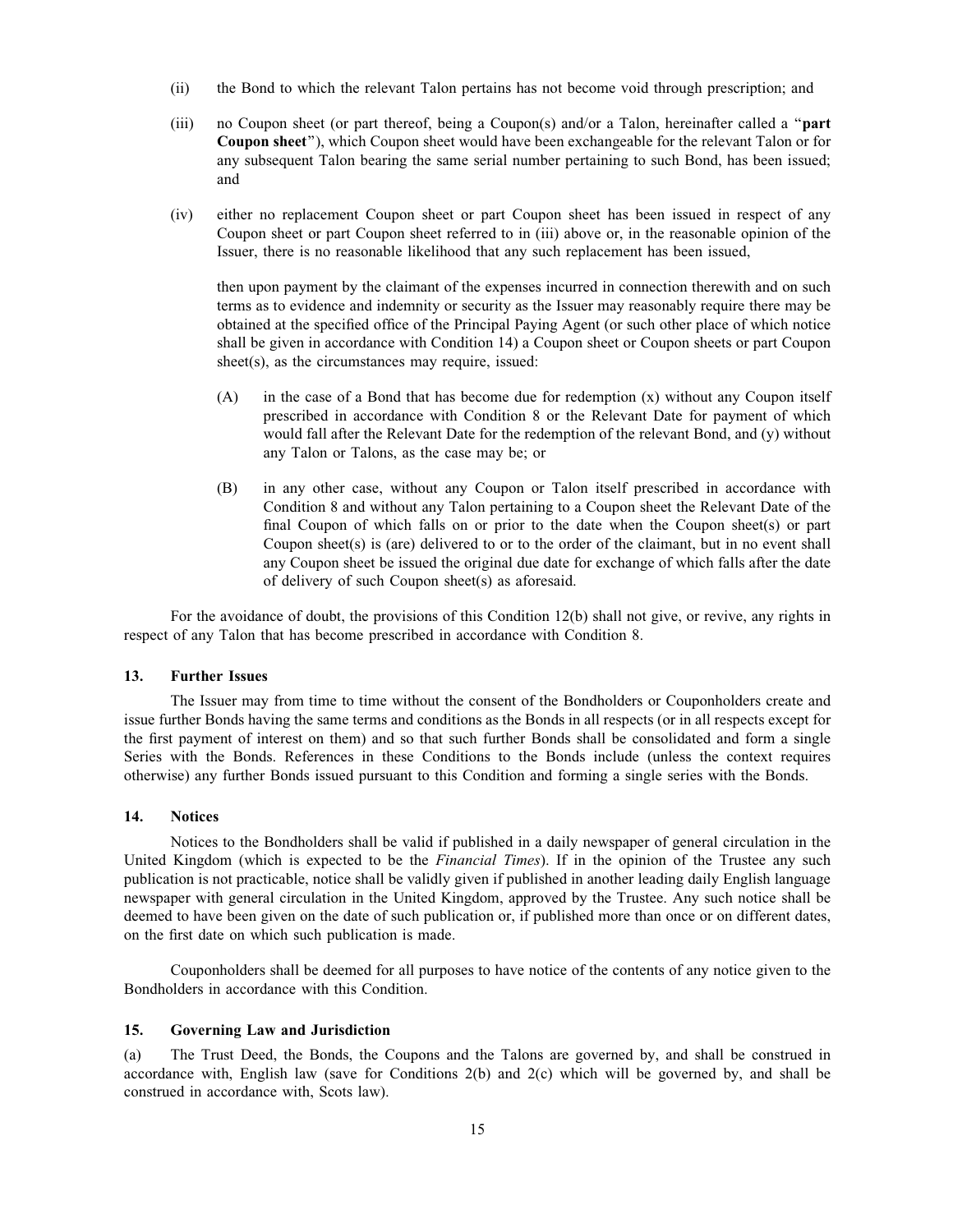(b) The Courts of England are to have jurisdiction to settle any disputes which may arise out of or in connection with the Trust Deed, the Bonds or the Coupons and accordingly any legal action or proceedings arising out of or in connection with the Trust Deed, the Bonds or the Coupons (''Proceedings'') may be brought in such courts. The Issuer has in the Trust Deed irrevocably submitted to the jurisdiction of such courts. Service of process in any Proceedings in England may be effected by delivery to the Issuer's principal place of business in England at 71 Lombard Street, London EC3P 3BS or such other address as may be notified to Bondholders in accordance with Condition 14.

# 16. Third Party Rights

No person shall have any right to enforce any term or condition of the Bonds under the Contracts (Rights of Third Parties) Act 1999 but this does not affect any right or remedy of any person that exists or is available apart from that Act.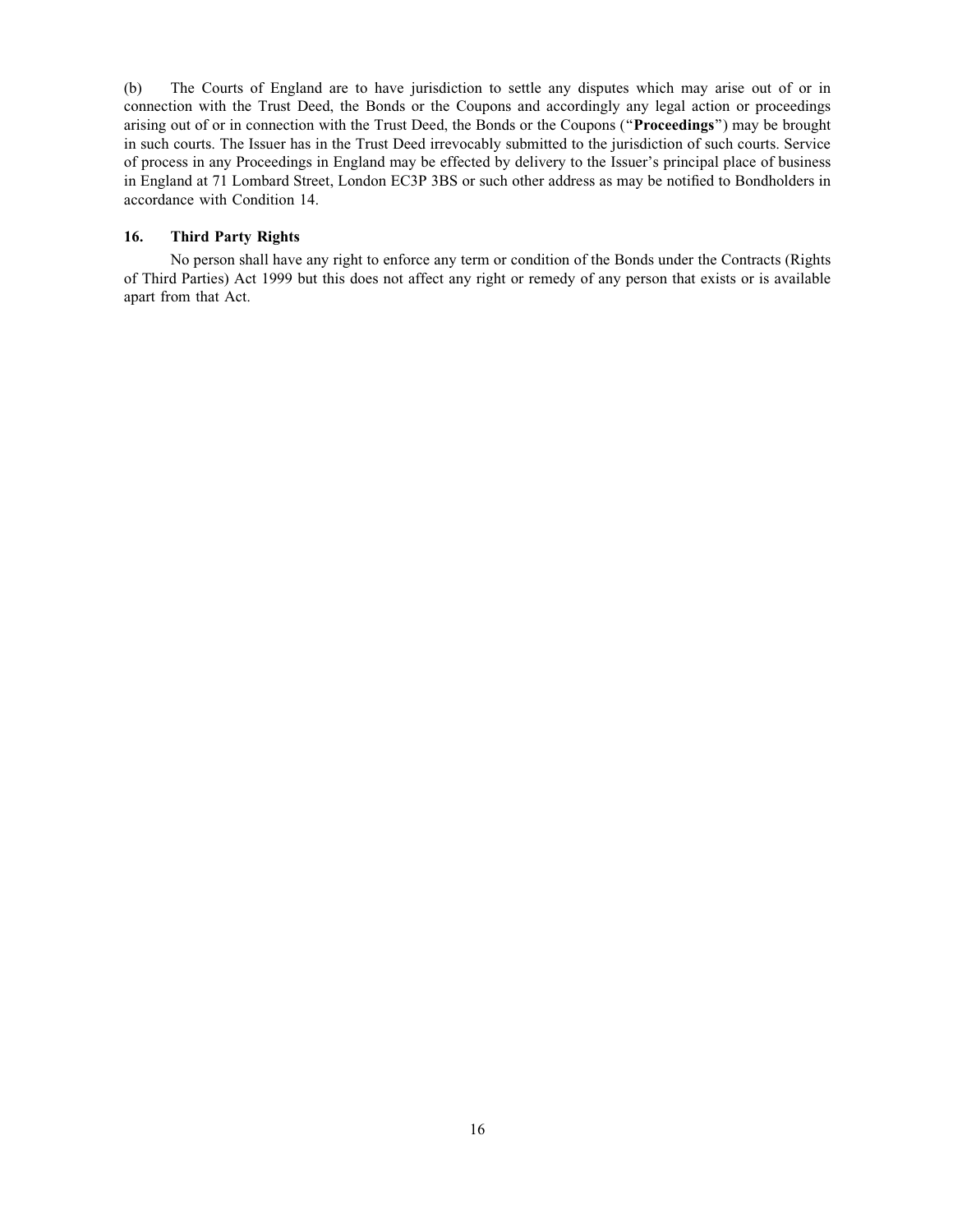# SUMMARY OF PROVISIONS RELATING TO THE BONDS WHILE IN GLOBAL FORM

The following is a summary of the provisions to be contained in the Trust Deed constituting the Bonds and in the Global Bonds (as defined below) which will apply to, and in some cases modify, the Terms and Conditions of the Bonds while the Bonds are represented by the Temporary Global Bond or the Permanent Global Bond.

- 1. The Temporary Global Bond is exchangeable in whole or in part for interests in the Permanent Global Bond on or after a date which is expected to be 7 May 2002 upon certification as to non-US beneficial ownership.
- 2. The Permanent Global Bond will be exchangeable in whole but not in part only (free of charge to the holder) for definitive Bonds (i) upon the happening of any of the events defined in the Trust Deed as ''Events of Default'', (ii) if either Euroclear or Clearstream, Luxembourg is closed for business for a continuous period of 14 days (other than by reason of holiday, statutory or otherwise) or announces an intention permanently to cease business or does in fact do so and no alternative clearing system satisfactory to the Trustee is available, or (iii) if the Issuer would suffer a disadvantage as a result of a change in laws or regulations (taxation or otherwise) or as a result of a change in the practice of Euroclear and/or Clearstream, Luxembourg which would not be suffered were the Bonds in definitive form and a certificate of such effect signed by two directors of the Issuer is given to the Trustee.

Thereupon (in the case of (i) or (ii) above) the holder may give notice to the Trustee, and (in the case of (iii) above) the Issuer may give notice to the Trustee and to the Bondholders in accordance with Condition 14, of its intention to exchange the Permanent Global Bond for definitive Bonds on or after the Exchange Date specified in the notice.

On or after the Exchange Date (as defined below) the holder of the Permanent Global Bond may surrender the Permanent Global Bond to or to the order of the Principal Paying Agent. In exchange for the Permanent Global Bond, the Issuer will deliver, or procure the delivery of, an equal aggregate principal amount of definitive Bonds in bearer form, serially numbered, in denominations of £1,000, £10,000 and £100,000 (having attached to them Coupons in respect of interest which has not already been paid on the Permanent Global Bond and in respect of which claims shall not have become prescribed and, where appropriate, a Talon for further Coupons), security printed in accordance with any applicable legal and stock exchange requirements and in or substantially in the form scheduled to the Trust Deed.

"Exchange Date" means a day falling not less than 60 days after that on which the notice requiring exchange is given and on which banks are open for business in the city in which the specified office of the Principal Paying Agent is located and, except in the case of exchange pursuant to (ii) above, in the city in which the relevant clearing system is located.

- 3. No payment will be made on the Temporary Global Bond unless exchange for an interest in the Permanent Global Bond is improperly withheld or refused. Payments of principal and interest in respect of Bonds represented by the Permanent Global Bond will, subject as set out below, be made against presentation for endorsement and, if no further payment falls to be made in respect of the Bonds, surrender of the Permanent Global Bond to the order of the Principal Paying Agent or such other Paying Agent as shall have been notified to the Bondholders for such purposes. A record of each payment made will be endorsed on the appropriate schedule to the Permanent Global Bond by or on behalf of the Principal Paying Agent, which endorsement shall be *prima facie* evidence that such payment has been made in respect of the Bonds. Condition 7(f) will apply to Bonds in definitive form only.
- 4. For so long as all the Bonds are represented by the Permanent Global Bond and the Permanent Global Bond is held on behalf of Euroclear and/or Clearstream, Luxembourg, notices to the Bondholders may be given by delivery of the relevant notice to Euroclear and/or Clearstream, Luxembourg (as the case may be) for communication to their respective accountholders rather than by publication as required by Condition 14 provided that, so long as the Bonds are admitted to the Official List by the UK Listing Authority, the UK Listing Authority so agrees.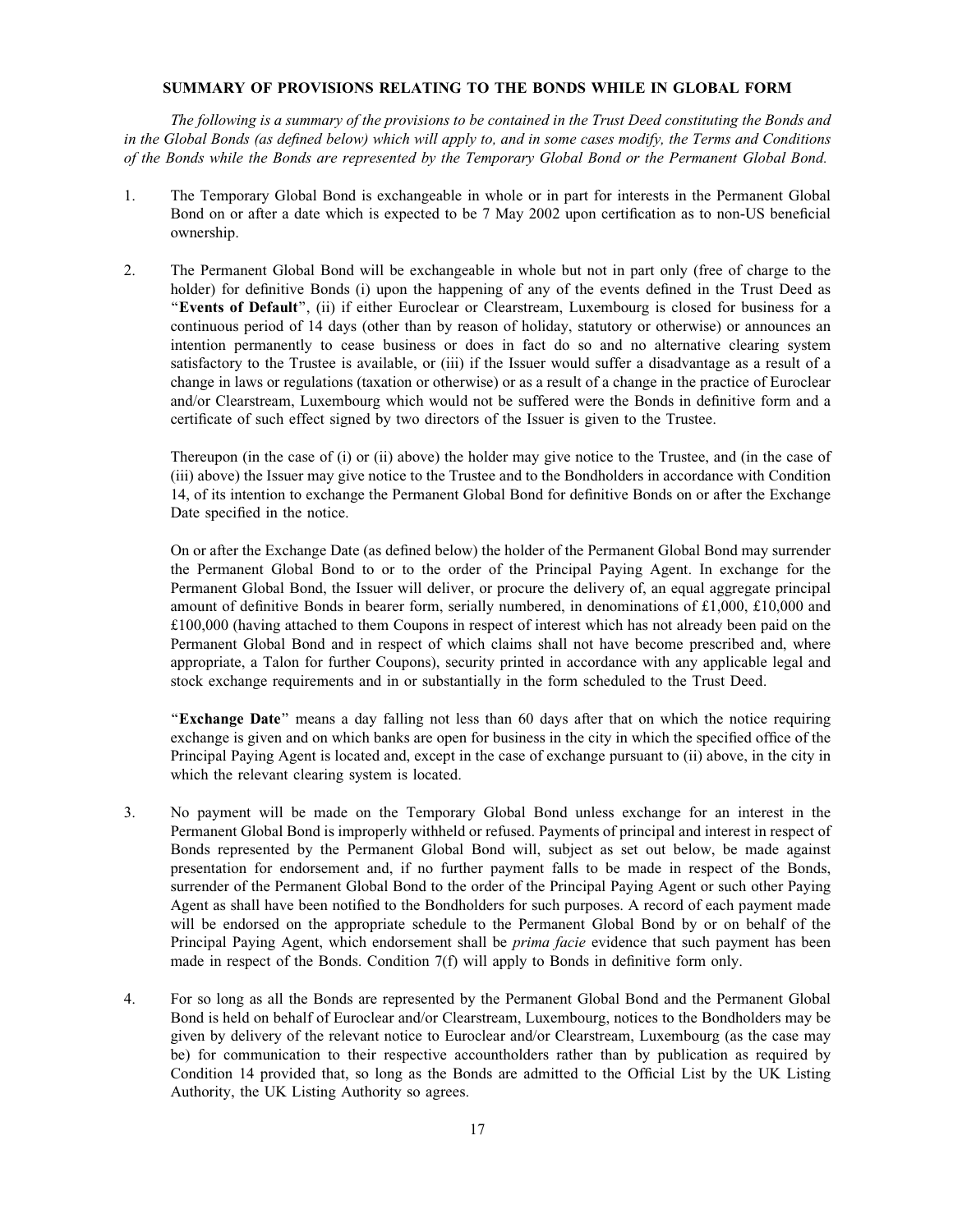- 5. Claims against the Issuer in respect of principal and interest on the Bonds represented by the Permanent Global Bond will be prescribed after 12 years (in the case of principal) and six years (in the case of interest) from the relevant date.
- 6. Cancellation of any Bond represented by the Permanent Global Bond and required by the Terms and Conditions of the Bonds to be cancelled following its redemption or purchase will be effected by endorsement by or on behalf of the Principal Paying Agent of the reduction in the principal amount of the Permanent Global Bond on the relevant schedule thereto.
- 7. For so long as all of the Bonds are represented by one or both of the Global Bonds and such Global Bond(s) is/are held on behalf of Euroclear and/or Clearstream, Luxembourg, each person who is for the time being shown in the records of Euroclear or Clearstream, Luxembourg, as the holder of a particular principal amount of such Bonds (each an ''Accountholder'') (in which regard any certificate or other document issued by Euroclear or Clearstream, Luxembourg as to the principal amount of such Bonds standing to the account of any person shall be conclusive and binding for all purposes) shall be treated as holder of such principal amount of such Bonds for all purposes (including for the purposes of any quorum requirements of, or the right to demand a poll at, meetings of the Bondholders) other than with respect to the payment of principal and interest on such Bonds, the right to which shall be vested, as against the Issuer and the Trustee, solely in the bearer of the relevant Global Bond in accordance with and subject to its term and the terms of the Trust Deed. Each Accountholder must look solely to Euroclear or Clearstream, Luxembourg, as the case may be, for its share of each payment made to the bearer of the relevant Global Bond.
- 8. In considering the interest of Bondholders while the Permanent Global Bond is held on behalf of a clearing system the Trustee may have regard to any information provided to it by such clearing system or its operator as to the identity (ether individually or by category) of its accountholders with entitlements of the Permanent Global Bond and may consider such interests as if such accountholders were the holders of the Permanent Global Bond.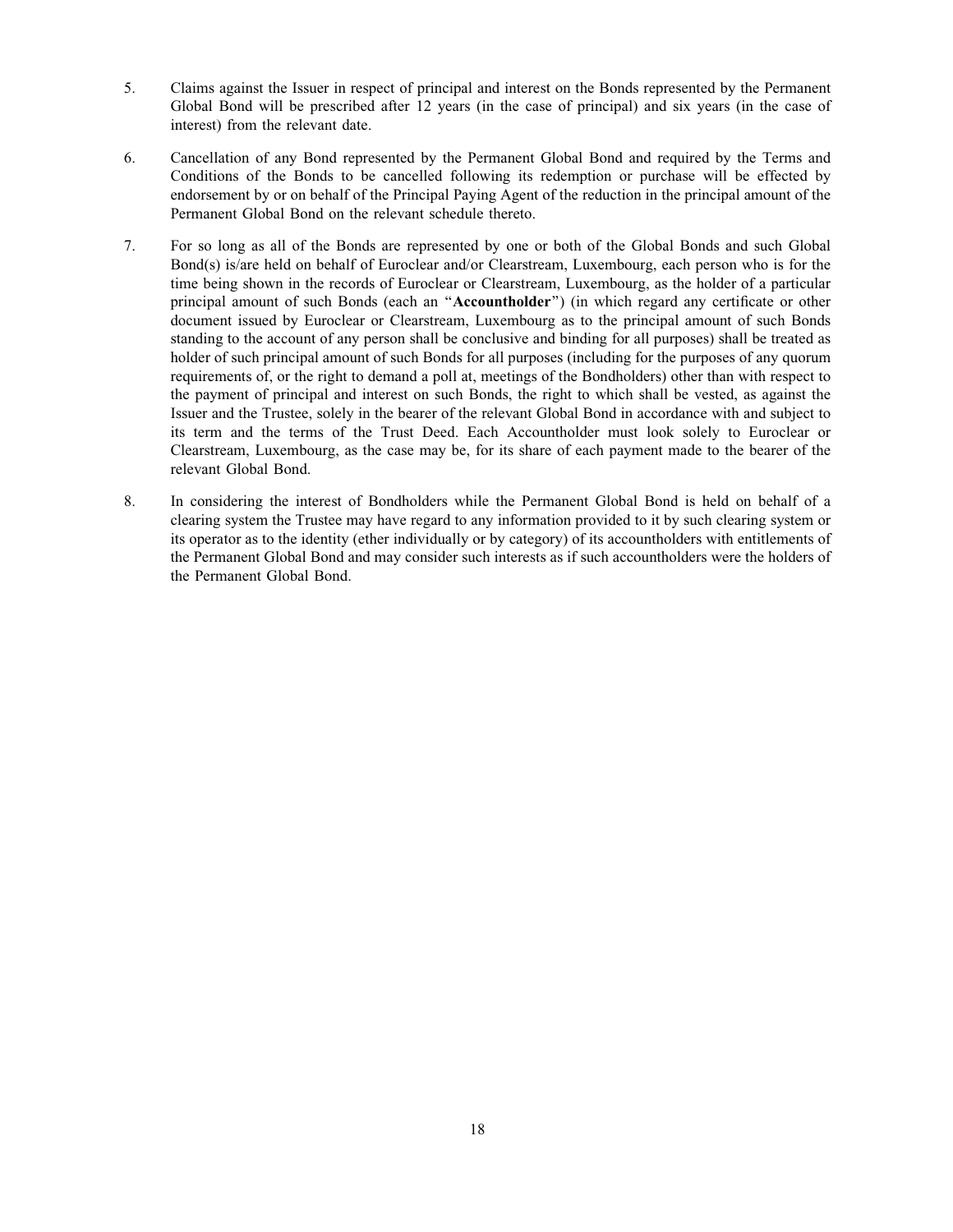# USE OF PROCEEDS

The net proceeds of the issue of the Bonds will be £496,270,000 and will be used for the general business purposes of the Group.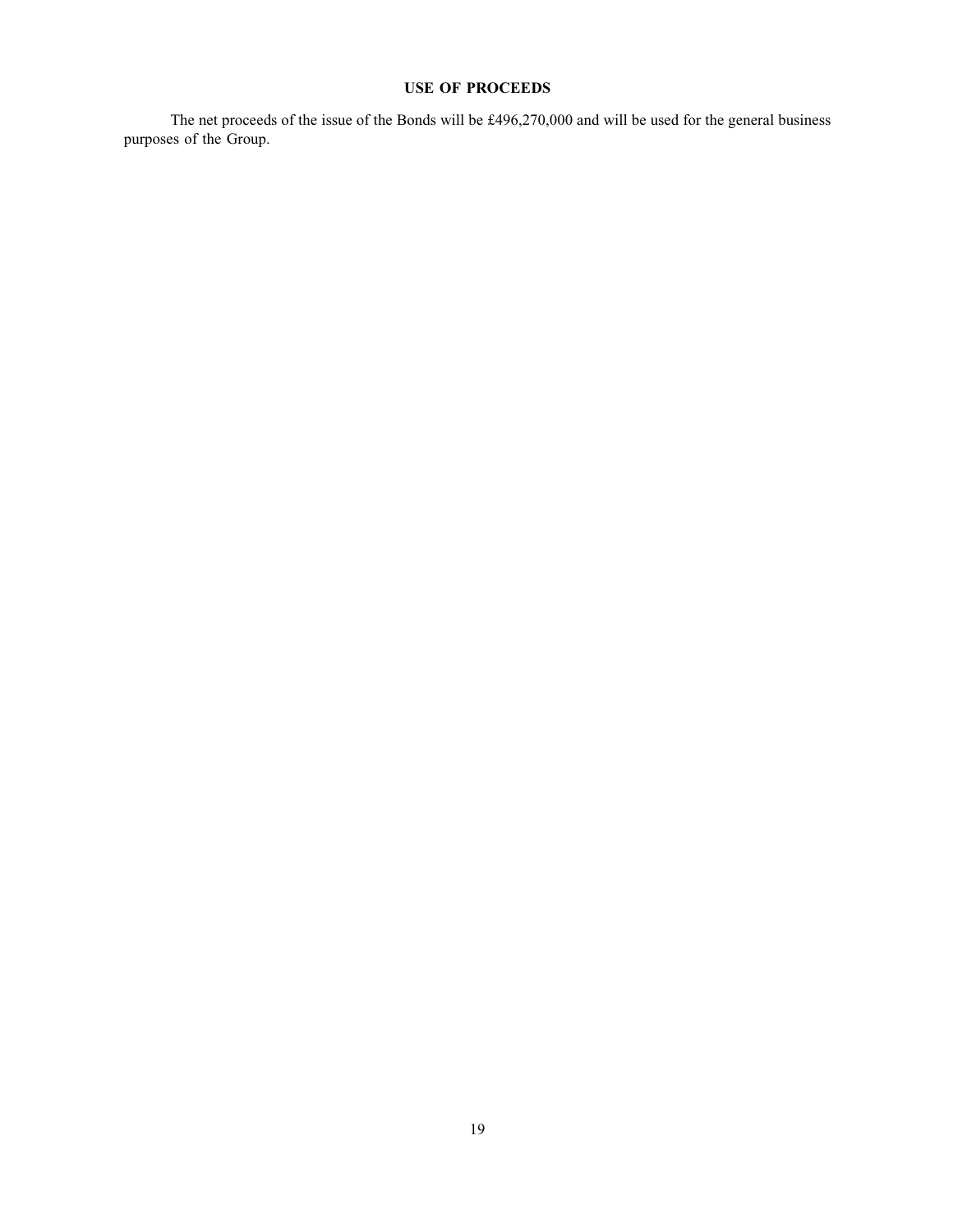# LLOYDS TSB GROUP plc

Lloyds TSB Group is one of the leading UK-based financial services groups, whose businesses provide a comprehensive range of banking and financial services in the UK and overseas. At the end of 2001, total group assets were £237 billion and there were over 81,000 employees. Market capitalisation was £41.5 billion.

The main business of Lloyds TSB Group plc is to act as a holding company for its sole subsidiary Lloyds TSB Bank plc (''Lloyds TSB Bank'') and its subsidiaries (together with Lloyds TSB Bank, ''Lloyds TSB Bank Group'').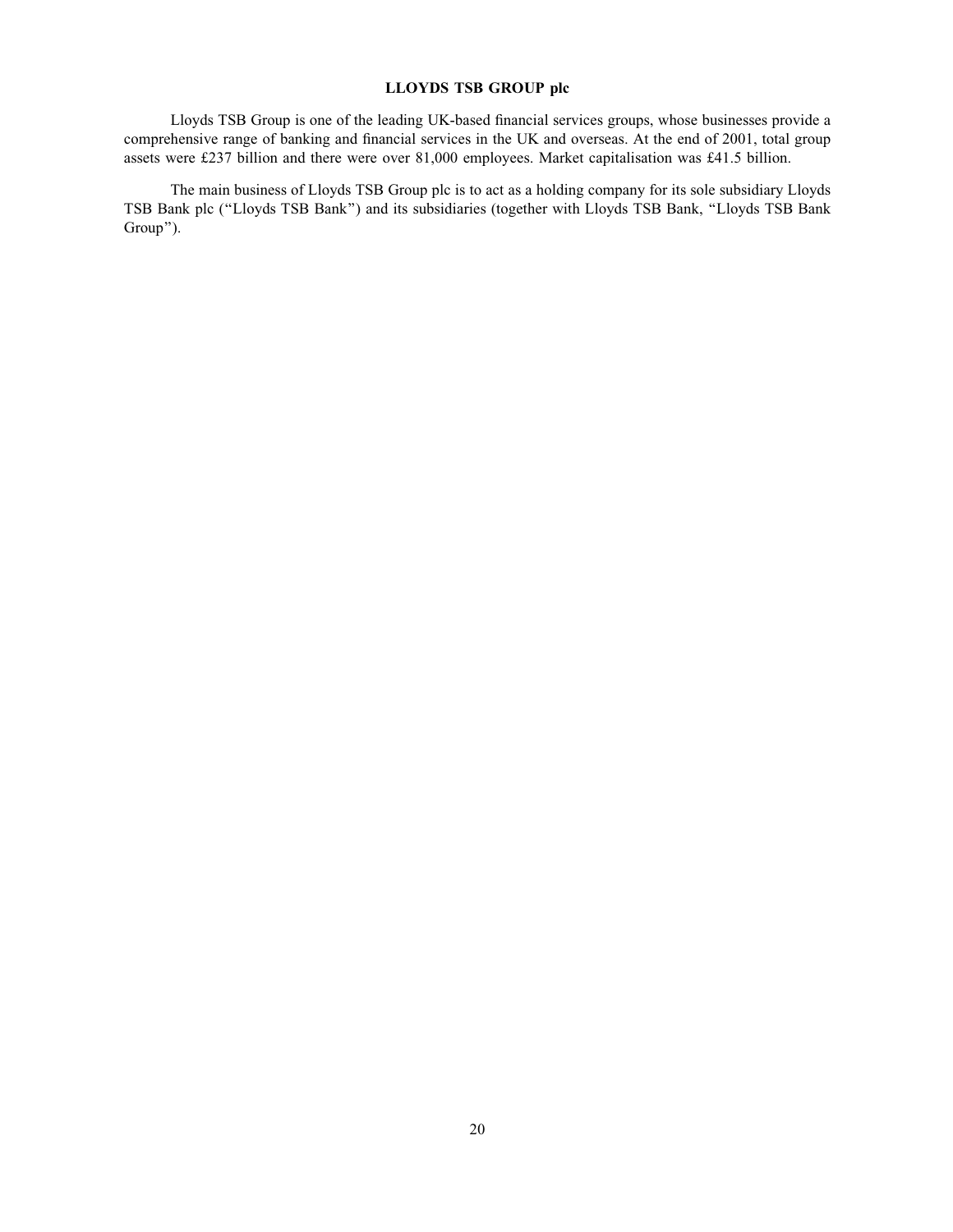# CAPITALISATION AND INDEBTEDNESS OF LLOYDS TSB GROUP plc

The following table presents on a consolidated basis, as at the date indicated, the share capital and reserves, minority interests, undated and dated loan capital of Lloyds TSB Group. Undated loan capital is subordinated debt that has no mandatory repayment date. Dated loan capital is subordinated debt that is repayable on an agreed date that, at the time of issue of the loan capital, is at least five years and one day in the future.

|                                                                                                                                                                                                                                                                            | 31 December<br>2001               |
|----------------------------------------------------------------------------------------------------------------------------------------------------------------------------------------------------------------------------------------------------------------------------|-----------------------------------|
| Share capital and reserves<br>Authorised:<br>78,947,368 limited voting ordinary shares of 25p each<br>$\sim 10^{-10}$                                                                                                                                                      | $£$ millions<br>1,728<br>20<br>44 |
|                                                                                                                                                                                                                                                                            | 1,792                             |
| US dollars: 160,000,000 preference shares of US\$.25 cents each                                                                                                                                                                                                            | US\$ millions<br>40               |
| Euro: 160,000,000 preference shares of $\epsilon$ .25 cents each<br>$\mathbf{r}$ . The set of $\mathbf{r}$                                                                                                                                                                 | $\epsilon$ millions<br>40         |
| Japanese yen: 50,000,000 preference shares of \ff25 each                                                                                                                                                                                                                   | $#$ millions<br>1,250             |
| Issued and fully paid:<br>Sterling: $5,556,436,969$ ordinary shares of $25p$ each<br>78,947,368 limited voting ordinary shares of 25p<br>$\ddotsc$                                                                                                                         | $£$ millions<br>1,391<br>20       |
| Reserves                                                                                                                                                                                                                                                                   | 1,411<br>9,349                    |
| <b>Total</b>                                                                                                                                                                                                                                                               | 10,760                            |
| Minority Interests (Notes a and b)<br>Equity<br>Non-equity:                                                                                                                                                                                                                | 37                                |
| 7.375% Step-up Non-voting Non-cumulative Preferred Securities callable 2012<br>$(\text{\textsterling}430 \text{ million})$ (Notes c and d).<br>in 1960.<br>Sedan Sulawan<br>$\sim 10^{-11}$<br>7.834% Step-up Non-voting Non-cumulative Preferred Securities callable 2015 | 261                               |
| $(\text{\pounds}250 \text{ million})$ (Notes c and d). $\dots$ $\dots$ $\dots$ $\dots$ $\dots$ $\dots$ $\dots$<br>6.625% Perpetual Capital Securities ( $\epsilon$ 750 million) (Note e).<br>$\sim$ 100 $\sim$<br>$\mathbb{R}^{\mathbb{Z}}$<br>$\mathbf{r}$                | 248<br>451                        |
|                                                                                                                                                                                                                                                                            | 997                               |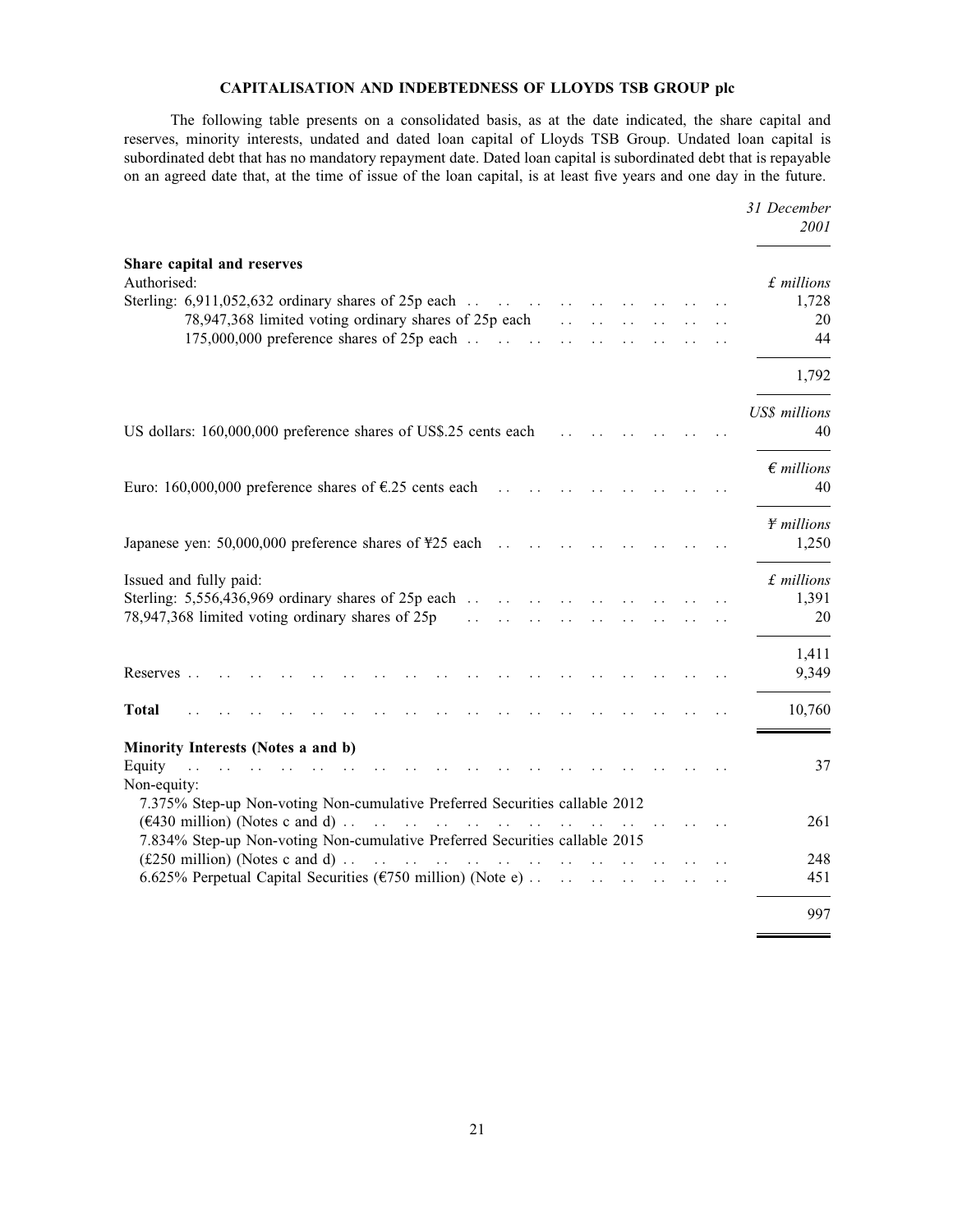| Undated Loan Capital (Notes a, b, d and f)                                                                                                                                                                                                                                     |                                                                          |                             |                                                    |                                                                  |                        |        |
|--------------------------------------------------------------------------------------------------------------------------------------------------------------------------------------------------------------------------------------------------------------------------------|--------------------------------------------------------------------------|-----------------------------|----------------------------------------------------|------------------------------------------------------------------|------------------------|--------|
| Primary Capital Undated Floating Rate Notes (Series 1) (US\$750 million) (Note g)                                                                                                                                                                                              |                                                                          |                             |                                                    | $\ddotsc$                                                        |                        | 516    |
| Primary Capital Undated Floating Rate Notes (Series 2) (US\$500 million) (Note g)                                                                                                                                                                                              |                                                                          |                             |                                                    | $\ddotsc$                                                        | $\ddot{\phantom{a}}$   | 344    |
| Primary Capital Undated Floating Rate Notes (Series 3) (US\$600 million) (Note g)                                                                                                                                                                                              |                                                                          |                             |                                                    | $\ddot{\phantom{a}}$                                             | $\ddotsc$              | 412    |
|                                                                                                                                                                                                                                                                                |                                                                          |                             |                                                    | $\ddot{\phantom{a}}$ .                                           | $\ddot{\phantom{a}}$   | 100    |
| 5%% Undated Subordinated Step-up Notes callable 2009 (€1,250 million) (Note c)                                                                                                                                                                                                 |                                                                          |                             |                                                    | $\ldots$ $\ldots$                                                |                        | 757    |
| Undated Step-up Floating Rate Notes callable 2009 ( $E150$ million) (Notes c and g)                                                                                                                                                                                            |                                                                          |                             |                                                    | $\mathbf{1}$ $\mathbf{2}$ $\mathbf{3}$ $\mathbf{4}$ $\mathbf{5}$ |                        | 91     |
|                                                                                                                                                                                                                                                                                |                                                                          |                             |                                                    | $\mathcal{L}(\mathcal{L})$ , and                                 |                        | 406    |
| 5.57% Undated Subordinated Step-up Coupon Notes callable 2015 (\f20,000 million) (Note c)                                                                                                                                                                                      |                                                                          |                             |                                                    |                                                                  |                        | 105    |
|                                                                                                                                                                                                                                                                                |                                                                          |                             |                                                    |                                                                  |                        | 266    |
| 8% Undated Subordinated Step-up Notes callable 2023 (Note c)                                                                                                                                                                                                                   | $\mathbf{r}$ is a set of $\mathbf{r}$                                    |                             | $\mathbf{r}$ . The state of the state $\mathbf{r}$ |                                                                  |                        | 199    |
| 6½% Undated Subordinated Step-up Notes callable 2029 (Note c)                                                                                                                                                                                                                  | and the state of the state of the                                        |                             |                                                    |                                                                  |                        | 455    |
|                                                                                                                                                                                                                                                                                |                                                                          |                             |                                                    |                                                                  |                        |        |
| Total                                                                                                                                                                                                                                                                          |                                                                          |                             |                                                    |                                                                  |                        | 3,651  |
|                                                                                                                                                                                                                                                                                |                                                                          |                             |                                                    |                                                                  |                        |        |
| Dated Loan Capital (Notes a, b, d and h)                                                                                                                                                                                                                                       |                                                                          |                             |                                                    |                                                                  |                        |        |
| Eurocurrency Zero Coupon Bonds 2003 ( $\frac{43,000}{10,000}$ million)                                                                                                                                                                                                         |                                                                          | $\ddot{\phantom{a}}$        | $\ddot{\phantom{a}}$                               |                                                                  |                        | 15     |
| Subordinated Fixed Rate Bonds 2003 (NZ\$151 million) (Note i)                                                                                                                                                                                                                  | $\mathbf{1}$ , and $\mathbf{1}$ , and $\mathbf{1}$                       | $\ddot{\phantom{a}}$        | $\ddot{\phantom{a}}$                               |                                                                  |                        | 43     |
| Subordinated Floating Rate Notes 2004 (Note g)                                                                                                                                                                                                                                 | $\mathbf{1}$ , $\mathbf{1}$ , $\mathbf{1}$ , $\mathbf{1}$ , $\mathbf{1}$ | $\ddot{\phantom{a}}$        | $\ddot{\phantom{a}}$ .                             | $\ddot{\phantom{a}}$ .                                           | $\ddot{\phantom{a}}$   | 15     |
| 7%% Subordinated Bonds 2004<br>and the second contract of the second second second second second second second second second second second second second second second second second second second second second second second second second second second se                  | $\mathcal{L}(\mathcal{L})$<br>$\sim 10$ .                                | $\ddot{\phantom{a}}$        | $\ddot{\phantom{a}}$                               |                                                                  | $\ddot{\phantom{a}}$   | 399    |
| Subordinated Floating Rate Notes 2004 (Notes g and j)                                                                                                                                                                                                                          | $\mathbf{1}$ , $\mathbf{1}$ , $\mathbf{1}$ , $\mathbf{1}$                | $\ddot{\phantom{a}}$        | $\ddot{\phantom{a}}$                               | $\ddot{\phantom{a}}$ .                                           | $\ddot{\phantom{a}}$   | 100    |
| 8½% Subordinated Bonds 2006<br>and the state of the state of the state                                                                                                                                                                                                         | $\mathbf{1}$ , $\mathbf{1}$ , $\mathbf{1}$                               | $\ddot{\phantom{a}}$        | $\ddot{\phantom{a}}$                               |                                                                  | $\ddot{\phantom{a}}$   | 249    |
| 734% Subordinated Bonds 2007<br>and the second contract of the second contract of the second contract of the second contract of the second contract of the second contract of the second contract of the second contract of the second contract of the second                  | $\mathbf{r}$ , $\mathbf{r}$<br>$\ddotsc$                                 | $\ddot{\phantom{a}}$        | $\ddot{\phantom{a}}$                               |                                                                  | $\ddot{\phantom{a}}$   | 299    |
| Subordinated Fixed Rate Bonds 2007 (NZ\$150 million) (Note i)                                                                                                                                                                                                                  | $\mathcal{L}(\mathcal{L})$<br>$\ddots$                                   | $\ddot{\phantom{a}}$        | $\ddot{\phantom{0}}$                               |                                                                  |                        | 43     |
|                                                                                                                                                                                                                                                                                | $\mathbf{1}$ , $\mathbf{1}$ , $\mathbf{1}$ , $\mathbf{1}$                | $\mathcal{L}(\mathcal{L})$  | $\ddot{\phantom{a}}$                               | $\sim$                                                           |                        | 234    |
| 10%% Guaranteed Subordinated Loan Stock 2008<br>and the contract of the contract of the contract of the contract of the contract of the contract of the contract of the contract of the contract of the contract of the contract of the contract of the contract of the contra |                                                                          | $\sim 10^{-10}$             | $\ddotsc$                                          | $\mathbf{1}$ . The set of $\mathbf{1}$                           |                        | 100    |
| 9½% Subordinated Bonds 2009<br>المتحادث والمتعارض والمتعارض والمتعارض والمتعارض والمتعارض                                                                                                                                                                                      |                                                                          | $\sim 10^7$                 | $\mathcal{L}(\mathcal{L})$ .                       | $\ddotsc$                                                        |                        | 99     |
| Subordinated Step-up Floating Rate Notes 2009 callable 2004 (US\$500 million)                                                                                                                                                                                                  |                                                                          |                             |                                                    |                                                                  |                        |        |
| (Notes c and g) $\ldots$ $\ldots$ $\ldots$ $\ldots$ $\ldots$ $\ldots$ $\ldots$ $\ldots$ $\ldots$ $\ldots$                                                                                                                                                                      |                                                                          |                             | $\ddot{\phantom{a}}$                               |                                                                  |                        | 343    |
|                                                                                                                                                                                                                                                                                |                                                                          |                             | $\sim$ $\sim$                                      | $\sim$ .                                                         | $\ddot{\phantom{a}}$ . | 29     |
|                                                                                                                                                                                                                                                                                |                                                                          | $\sim$ $\sim$               | $\ddot{\phantom{a}}$ .                             | $\ddot{\phantom{a}}$                                             |                        | 244    |
| Subordinated Floating Rate Notes 2010 (US\$400 million) (Note g)                                                                                                                                                                                                               |                                                                          | $\mathcal{L}(\mathcal{L})$  | $\ddot{\phantom{a}}$                               | $\ddot{\phantom{a}}$                                             | $\ddot{\phantom{a}}$   | 274    |
|                                                                                                                                                                                                                                                                                |                                                                          | $\sim$ $\sim$               | $\ddot{\phantom{a}}$ .                             |                                                                  | $\ddot{\phantom{a}}$   | 100    |
| 9%% Subordinated Bonds 2011<br>and the state of the state of the state of the                                                                                                                                                                                                  | $\mathbb{E}[\mathbf{z}^{\top}]=\mathbb{E}[\mathbf{z}^{\top}]$            | $\ddot{\phantom{a}}$        | $\ddot{\phantom{a}}$                               | $\ddot{\phantom{a}}$                                             | $\ddotsc$              | 149    |
| $4\frac{3}{4}\%$ Subordinated Notes 2011 (€850 million)                                                                                                                                                                                                                        | $\mathcal{L}(\mathcal{L})$ and $\mathcal{L}(\mathcal{L})$                | $\ddot{\phantom{a}}$        | $\ddot{\phantom{a}}$                               |                                                                  |                        | 498    |
| Subordinated Fixed Rate Bonds 2011 (NZ\$100 million) (Note i)                                                                                                                                                                                                                  | $\mathbf{1}$ , $\mathbf{1}$ , $\mathbf{1}$ , $\mathbf{1}$                | $\mathcal{L}(\mathcal{L})$  | $\ddot{\phantom{a}}$                               | $\ddotsc$                                                        | $\ddot{\phantom{a}}$   | 28     |
| 6%% Subordinated Notes 2015<br>and the state of the state of the state of                                                                                                                                                                                                      | $\mathbf{1}$ , and $\mathbf{1}$ , and $\mathbf{1}$                       | $\mathbf{1}$ , $\mathbf{1}$ | $\mathcal{L}(\mathcal{A})$ .                       | $\ddotsc$                                                        | $\ddot{\phantom{a}}$   | 343    |
| Subordinated Floating Rate Notes 2020 ( $E100$ million) (Note g)                                                                                                                                                                                                               | $\mathbf{1}$ . The set of $\mathbf{1}$                                   | $\ddot{\phantom{a}}$        | $\ddot{\phantom{a}}$                               | $\ddotsc$                                                        | $\ddotsc$              | 61     |
| 9%% Subordinated Bonds 2023<br>and the state of the state of the state                                                                                                                                                                                                         | $\mathbf{1}$ . The set of $\mathbf{1}$                                   | $\ddot{\phantom{a}}$        | $\ddot{\phantom{a}}$                               | $\ddot{\phantom{a}}$                                             |                        | 341    |
| Total                                                                                                                                                                                                                                                                          |                                                                          |                             |                                                    |                                                                  |                        | 4,006  |
|                                                                                                                                                                                                                                                                                |                                                                          |                             |                                                    |                                                                  |                        |        |
| <b>Total Capitalisation</b>                                                                                                                                                                                                                                                    | $\ddotsc$                                                                |                             |                                                    |                                                                  |                        | 19,414 |

<sup>(</sup>a) Preferred securities, capital securities and loan capital denominated in currencies other than sterling have been translated at rates prevailing on 31 December 2001.

<sup>(</sup>b) In certain circumstances the amounts of preferred securities, capital securities and loan capital reflect issue expenses which are amortised over the shorter of the life of the issue and the period to the callable date.

<sup>(</sup>c) These preferred securities, bonds and notes will bear interest at an increased margin over the relevant reference benchmark if they are not called on the relevant callable date.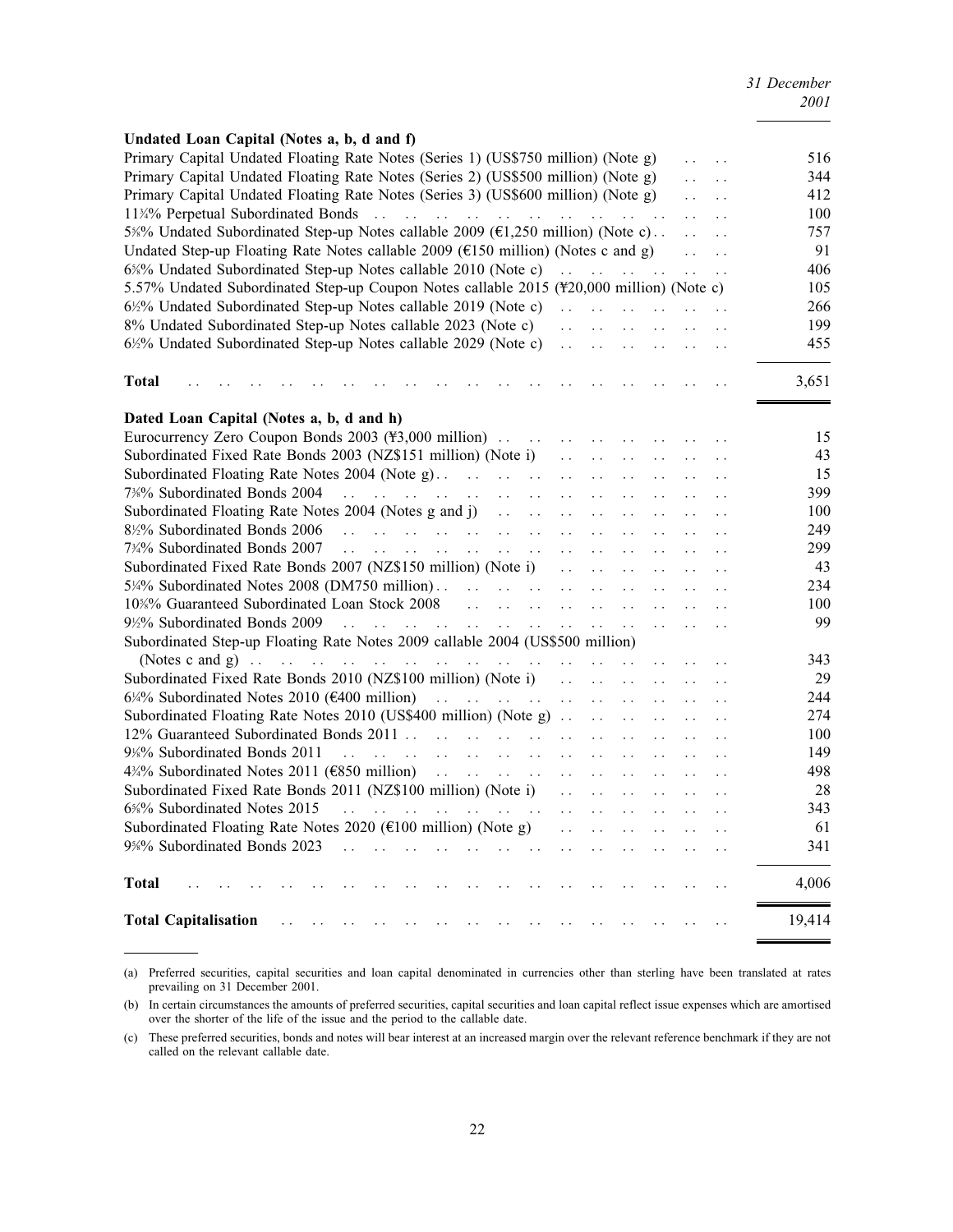- (d) In certain circumstances the preferred securities are subject to mandatory conversion into preference shares issued by Lloyds TSB Group plc. If they are not called at the relevant callable date, investors have the right to seek redemption from the proceeds of issues of new ordinary shares in Lloyds TSB Group plc.
- (e) Lloyds TSB Bank may elect at any time to satisfy its obligation to make payment in respect of the Perpetual Capital Securities by the issue of ordinary shares to the trustee for the holders of the Perpetual Capital Securities. In that event Lloyds TSB Group plc will issue ordinary shares to the trustee in exchange for the ordinary shares issued by Lloyds TSB Bank, and Lloyds TSB Group plc's shares will be sold to provide the cash to make the relevant payment.
- (f) The undated loan capital notes were issued on a subordinated basis and, in certain circumstances, the notes would acquire the characteristics of preference share capital.
- (g) These notes bear interest at rates fixed periodically in advance based on interbank rates.
- (h) Much of the dated loan capital is prepayable at the option of Lloyds TSB Group, subject to prior consent of the Financial Services Authority.
- (i) These bonds bear interest, to be reset 5 years before redemption date, at a fixed margin over New Zealand Government stocks.
- (j) These notes are exchangeable at the election of Lloyds TSB Group for further subordinated floating rate notes.
- (k) As at 31 December 2001, the Group had other borrowings of £170,736 million (including deposits by banks of £24,310 million, customer accounts of £109,116 million, debt securities in issue of £24,420 million and other liabilities of £12,890 million) and contingent liabilities (including guarantees) of £7,963 million.
- (l) None of the preferred securities, capital securities or loan capital is secured, or, except where otherwise stated, guaranteed.
- (m) Since 31 December 2001, the Lloyds TSB Group has (i) issued NZ\$125 million 7.61 per cent. Subordinated Bonds 2012; and (ii) redeemed NZ\$150 million of Subordinated Fixed Rate Bonds 2006. There have been no other material changes to the Lloyds TSB Group's capitalisation or indebtedness, contingent liabilities and guarantees since that date.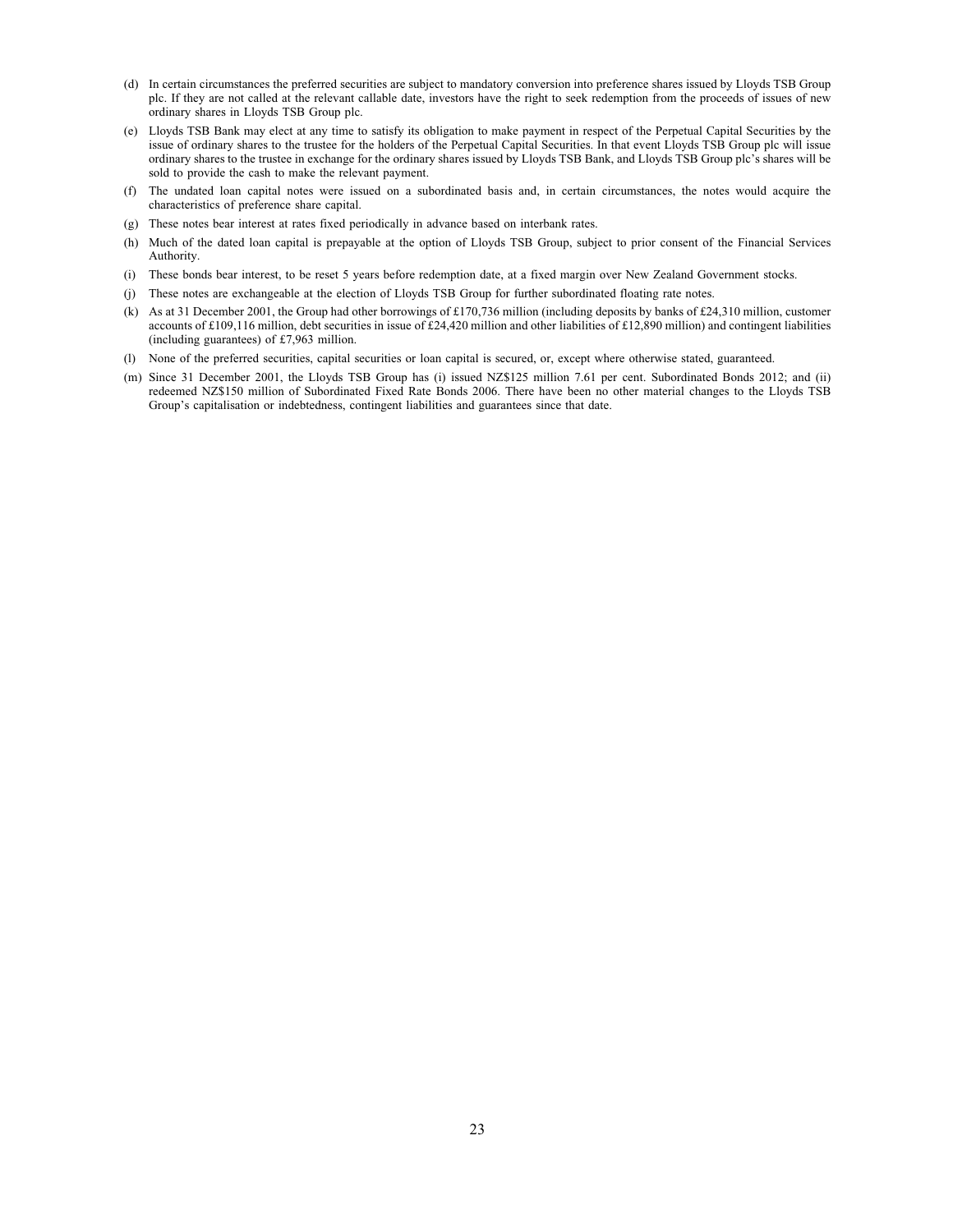# LLOYDS TSB BANK GROUP

The main businesses and activities of Lloyds TSB Bank Group's three segments are described below.

#### UK Retail Banking and Mortgages

UK Retail Banking and Mortgages provided banking and financial services to 16 million customers during 2001. With approximately 2,300 branches of Lloyds TSB Bank, Lloyds TSB Scotland and Cheltenham & Gloucester at the end of 2001, Lloyds TSB Bank Group provides comprehensive geographic branch coverage in England, Scotland and Wales. Lloyds TSB Bank Group has continued to develop alternative distribution channels, through the telephone (PhoneBank and PhoneBank Express, an interactive voice recognition service) and the internet (lloydstsb.com). This enables Lloyds TSB Bank Group to offer a broad range of access points for customers in order to improve service and to enhance revenue growth. During 2001, the Lloyds TSB Bank Group completed the implementation of an online real-time personal banking system enabling customers to get up-tothe minute information of their account balances and allowing immediate clearance of Lloyds TSB cheques and immediate transfer of funds between Lloyds TSB accounts.

#### UK Retail Banking

Current accounts, savings and investment accounts, and consumer lending. The retail branches of Lloyds TSB Bank offer a broad range of branded products, and Cheltenham & Gloucester provides retail investments through its branch network and a postal investment centre. Lloyds TSB Bank Group's supermarket banking operation, branded 'easibank', continues to expand and there were 22 branches in ASDA supermarkets or large shopping centres at the end of 2001. Lloyds TSB Bank Group has a relationship with the Post Office to allow Lloyds TSB Bank Group personal customers to undertake banking transactions in post offices in Scotland, England and Wales.

Business banking. Small businesses were served by dedicated business managers based in 448 locations throughout the UK at the end of 2001. Customers have access to a wide range of tailored business services including money transmission, lending and deposits and insurance and investments. In addition, customers have access to a range of non-financial solutions to their business problems such as Debtor Management service, providing legal support to help customers recover debts and Prospect Finder providing customers with a tailored list of potential customers for their business. Lloyds TSB Bank Group is a leading bank for new business start-ups with around one in five opening accounts with the Lloyds TSB Bank Group.

Card services. Provides a range of card-based products and services, including credit and debit cards and card transaction processing services for retailers. Lloyds TSB Bank Group is a member of both the VISA and MasterCard payment systems and is the third largest credit card issuer in the UK with a 10 per cent. share of cards in issue at 31 December 2001.

Cash machines. Lloyds TSB Bank Group has one of the largest cash machine networks of any leading banking group in the UK and personal customers of Lloyds TSB Bank are able to withdraw cash, check balances and obtain mini statements through 4,350 cashpoints at branches and external locations around the country. In addition, they have access to a further 32,400 cash machines via LINK in the UK and to cash machines worldwide through the VISA and MasterCard networks.

Telephone banking. Telephone Banking continues to grow and Lloyds TSB Bank Group provides one of the largest telephony services in Europe, in terms of customer numbers. At the end of 2001, 2.5 million customers had registered to use the services of PhoneBank and the automated voice response service PhoneBank Express. PhoneBank and PhoneBank Express handled some 25 million calls during the year.

Internet banking. Internet Banking provides online banking facilities for personal and business customers and enables them to conduct their financial affairs without the need to use the branch network. Lloyds TSB Bank Group had 1.8 million online customers of lloydstsb.com at the end of 2001. lloydstsb.com was rated one of the most visited financial websites in Europe by Jupiter MMXI.

UK Wealth Management. Private Banking provided a range of tailor-made wealth management services and products to individuals from 40 offices throughout the UK in 2001. In addition to asset management, these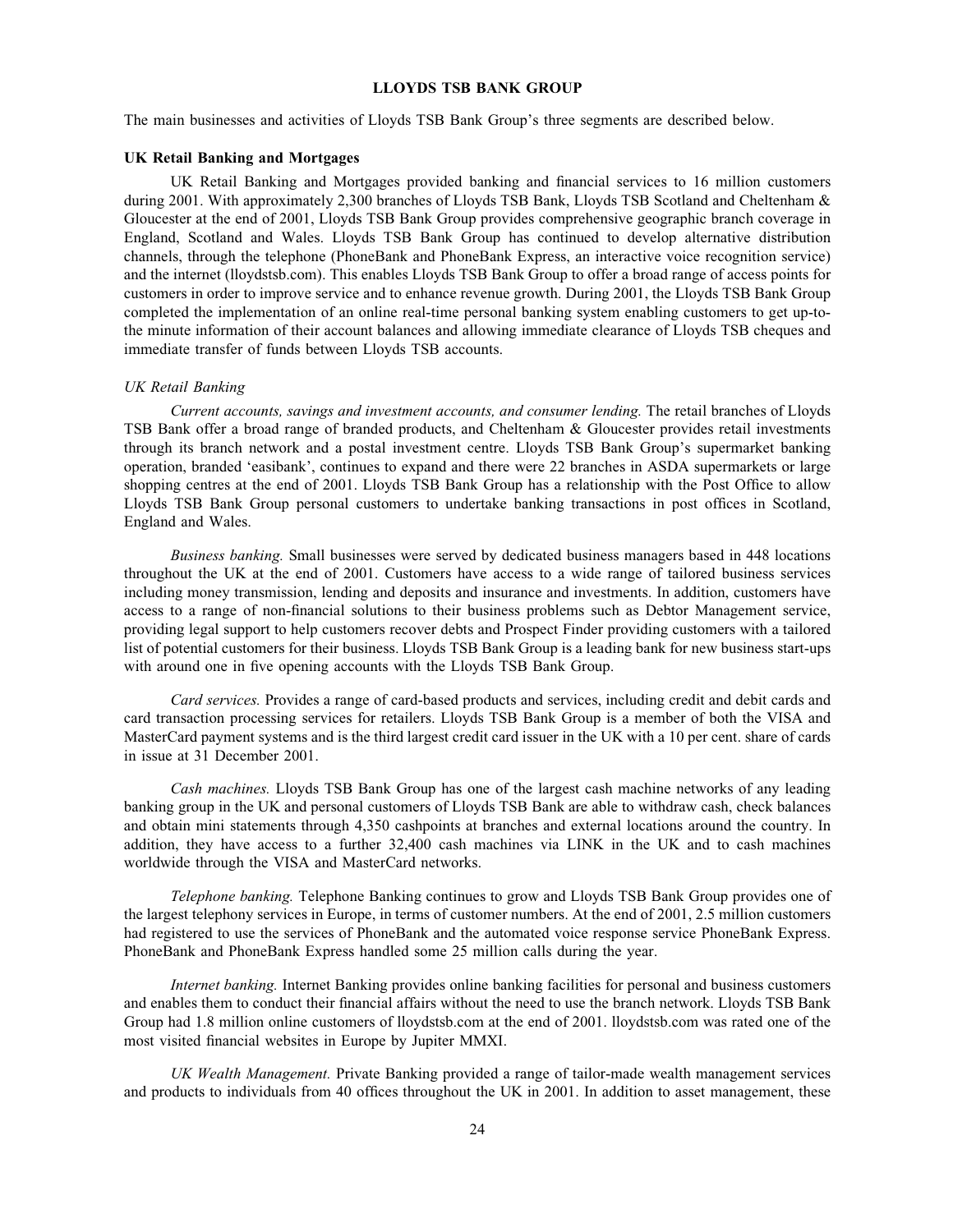services include tax and estate planning, executor and trustee services, deposit taking and lending, insurance and personal equity plan and individual savings account (ISA) products. At 31 December 2001, total funds managed and administered totalled some £11,000 million. The Lloyds TSB Bank Group's new wealth management brand, Create, was launched in October 2001. The Create offer aims to meet the differing needs of the Lloyds TSB Bank Group's affluent customers who will be the target market for the wealth management services which embrace current account banking through to personalised asset management services. Lloyds TSB Stockbrokers undertakes retail stockbroking through its Sharedeal Direct telephone service.

#### **Mortgages**

Cheltenham & Gloucester is Lloyds TSB Bank Group's specialist residential mortgage provider, providing a range of mortgage products to personal customers through its own branches and those of Lloyds TSB Bank in England and Wales, as well as through the telephone, internet and postal service, C&G TeleDirect. Lloyds TSB Bank Group also provides mortgages through Lloyds TSB Scotland and Scottish Widows Bank. During 2001, the contribution from Mortgages was £955 million. Lloyds TSB Bank Group is the third largest residential mortgage lender in the UK on the basis of outstanding balances, with mortgages outstanding at 31 December 2001 of £56,578 million, representing a market share of 9.5 per cent. Lloyds TSB Bank Group believes that it is one of the most efficient mortgage providers in the UK; since Cheltenham & Gloucester's acquisition by Lloyds TSB Bank Group in 1995, it has consistently had one of the lowest efficiency ratios (total operating expenses expressed as a percentage of total income) compared to its competitors.

#### Insurance and Investments

Life assurance, pensions and investment. Scottish Widows is Lloyds TSB Bank Group's specialist provider of life assurance, pensions and investment products, which are distributed through Lloyds TSB Bank's branch network, through independent financial advisers and directly via the telephone and the internet. Before its acquisition in 2000, Scottish Widows was a leading provider of life assurance, pensions and long-term savings products mainly distributed through independent financial advisers. Following the acquisition, the Scottish Widows brand became the sole brand for Lloyds TSB Banks Group's life, pensions, unit trust and other long-term savings products, and Lloyds TSB Bank Group extended the brand's product range to Lloyds TSB Bank Group's retail banking branch network.

In common with other life assurance companies in the UK, the life and pensions business of each of the life assurance companies in the Lloyds TSB Bank Group is written in a long-term business fund. The long-term business fund is divided into a With-Profits and a Non-Participating sub-funds.

With-profits life and pensions products are written from the With-Profits Fund. The benefits accruing from these policies are designed to provide a smoothed return to policyholders who hold their policies to maturity through a mix of annual and final (or terminal) bonuses added to guaranteed basic benefits. The guarantees generally only apply on death or maturity. The actual bonuses declared will reflect the experience of the With-Profits Fund.

Other life and pensions products are generally written from the Non-Participating sub-fund. Examples include unit-linked policies, annuities, term assurances and health insurance (under which a pre-determined amount of benefit is payable in the event of an insured event such as death). The benefits provided by such linked policies are wholly or partly determined by reference to a specific portfolio of assets known as unit-linked funds.

General Insurance. Lloyds TSB General Insurance provides general insurance through the retail branches of Lloyds TSB Bank and Cheltenham & Gloucester, and through a direct telephone operation and the internet. Based on internal management estimates Lloyds TSB General Insurance had a new business market share of 14 per cent. of the new household insurance market, selling more policies in the twelve months to December 2001 than any of the other leading distributors. The new household insurance market is defined as those customers switching suppliers, taking out first ever policies and customers re-entering the household insurance market.

Scottish Widows Investment Partnership manages funds for Lloyds TSB Bank Group's retail life, pensions and investment products. Clients also include corporate pension schemes, local authorities and other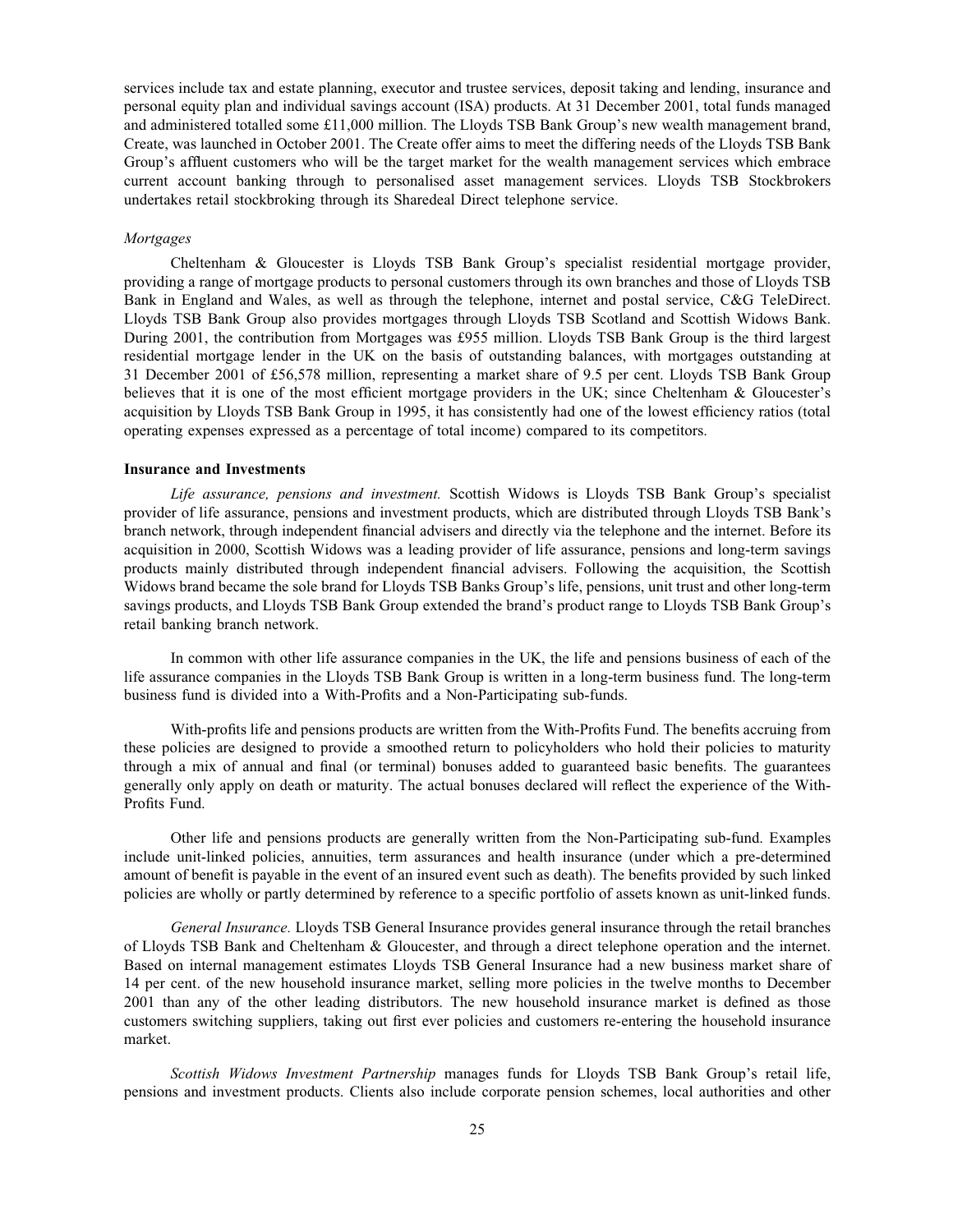institutions in the UK and overseas. At 31 December 2001 funds under management amounted to some £78,000 million, compared to £87,000 million a year earlier. The decline has been partly caused by the market volatility experienced in 2001; Lloyds TSB Bank Group remains a significant player in the asset management business.

#### Wholesale Markets and International Banking

#### Wholesale Markets

Lloyds TSB Bank Group's relationships with major UK and multinational companies, banks and institutions, and medium-sized UK businesses, together with its activities in financial markets, are managed through dedicated offices in the UK and a number of locations overseas, including New York.

Treasury is a leading participant in the sterling money market. It is also active in currency money markets, foreign exchange markets and also certain derivatives markets, to meet the needs of customers and as part of Lloyds TSB Bank Group's trading activities. It plays a central role in funding, cash and liquidity management of Lloyds TSB Bank Group.

Corporate and Commercial provides a wide range of banking and related services, including electronic banking, large value lease finance, share registration, venture capital, correspondent banking and capital markets services to major UK and multinational companies and financial institutions, and, through a network of dedicated offices, to medium-sized businesses in the UK. The Agricultural Mortgage Corporation provides long-term finance for the agricultural sector.

Asset Finance enables companies to acquire the assets needed to run their businesses through the provision of leasing, hire purchase and contract hire packages. Hire purchase, or instalment credit, is a form of consumer financing where a customer takes possession of goods on payment of an initial deposit but the legal title to the goods does not pass to them until the agreed number of instalments have been paid and the option to purchase has been exercised. Through its invoice discounting and factoring subsidiary Lloyds TSB Commercial Finance, the Lloyds TSB Bank Group provides working capital finance for companies by releasing to the company up to 90 per cent. of the value of their unpaid invoices, with the balance payable, after deduction of a service fee, once the invoices have been settled. Invoice discounting differs to factoring in that the company retains control of the debt collection and the credit risk. At 31 December 2001, based on information maintained by the Factors and Discounters Association, Lloyds TSB Commercial Finance Limited (which is a subsidiary of Lloyds TSB Bank plc) was the second largest invoice discounting company in the UK with a market share of 19 per cent. and the largest factoring company in the UK with a market share of 22 per cent.

#### International Banking

New Zealand. The National Bank of New Zealand Limited (''NBNZ'') was New Zealand's second largest bank measured by assets during 2001 and provides a wide range of banking services through some 159 retail branch outlets. NBNZ serves retail customers' needs for current and savings accounts, credit cards, consumer lending and home loans. NBNZ also has a substantial non-personal business providing working capital, term lending, trade finance and treasury services to the business and agricultural sector.

Europe. International Wealth Management provides services to wealthy individuals outside their country of residence. The business is conducted through branches of Lloyds TSB Bank located in Switzerland, Dubai, Luxembourg, Monaco and Gibraltar. There are also private and corporate banking operations in Spain and France.

Offshore banking comprises Lloyds TSB Bank Group's offices in the Channel Islands and Isle of Man, as well as its operations in Hong Kong, Singapore and Malaysia and representation in Belgium and the US. It provides a wide range of retail banking, private banking and financial services to overseas residents and islanders, together with deposit services offshore for UK residents.

The Americas. Lloyds TSB Bank Group has operated in the Americas for over 130 years and has offices in Brazil, Argentina, Colombia, Ecuador, Guatemala, Honduras, Panama, Paraguay and Uruguay. In addition Lloyds TSB Bank Group has private banking and investment operations in the US and the Bahamas. In Brazil where Lloyds TSB Bank has 11 corporate banking offices Lloyds TSB Bank Group's most substantial business is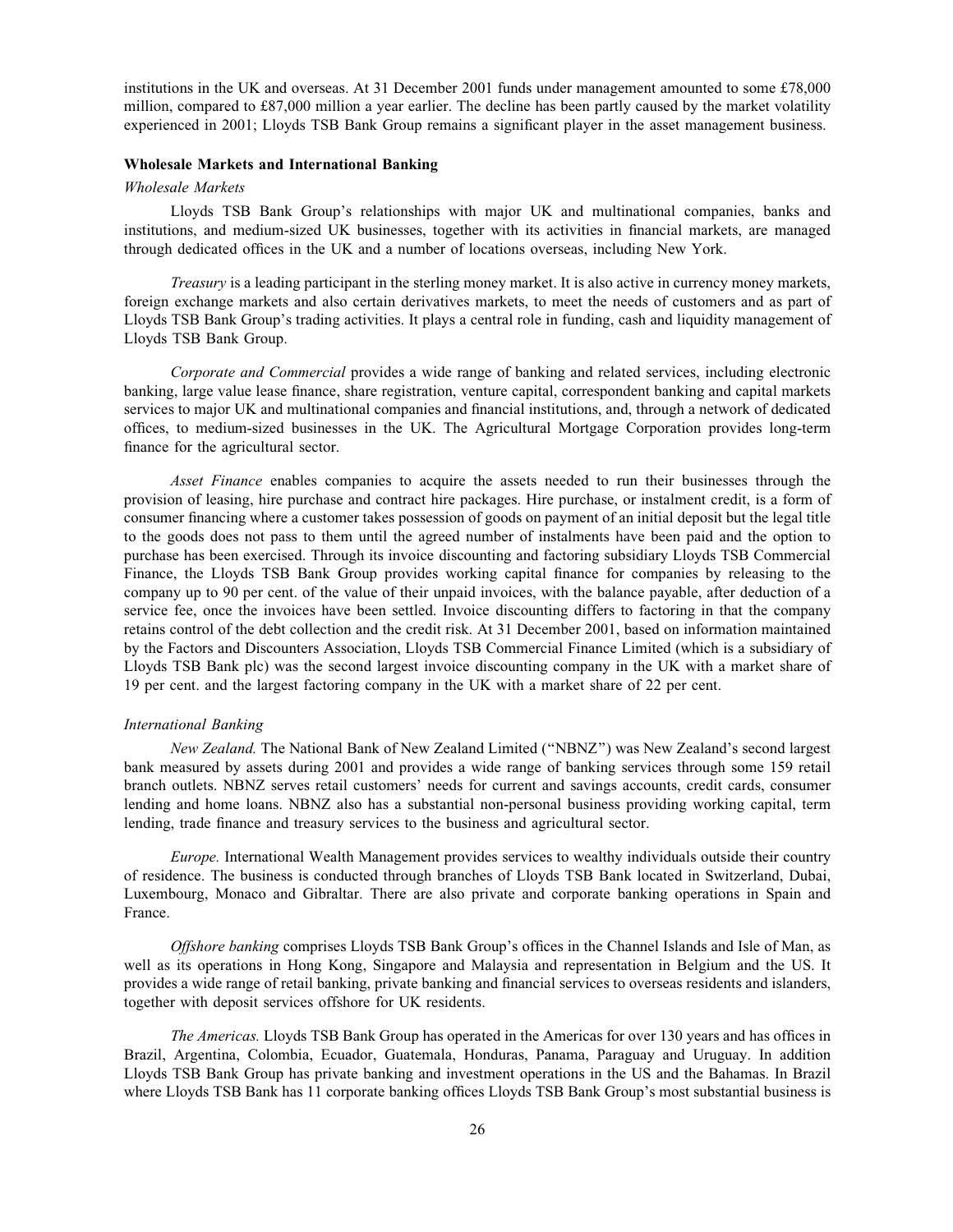Losango, a consumer lending operation providing three retail products: borrowing at the point of sale in stores, unsecured personal lending and borrowing to fund new and second-hand car purchases. The Losango business is conducted through Banco Lloyds TSB SA a locally incorporated subsidiary of Lloyds TSB Bank plc. Through its network of corporate banking offices, Lloyds TSB Bank also provides specialist banking and treasury products to corporate clients in Brazil. In Argentina where Lloyds TSB Bank has 40 branches and Colombia where Lloyds TSB Bank's subsidiary Lloyds TSB Bank SA has 20 branches, Lloyds TSB Bank Group provides corporate banking services, including trade finance, working capital loans, import finance, term deposits and money transmission. It also provides retail banking services through a network of branches, including current and savings accounts, credit cards, personal loans and mortgages.

#### Recent Developments

On 14 March 2002, the Competition Commission's report into the competitiveness of banking for small and medium sized enterprises (SME) was published by the Government. The Government has accepted in full the recommendations made by the Commission. One of the most significant proposals is that banks should offer any SME customer operating a current account in England and Wales, either:

- a current account that pays interest of at least the Bank of England Base Rate, minus 2.5 per cent; or
- a current account free of money transmission charges; or
- a choice between the two.

The other remedies also covered areas such as transparency of charging, easier, penalty-free switching and portable credit histories. The implications for the Lloyds TSB Group and its SME customers have not yet been fully assessed, but clearly the implications will need to be assessed and the operational impact of introducing these remedies will need to be looked at closely.

Lloyds TSB Group has already introduced (or is currently introducing) initiatives to address a number of these remedies, such as ease of switching or transparency of charging, either on its own initiative or via the Business Banking Code. The SME market is important to the Lloyds TSB Group, it has supported it for a long time and is committed to doing so in the future. In the last year alone, it has helped 100,000 small businesses get started.

#### **Directors**

The directors of Lloyds TSB Group plc and of Lloyds TSB Bank plc, the business address of each of whom is 71 Lombard Street, London EC3P 3BS, England, and their respective principal outside activities, where significant to the Group, are as follows:

**Maarten A. van den Bergh** A director of Royal Dutch Petroleum Company and BT Group Chairman

Alan E. Moore CBE Deputy Chairman

Executive Directors

Peter B. Ellwood CBE Group Chief Executive

Michael E. Fairey Deputy Group Chief Executive

Michael D. Ross CBE Chairman of the Association of British Insurers Deputy Group Chief Executive

M. Kent Atkinson A director of Coca-Cola HBC SA Group Finance Director

J. Eric Daniels Group Executive Director, UK Retail Banking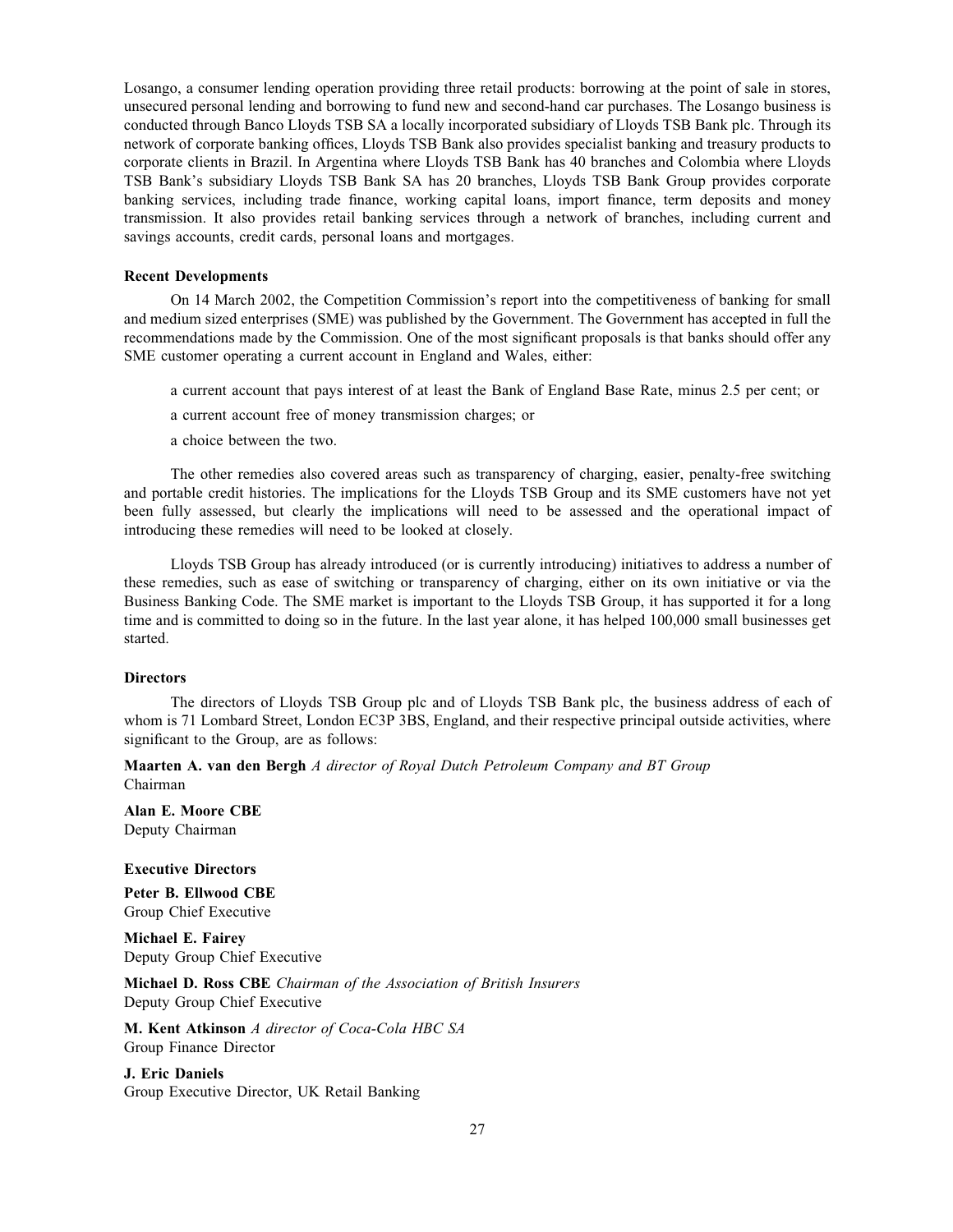Archie G. Kane Group Executive Director, IT and Operations

David P. Pritchard Group Executive Director, Wholesale & International Banking

# Non-executive directors

Professor Ewan Brown CBE FRSE A director of Stagecoach Holdings and Noble Grossart

A. Clive Butler A director of Unilever

Sheila M. Forbes

Gavin J. N. Gemmell CBE (from 17 April 2002) A director of Scottish Enterprise Edinburgh and Lothian

Christopher S. Gibson-Smith Chairman of National Air Traffic Services Limited and a director of Powergen

DeAnne S. Julius CBE Member of the Court of the Bank of England and a director of BP and Serco Group Thomas F. W. McKillop Chief executive of AstraZeneca

The Earl of Selborne KBE FRS Managing director of The Blackmoor Estate

Lawrence M. Urquhart (retiring at the annual general meeting on 17 April 2002) Chairman of BAA and a director of Imerys SA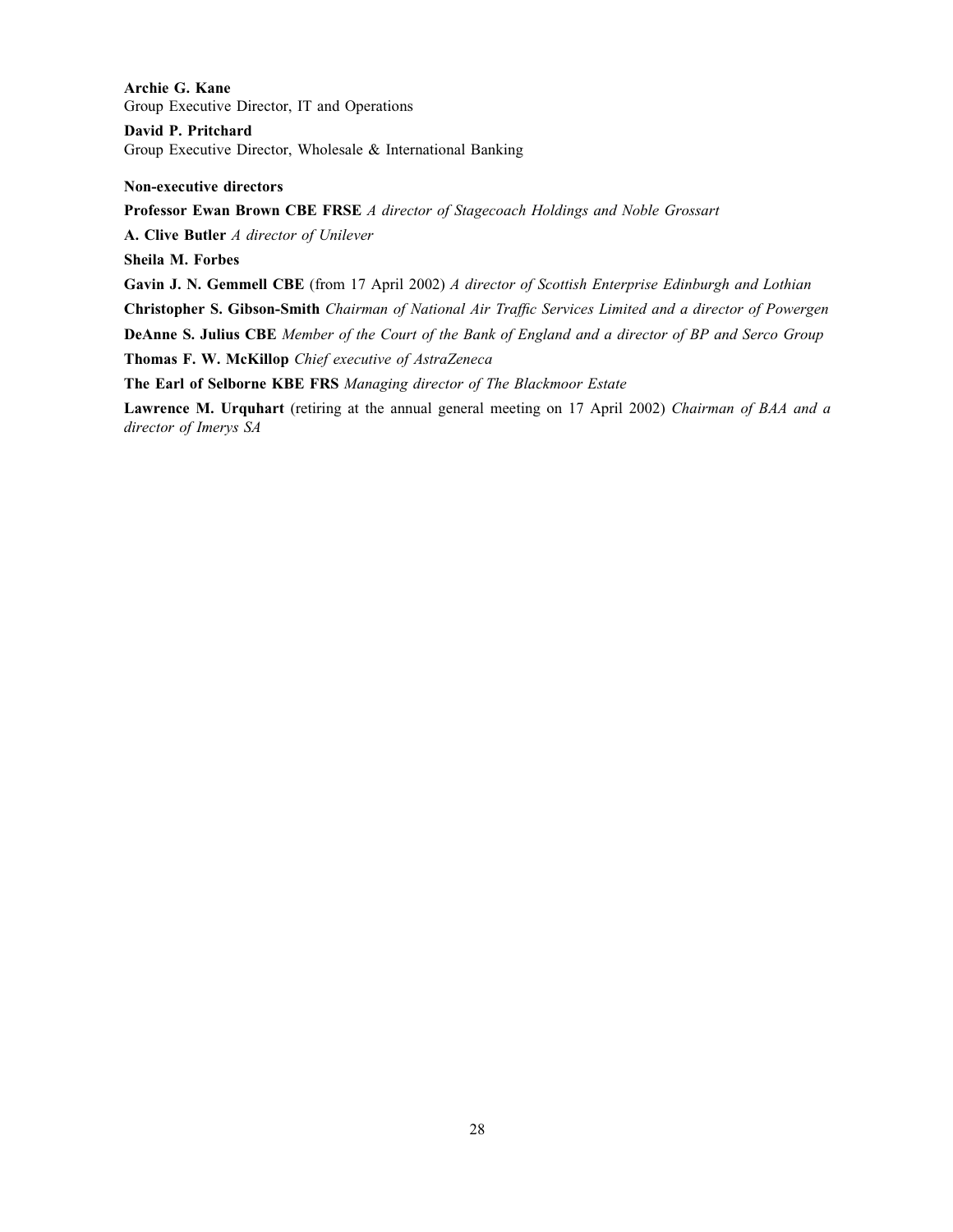# CAPITALISATION AND INDEBTEDNESS OF LLOYDS TSB BANK plc

The following table presents on a consolidated basis, as at the date indicated, the shareholders' funds, minority interests, undated and dated loan capital of Lloyds TSB Bank Group. Undated loan capital is subordinated debt that has no mandatory repayment date. Dated loan capital is subordinated debt that is repayable on an agreed date that, at the time of issue of the loan capital, is at least five years and one day in the future.

|                                                                                                                                                                                                                                                                                                                                                                                                                                             | 31 December<br>2001             |
|---------------------------------------------------------------------------------------------------------------------------------------------------------------------------------------------------------------------------------------------------------------------------------------------------------------------------------------------------------------------------------------------------------------------------------------------|---------------------------------|
|                                                                                                                                                                                                                                                                                                                                                                                                                                             | $£$ millions                    |
| Shareholders' funds (equity and non-equity)<br>Authorised: 1,650,000,000 ordinary shares of £1 each and 1 cumulative floating rate preference<br>and the state<br>$\sim$<br>$\ddot{\phantom{a}}$<br>and the state                                                                                                                                                                                                                           | 1,650                           |
| $\mathbf{1}$ , and $\mathbf{1}$ , and $\mathbf{1}$<br>6.625% Perpetual Capital Securities ( $\epsilon$ 750m) (Notes a, b and e)<br>$\mathbf{L}$<br>$\sim$ $\sim$ $\sim$<br>$\sim$                                                                                                                                                                                                                                                           | 1,542<br>451<br>10,404          |
| <b>Total</b>                                                                                                                                                                                                                                                                                                                                                                                                                                | 12,397                          |
| Minority Interests (Notes a and b)<br>Equity<br>Non-equity:                                                                                                                                                                                                                                                                                                                                                                                 | 37                              |
| 7.375% Step-up Non-voting Non-cumulative Preferred Securities callable 2012 (€430 million)<br>(Notes c and d) $\ldots$ $\ldots$ $\ldots$ $\ldots$ $\ldots$ $\ldots$ $\ldots$ $\ldots$<br>7.834% Step-up Non-voting Non-cumulative Preferred Securities callable 2015 (£250 million)                                                                                                                                                         | 261                             |
| (Notes c and d) $\ldots$ $\ldots$ $\ldots$ $\ldots$ $\ldots$ $\ldots$ $\ldots$                                                                                                                                                                                                                                                                                                                                                              | 248<br>546                      |
| Undated Loan Capital (Notes a, b, d and f)<br>Primary Capital Undated Floating Rate Notes (Series 1) (US\$750 million) (Note g)<br>Primary Capital Undated Floating Rate Notes (Series 2) (US\$500 million) (Note g)<br>Primary Capital Undated Floating Rate Notes (Series 3) (US\$600 million) (Note g)                                                                                                                                   | 516<br>344<br>412               |
| 5%% Undated Subordinated Step-up Notes callable 2009 (€1,250 million) (Note c)<br>Undated Step-up Floating Rate Notes callable 2009 ( $E150$ million) (Notes c and g)<br>$\mathbf{L}$<br>$\ddot{\phantom{a}}$                                                                                                                                                                                                                               | 100<br>757<br>91                |
| $\sim$ $\sim$<br>$\ddotsc$<br>5.57% Undated Subordinated Step-up Coupon Notes callable 2015 (\f20,000 million) (Note c)<br>6½% Undated Subordinated Step-up Notes callable 2019 (Note c)<br>and the state of the state of the state of the state of the state of the state of the state of the state of the<br>8% Undated Subordinated Step-up Notes callable 2023 (Note c)<br>and the company<br>$\sim$ $\sim$ $\sim$ $\sim$ $\sim$ $\sim$ | 406<br>105<br>266<br>199<br>455 |
| 6½% Undated Subordinated Step-up Notes callable 2029 (Note c)<br>$\mathbf{r}$ . The state of $\mathbf{r}$ is the state of $\mathbf{r}$<br>Total                                                                                                                                                                                                                                                                                             | 3,651                           |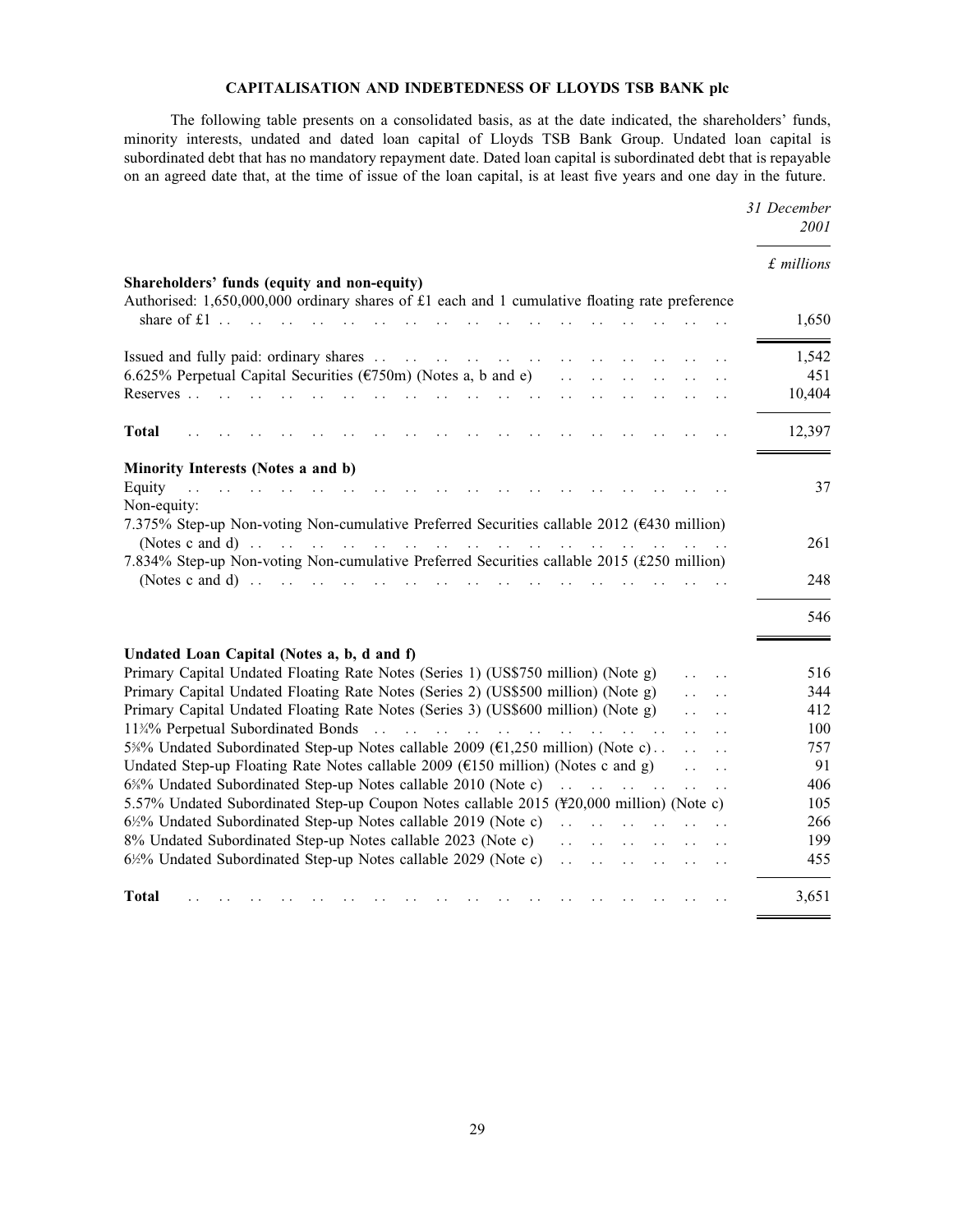31 December 2001

#### £ millions

| Dated Loan Capital (Notes a, b, d and h)                                                                           |        |
|--------------------------------------------------------------------------------------------------------------------|--------|
|                                                                                                                    | 15     |
|                                                                                                                    | 43     |
|                                                                                                                    | 15     |
|                                                                                                                    | 399    |
|                                                                                                                    | 100    |
|                                                                                                                    | 150    |
| Subordinated Floating Rate Notes 2007 (Note g). $\ldots$ . $\ldots$ . $\ldots$ . $\ldots$ . $\ldots$ . $\ldots$    | 200    |
|                                                                                                                    | 299    |
|                                                                                                                    | 43     |
|                                                                                                                    | 234    |
|                                                                                                                    | 150    |
|                                                                                                                    | 112    |
| $9\frac{1}{2}\%$ Subordinated Bonds 2009                                                                           | 99     |
| Subordinated Step-up Floating Rate Notes 2009 callable 2004 (US\$500 million) (Notes c and g)                      | 343    |
|                                                                                                                    | 29     |
|                                                                                                                    | 244    |
|                                                                                                                    | 274    |
|                                                                                                                    | 121    |
|                                                                                                                    | 498    |
|                                                                                                                    | 28     |
|                                                                                                                    | 100    |
| $6\frac{1}{2}$ % Subordinated Notes 2015<br>المتواصلة والمتواصلة والمتواصلة والمتواصلة والمتواصلة والمتواصلة       | 343    |
|                                                                                                                    | 61     |
|                                                                                                                    | 341    |
|                                                                                                                    | 150    |
| <b>Total</b>                                                                                                       | 4,391  |
| and the contract of the contract of the contract of the contract of<br><b>Total Capitalisation</b><br>$\mathbf{L}$ | 20,985 |

<sup>(</sup>a) Preferred securities, capital securities and loan capital denominated in currencies other than sterling have been translated at rates prevailing on 31 December 2001.

- (g) These notes bear interest at rates fixed periodically in advance based on interbank rates.
- (h) Much of the dated loan capital is prepayable at the option of the borrower, subject to prior consent of the Financial Services Authority.
- (i) These bonds bear interest, to be reset 5 years before redemption date, at a fixed margin over New Zealand Government stocks.
- (j) These notes are exchangeable at the election of the issuer for further subordinated floating rate notes.

<sup>(</sup>b) In certain circumstances the amounts of preferred securities, capital securities and loan capital reflect issue expenses which are amortised over the shorter of the life of the issue and the period to the callable date.

<sup>(</sup>c) These preferred securities, bonds and notes will bear interest at an increased margin over the relevant reference benchmark if they are not called on the relevant callable date.

<sup>(</sup>d) In certain circumstances the preferred securities are subject to mandatory conversion into preference shares issued by Lloyds TSB Group plc. If they are not called at the relevant callable date, investors have the right to seek redemption from the proceeds of issues of new ordinary shares in Lloyds TSB Group plc.

<sup>(</sup>e) Lloyds TSB Bank may elect at any time to satisfy its obligation to make payment in respect of the Perpetual Capital Securities by the issue of ordinary shares to the trustee for the holders of the Perpetual Capital Securities. In that event Lloyds TSB Group plc will issue ordinary shares to the trustee in exchange for the ordinary shares issued by Lloyds TSB Bank, and Lloyds TSB Group plc's shares will be sold to provide the cash to make the relevant payment.

<sup>(</sup>f) The undated loan capital notes were issued on a subordinated basis and, in certain circumstances, the notes would acquire the characteristics of preference share capital.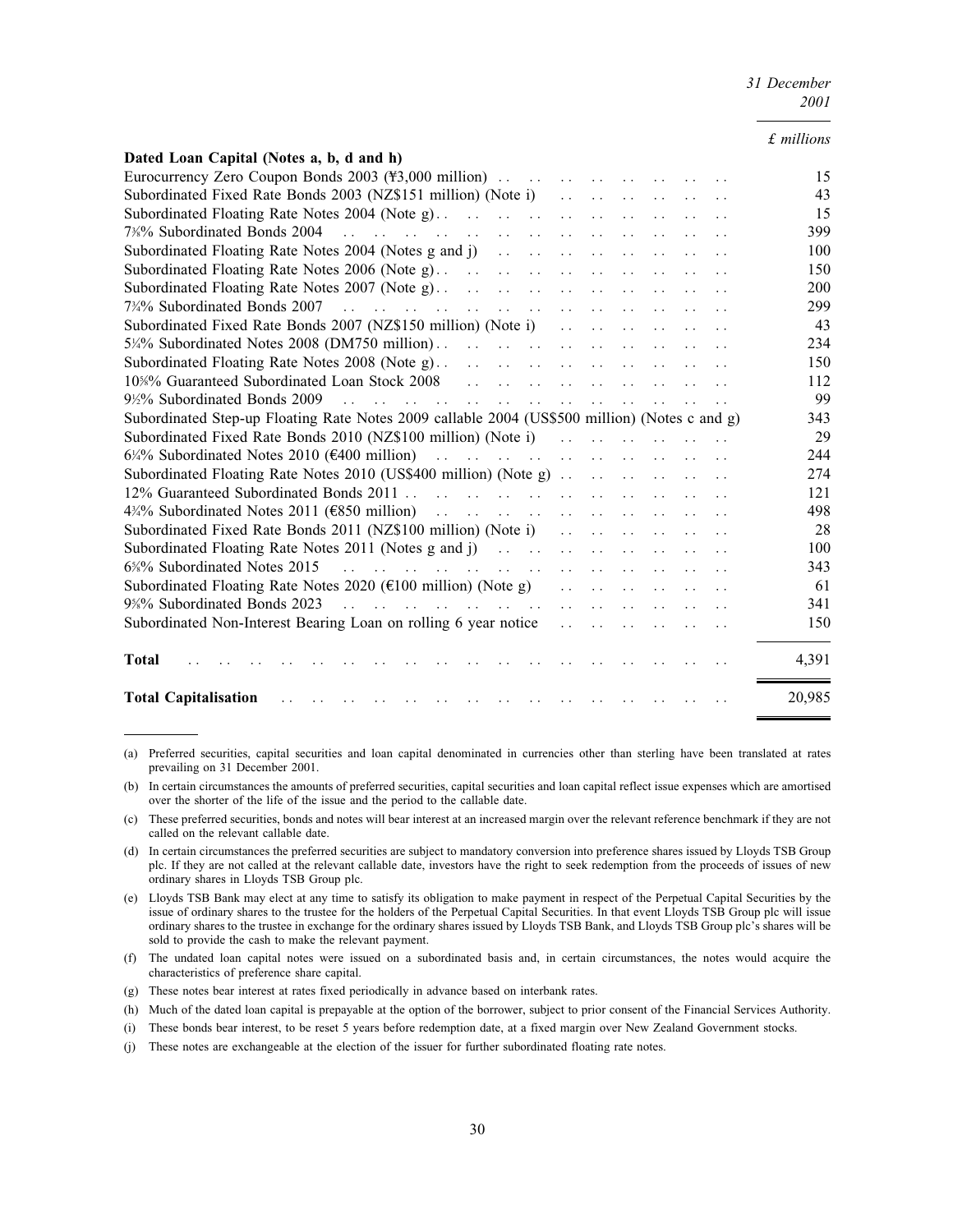- (k) As at 31 December 2001, the Bank had other borrowings of £170,892 million (including deposits by banks of £24,310 million, customer accounts of £109,302 million, debt securities in issue of £24,420 million and other liabilities of £12,860 million) and contingent liabilities (including guarantees) of £7,963 million.
- (l) None of the preferred securities, capital securities or loan capital is secured, or, except where otherwise stated, guaranteed.
- (m) Since 31 December 2001, the Lloyds TSB Bank Group has (i) issued NZ\$125 million 7.61 per cent. Subordinated Bonds 2012; and (ii) redeemed NZ\$150 million of Subordinated Fixed Rate Bonds 2006. There have been no other material changes to the Lloyds TSB Bank Group's capitalisation or indebtedness, contingent liabilities and guarantees since that date.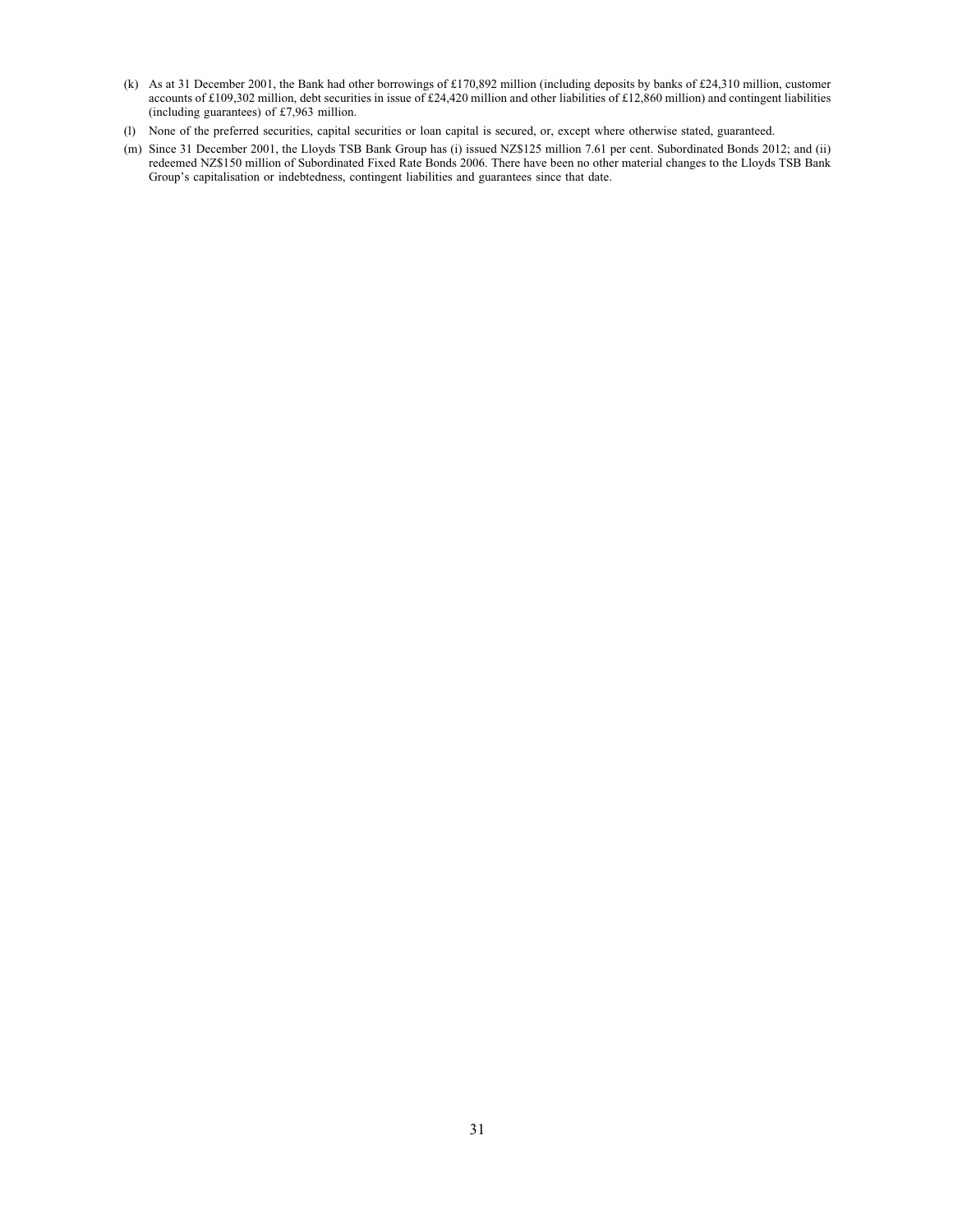# UNITED KINGDOM TAXATION

The comments below are of a general nature based on current United Kingdom law and Inland Revenue practice. They do not necessarily apply where the income is deemed for tax purposes to be the income of any other person. They relate only to the position of persons who are the absolute beneficial owners of their Bonds and Coupons and may not apply to certain classes of persons such as dealers. Any Bondholders who are in doubt as to their tax position should consult their professional advisers.

#### Taxation of Interest

While the Bonds continue to be listed on a recognised stock exchange within the meaning of Section 841 Income and Corporation Taxes Act 1988 (the "Act"), payments of interest may be made without withholding or deduction for or on account of income tax. The London Stock Exchange is recognised for the purposes of Section 841 of the Act.

If the Bonds cease to be listed, interest will generally be paid under deduction of income tax at the lower rate (currently 20 per cent.) subject to any available reliefs or a direction to the contrary from the Inland Revenue in respect of such relief as may be available pursuant to the provisions of any applicable double taxation treaty.

Persons in the United Kingdom paying interest to, or receiving interest on behalf of, another person may be required to provide certain information to the United Kingdom Inland Revenue regarding the identity of the payee or person entitled to the interest and, in certain circumstances, such information may be exchanged with tax authorities in other countries.

The interest has a United Kingdom source and accordingly may be chargeable to United Kingdom tax by direct assessment. Where the interest is paid without withholding or deduction, the interest will not be assessed to United Kingdom tax in the hands of Bondholders who are not resident in the United Kingdom for tax purposes, except where such persons carry on a trade, profession or vocation in the United Kingdom through a United Kingdom branch or agency in connection with which the interest is received or to which the Bonds are attributable, in which case (subject to exceptions for interest received by certain categories of agent) tax may be levied on the United Kingdom branch or agency.

If interest were paid under deduction of United Kingdom income tax (for example, if the Bonds lost their listing), Bondholders who are not resident in the United Kingdom may be able to recover all or part of the tax deducted if there is an applicable double taxation treaty.

Bondholders should recognise that the provisions relating to additional amounts referred to in Condition 7 – ''Taxation'' would not apply if the Inland Revenue sought to assess directly the person entitled to the relevant interest to United Kingdom tax. However, exemption from, or reduction of, such United Kingdom tax liability might be available under an applicable double taxation treaty.

#### Disposal (including Redemption)

#### Corporate Bondholders

Bondholders within the charge to United Kingdom corporation tax will be subject to tax as income on all profits and gains arising from, and from fluctuations in the value of, Bonds broadly in accordance with their statutory accounting treatment. Such Bondholders will generally be charged in each accounting period by reference to interest and any profit or loss which, in accordance with such Bondholder's authorised accounting method, is applicable to that period.

On 19 December 2001, the Inland Revenue published a technical note (the ''Technical Note'') which contained draft legislation reforming the tax treatment of loan relationships. It is currently proposed that, in certain circumstances following a change in the rate of interest applicable to a loan relationship, corporate holders can be required to compute their taxable credits and debits only in accordance with an authorised mark to market basis of accounting. The draft legislation contained in the Technical Note is not yet in final form. Once final legislation is enacted, Bondholders which are companies within the charge to UK corporation tax should consider whether it would apply to the Bonds given the provision for variation in the interest rate contained in Condition 4 – ''Interest''.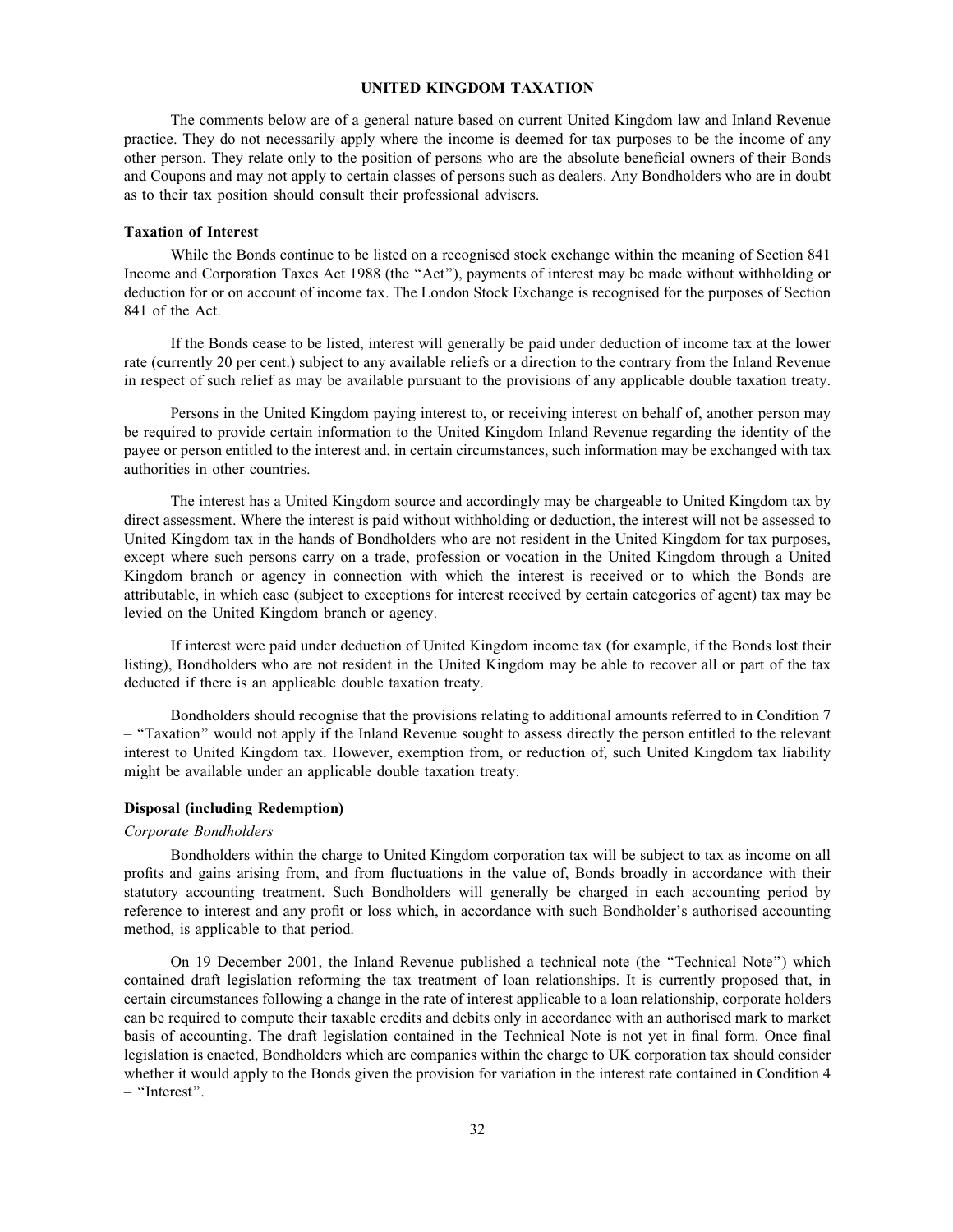#### Other Bondholders

The Bonds are ''qualifying corporate bonds'' within the meaning of Section 117 of the Taxation of Chargeable Gains Act 1992 with the result that on a disposal of the Bonds neither chargeable gains nor allowable losses will arise for the purposes of United Kingdom taxation of capital gains.

The Bonds will be regarded by the Inland Revenue as ''variable rate securities''. Accordingly, a transfer of a Bond by a holder resident or ordinarily resident in the United Kingdom or a holder who carries on a trade in the United Kingdom through a branch or agency to which the Bond is attributable, may give rise to a charge to tax on income in respect of interest on the Bond which has accrued since the preceding interest payment date in such an amount as the Inland Revenue deem just and reasonable. A transferee of Bonds with accrued interest will not be entitled to any corresponding allowance under the ''accrued income scheme''.

#### Stamp Duty

No United Kingdom stamp duty or stamp duty reserve tax is payable on the issue of the Bonds, on a transfer of a Bond within Euroclear or Clearstream, Luxembourg, or on redemption of a Bond.

#### Interest — Withholding Tax: European Council Proposals

On 13 December 2001, the EU Commission published a revised draft directive regarding the taxation of savings income. It is proposed that, subject to a number of important conditions being met, Member States will be required to provide to the tax authorities of another Member State details of payments of interest or other similar income paid by a person within its jurisdiction to an individual resident in that other Member State, subject to the right of certain Member States (including Luxembourg, Belgium and Austria, but not including the United Kingdom) to opt instead for a withholding system for a transitional period in relation to such payments. The proposed directive is not yet final, and may be subject to further amendment and/or clarification.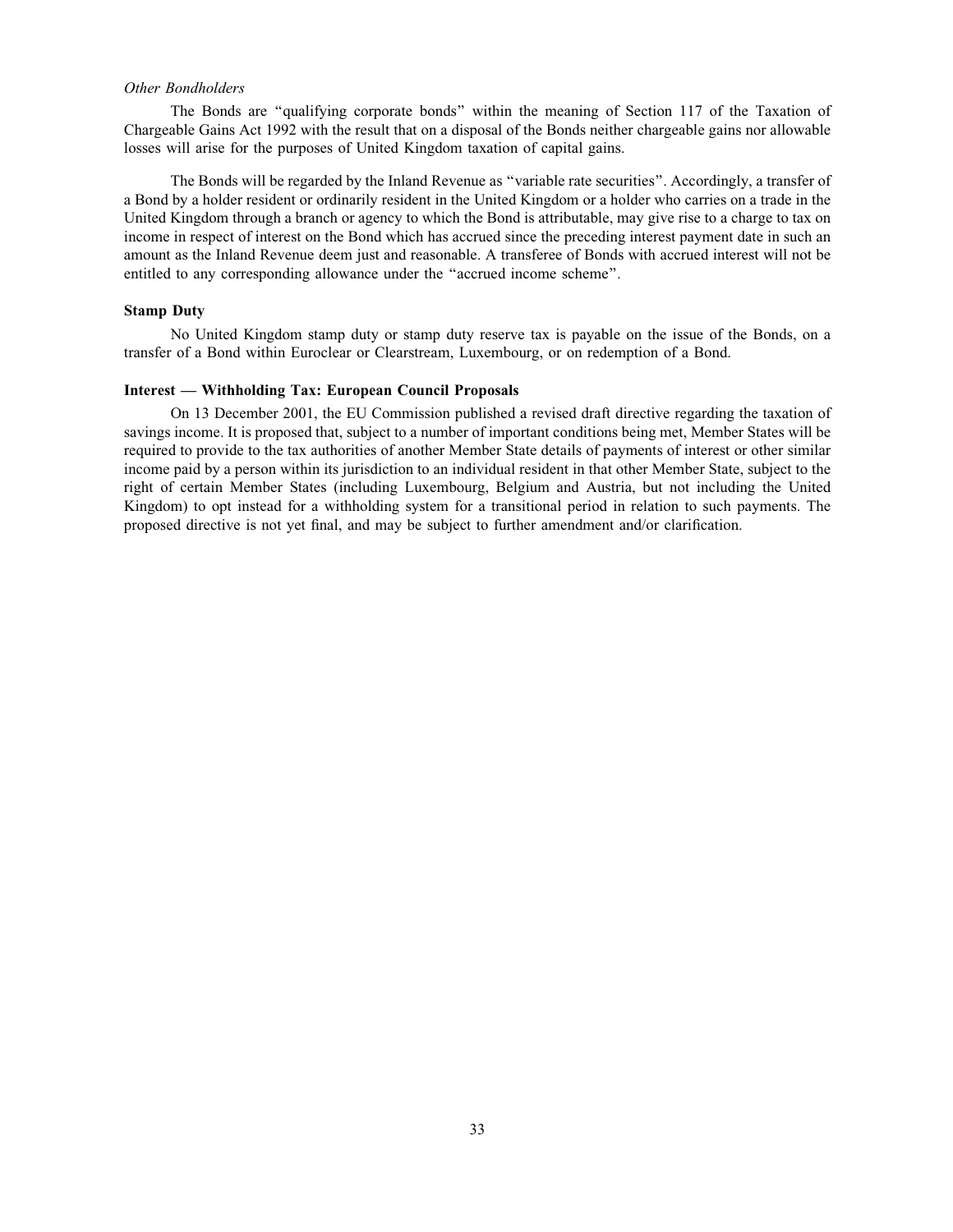# SUBSCRIPTION AND SALE

Pursuant to a Subscription Agreement (the ''Subscription Agreement'') dated 26 March 2002, Credit Suisse First Boston (Europe) Limited, UBS AG, acting through its business group UBS Warburg, Goldman Sachs International and Lehman Brothers International (Europe) (together, the ''Managers'') have jointly and severally agreed to subscribe and pay for the Bonds at 99.879 per cent. of their principal amount. The Managers will receive a combined selling, management and underwriting commission of 0.625 per cent. of the principal amount of the Bonds. In addition, the Managers shall each pay to the Issuer certain amounts to cover expenses in connection with the issue of the Bonds. The Managers are entitled to terminate the Subscription Agreement in certain circumstances before the issue of the Bonds.

#### United Kingdom

Each Manager has represented and agreed that:

(a) it has not offered or sold and will not offer or sell any Bonds to persons in the United Kingdom prior to admission of the Bonds to listing in accordance with Part VI of the Financial Services and Markets Act 2000 (the ''FSMA''), except to persons whose ordinary activities involve them in acquiring, holding, managing or disposing of investments (as principal or agent) for the purposes of their businesses or otherwise in circumstances which have not resulted and will not result in an offer to the public in the United Kingdom within the meaning of the Public Offers of Securities Regulations 1995 or the FSMA;

(b) it has complied and will comply with all applicable provisions of the FSMA with respect to anything done by it in relation to the Bonds in, from or otherwise involving the United Kingdom; and

(c) it has only communicated or caused to be communicated and will only communicate or cause to be communicated any invitation or inducement to engage in investment activity (within the meaning of Section 21 of the FSMA) received by it in connection with the issue or sale of such Bonds in circumstances in which Section 21(1) of the FSMA does not apply to the Issuer or the Guarantor.

### United States

The Bonds have not been and will not be registered under the Securities Act and may not be offered or sold within the United States or to, or for the account or benefit of, US persons except in certain transactions exempt from the registration requirements of the Securities Act. Terms used in this paragraph have the meanings given to them by Regulation S under the Securities Act.

Each Manager has agreed that, except as permitted by the Subscription Agreement, it will not offer, sell or deliver the Bonds, (i) as part of their distribution at any time or (ii) otherwise until 40 days after the later of the commencement of the offering and the Closing Date, within the United States or to, or for the account or benefit of, US persons and it will have sent to each dealer to which it sells Bonds during the distribution compliance period a confirmation or other notice setting forth the restrictions on offers and sales of the Bonds within the United States or to, or for the account or benefit of, US persons.

In addition, until 40 days after the commencement of the offering, an offer or sale of the Bonds within the United States by any dealer (whether or not participating in the offering) may violate the registration requirements of the Securities Act.

#### General

No action has been or will be taken by the Issuer, the Guarantor or any of the Managers that would or is intended to permit a public offering of the Bonds, or the possession or distribution of this Offering Circular, or any amendment or supplement thereto, or any other offering material relating to the Bonds, in any country or jurisdiction where action for that purpose is required. Accordingly, the Bonds may not be offered or sold, directly or indirectly, and neither this Offering Circular nor any other offering material may be distributed or published, in or from any country or jurisdiction except under circumstances that will result in compliance with any applicable rules and regulations of any such country or jurisdiction.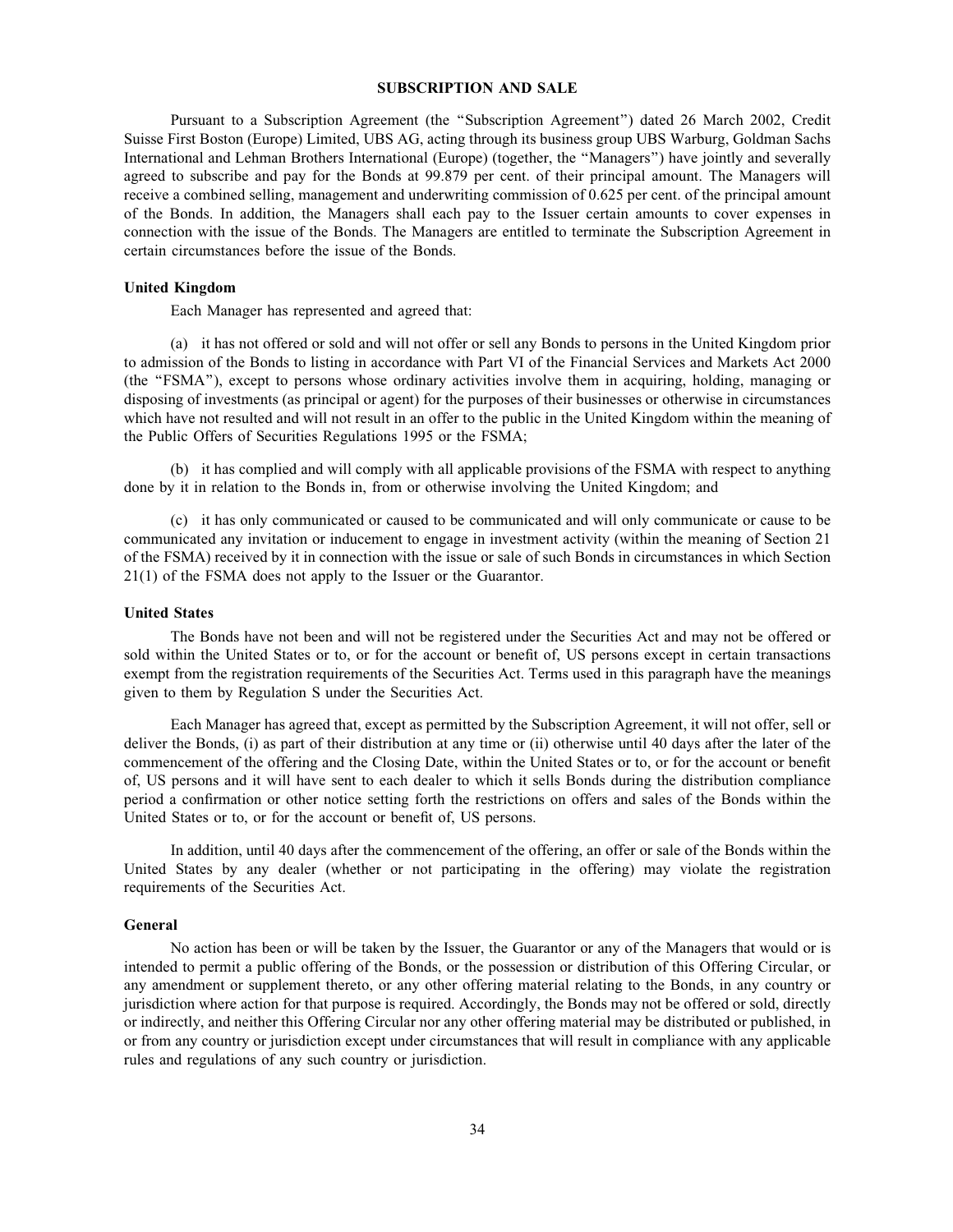# GENERAL INFORMATION

1. The listing of the Bonds on the Official List will be expressed as a percentage of their principal amount (exclusive of accrued interest). It is expected that listing of the Bonds on the Official List and admission of the Bonds to trading on the London Stock Exchange's market for listed securities will be granted on or before 28 March 2002, subject only to the issue of a temporary or permanent Global Bond. Prior to official listing and admission to trading, however, dealings will be permitted by the London Stock Exchange in accordance with its rules. Transactions on the London Stock Exchange will normally be effected for delivery on the third working day after the day of the transaction.

2. The Issuer and the Guarantor have obtained all necessary consents, approvals and authorisations in the United Kingdom and Scotland, respectively in connection with the issue and performance of the Bonds and for the Issuer and the Guarantor to undertake and perform each of their respective obligations under the Subscription Agreement, the Trust Deed, the Agency Agreement (each as defined in the ''Terms and Conditions'') and the Bonds. The issue of the Bonds was authorised by a resolution of a duly constituted committee of the Board of Directors of the Issuer passed on 7 February 2002. The giving of the guarantee in respect of the Bonds (the "Guarantee") was authorised by resolution of the Chairman's Committee of the Board of Directors of the Guarantor passed on 7 February 2002 and a resolution of the shareholders of the Guarantor passed on 26 March 2002.

3. Save as previously disclosed, there has been no significant change in the financial or trading position of the Issuer, the Guarantor or of the Group since 31 December 2001 and no material adverse change in the financial position or prospects of the Issuer, the Guarantor or of the Group since 31 December 2001.

4. Neither the Issuer, the Guarantor nor any of its subsidiaries is or has been involved in any legal or arbitration proceedings (including any such proceedings which are pending or threatened of which the Issuer or the Guarantor is aware) which may have, or have had during the past 12 months, a significant effect on the financial position of the Issuer, the Guarantor or the Group.

5. No redemption or purchase for cancellation of the Bonds by the Issuer or by any of its subsidiaries will be made without the prior consent of the FSA (so long as the Issuer is required by the FSA to obtain such consent).

6. Each Bond, Coupon and Talon will bear the following legend:

''Any United States person who holds this obligation will be subject to limitations under the United States income tax laws, including the limitations provided in Sections l65(j) and 1287(a) of the Internal Revenue Code''.

7. Bonds have been accepted for clearance through the Euroclear and Clearstream, Luxembourg systems. The Common Code reference number for the Bonds is XS0145407507 and the International Securities Identification Number (ISIN) for the Bonds is 014540750.

8. The following documents will be available, during usual business hours on any weekday (Saturdays and public holidays excepted), for inspection at the office of Lloyds TSB Group plc, 71 Lombard Street, London EC3P 3BS and of the Principal Paying Agent:

- (a) a draft (subject to modification) of the Trust Deed (which includes the form of the Temporary Global Bond, the Permanent Global Bond, the definitive Bonds, the Coupons and the Talons);
- (b) the Subscription Agreement;
- (c) the Memorandum and Articles of Association of the Issuer and of the Guarantor;
- (d) the audited consolidated Report and Accounts of the Issuer and the Guarantor for the two financial years ended 31 December 2000 and 31 December 2001; and
- (e) a copy of this Offering Circular.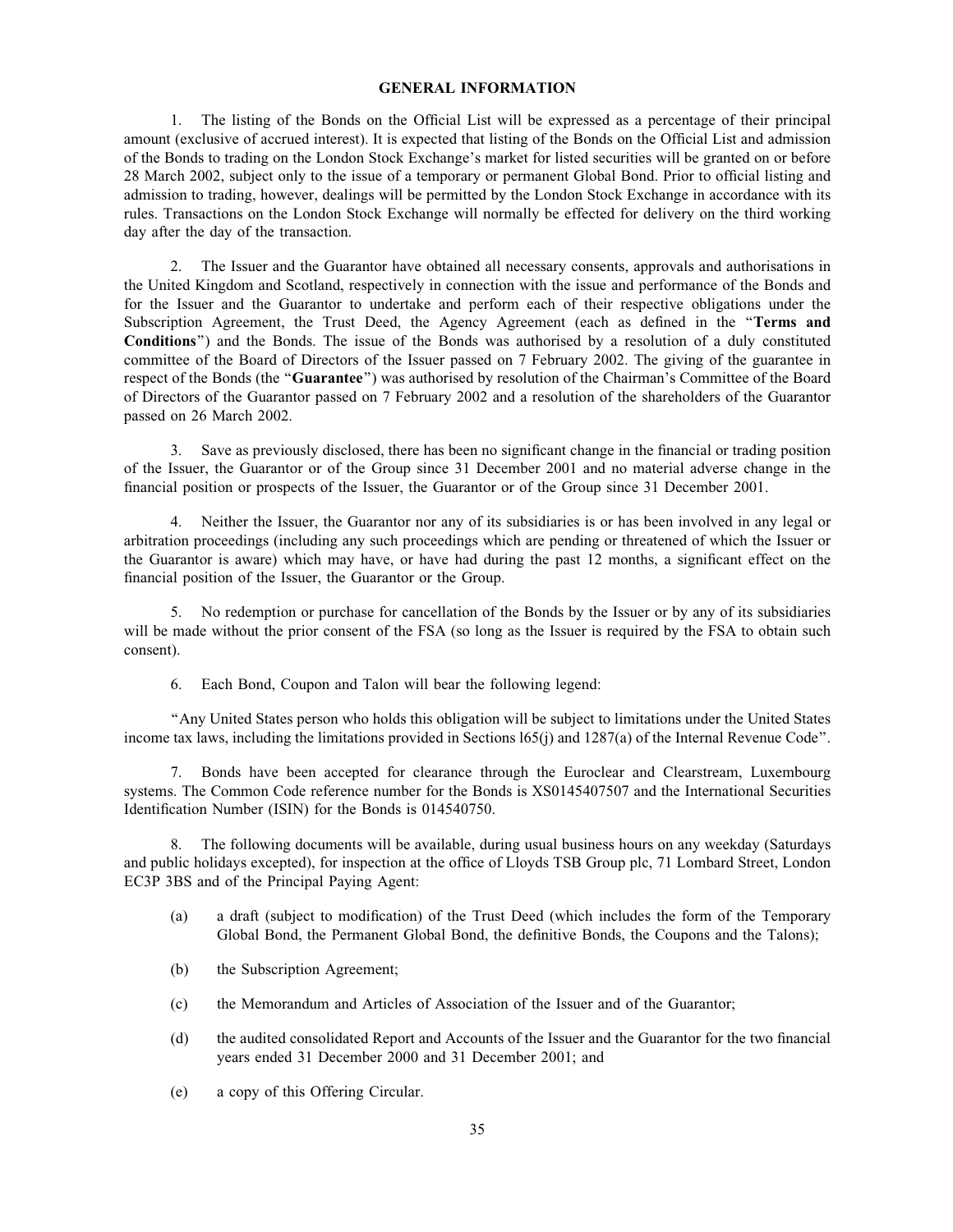9. Copies of the latest audited consolidated Report and Accounts of the Issuer and the Guarantor and copies of the Trust Deed will be available for inspection at the specified offices of each of the Paying Agents during normal business hours, so long as any of the Bonds is outstanding. The Guarantor does not publish interim accounts.

10. PricewaterhouseCoopers, Chartered Accountants and Registered Auditors, have audited, and rendered unqualified audit reports on, the annual consolidated published accounts of the Issuer and its subsidiaries and the Guarantor for the financial years ended 31 December 2000 and 31 December 2001.

11. No redemption of the Bonds for taxation reasons, no redemption of the Bonds, no optional redemption of the Bonds pursuant to Condition 5(c) and no purchase and cancellation of the Bonds in accordance with the Terms and Conditions of the Bonds will be made by the Issuer without such prior consent of the Financial Services Authority as may for the time being be required therefor.

12. The Trust Deed will provide that the Trustee may rely on any certificate or report by the Auditors (as defined in the Trust Deed) or any other person called for by or provided to the Trustee (whether or not addressed to the Trustee) in accordance with the provisions of the Trust Deed as sufficient evidence of the facts stated therein notwithstanding that such certificate or report and/or any engagement letter or other document entered into by the Trustee in connection therewith contains a monetary or other limit on the liability of the Auditors or such other person in respect thereof.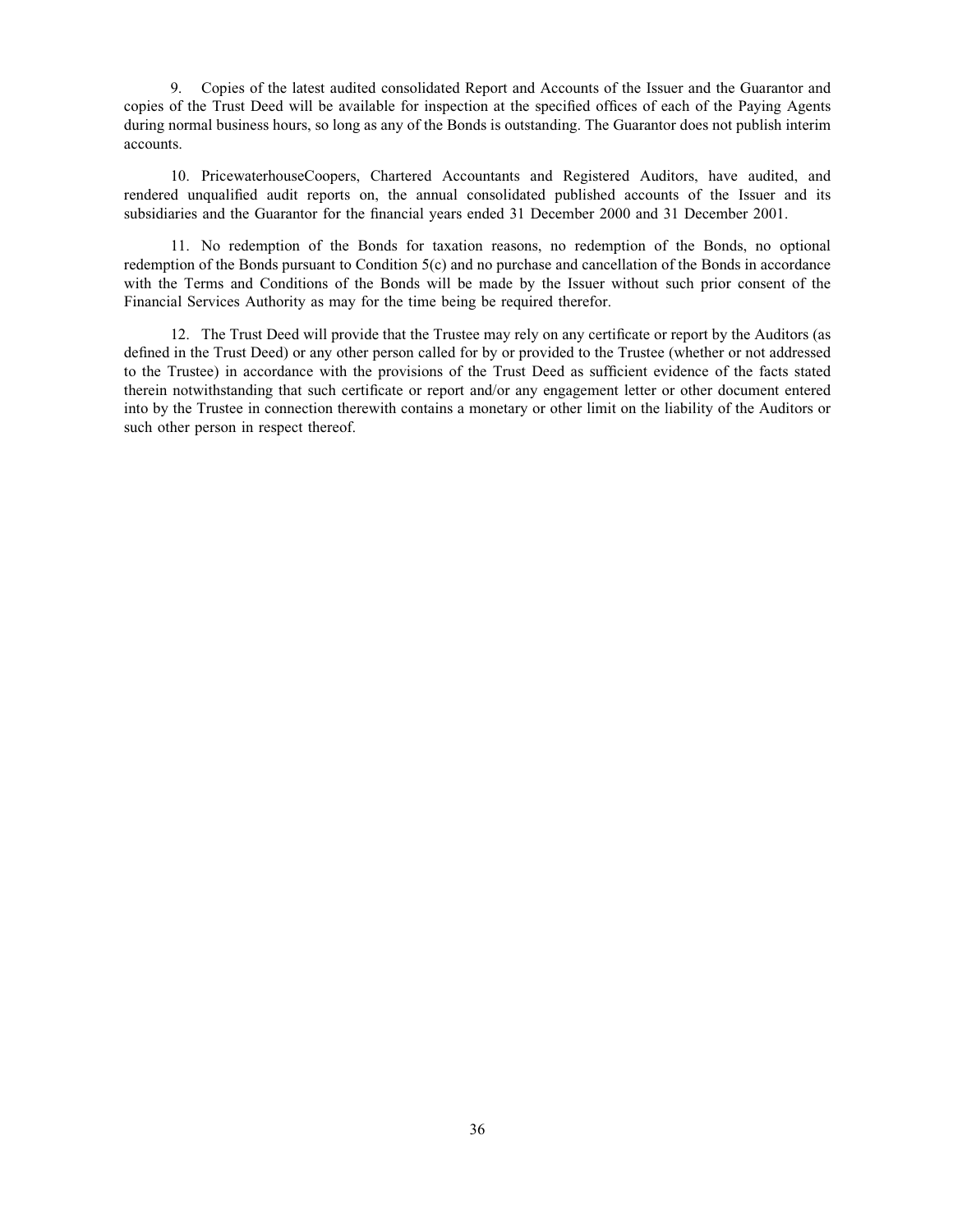# REGISTERED OFFICE OF THE ISSUER

Lloyds TSB Group plc Henry Duncan House 120 George Street Edinburgh EH2 4LH

# REGISTERED AND HEAD OFFICE OF THE GUARANTOR

Lloyds TSB Bank plc 71 Lombard Street London EC3P 3BS

#### **TRUSTEE**

The Law Debenture Trust Corporation p.l.c. Fifth Floor 100 Wood Street London EC2V 7EX

# PRINCIPAL PAYING AGENT Citibank, N.A. 5 Carmelite Street

London EC4Y 0PA

# PAYING AGENT

BNP Paribas Luxembourg 10A boulevard Royal L-2093 Luxembourg

# AUTHORISED ADVISER

Credit Suisse First Boston (Europe) Limited One Cabot Square Canary Wharf London E14 4QJ

#### AUDITORS

To the Issuer and the Guarantor PricewaterhouseCoopers The Quay 30 Channel Way Ocean Village Southampton SO14 3QG

# LEGAL ADVISERS

To the Issuer and the Guarantor as to English law Linklaters Linklaters & Alliance One Silk Street London EC2Y 8HQ

To the Issuer and the Guarantor as to Scots law Maclay Murray & Spens 3 Glenfinlas Street Edinburgh EH3 6AQ

To the Managers and the Trustee as to English law Allen & Overy One New Change London EC4M 9QQ